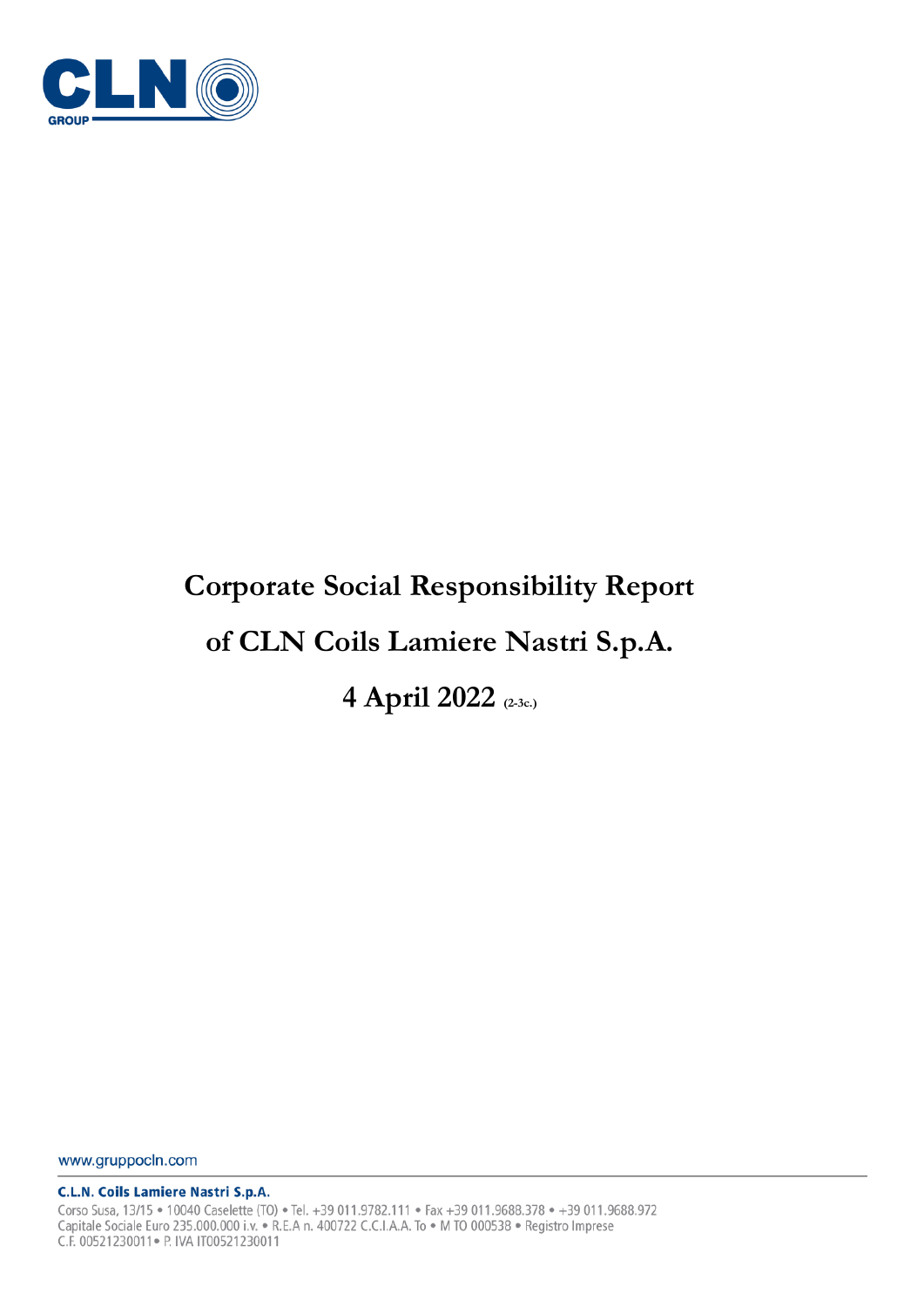

#### **Statement from the CEO of CLN Coils Lamiere Nastri S.p.A. ('CLN') (2-22)**

I would like to start my statement this year by expressing my anguish at the shocking events in Ukraine. The use of force against innocent people is abhorrent to me, and CLN fully supports the robust action taken by so many governments worldwide to try to stop the war. The protection of civilians must be priority number one, and we hope fervently that the military operation is be brought to a swift end to reduce further loss of life.

Our hearts go out to the Ukrainian people and their President, whose defiance, courage, and patriotism in the face of foreign aggression is an inspiration.

This Corporate Social Responsibility Report sets out information about CLN's sustainable development strategy and our policies and practices for responsible business conduct.

In the medium term, it is the strategy of CLN to manage the Group's impacts on the economy, environment, people, and human rights in a manner which is consistent with best practice in our sector and aligned with the principles of important social responsibility initiatives such as those promoted by the United Nations, the Paris Agreement, and the ILO. Our long-term vision is that CLN Group will be fully aligned with the United Nations Vision Statement and the goals of the Paris Agreement on climate change. CLN confirmed our commitment to the United Nations initiatives by signing the Statement from Business Leaders for Renewed Global Cooperation in 2020 and continues to submit a Communication on Progress Report each year in support of the Ten Principles of the United Nations Global Compact on human rights, labour, environment, and anticorruption. CLN's medium- and long-term strategy is supported by numerous indicators which are regularly monitored by our corporate departments on at least a quarterly basis.

We are determined also that our strategy is well aligned in our business relationships, the most significant of which are our OEM customers and our suppliers of steel and aluminium. Alignment with our OEM customers is regularly verified through a wide range of formal assessments, signed commitments and regular communication received on their CSR requirements. Our suppliers of steel and aluminium tend to be large suppliers with a high level of public commitment to sustainability. Additionally, CLN is a member of ResponsibleSteel, which allows us to carefully follow the moves in the steel industry towards lower GHG steels.

CLN Group adopts a precautionary approach to Corporate Social Responsibility ('CSR') and Sustainability. Group Policies and its Code of Ethics are designed so that any activities which have the potential to cause harm to the economy, environment or to the safety or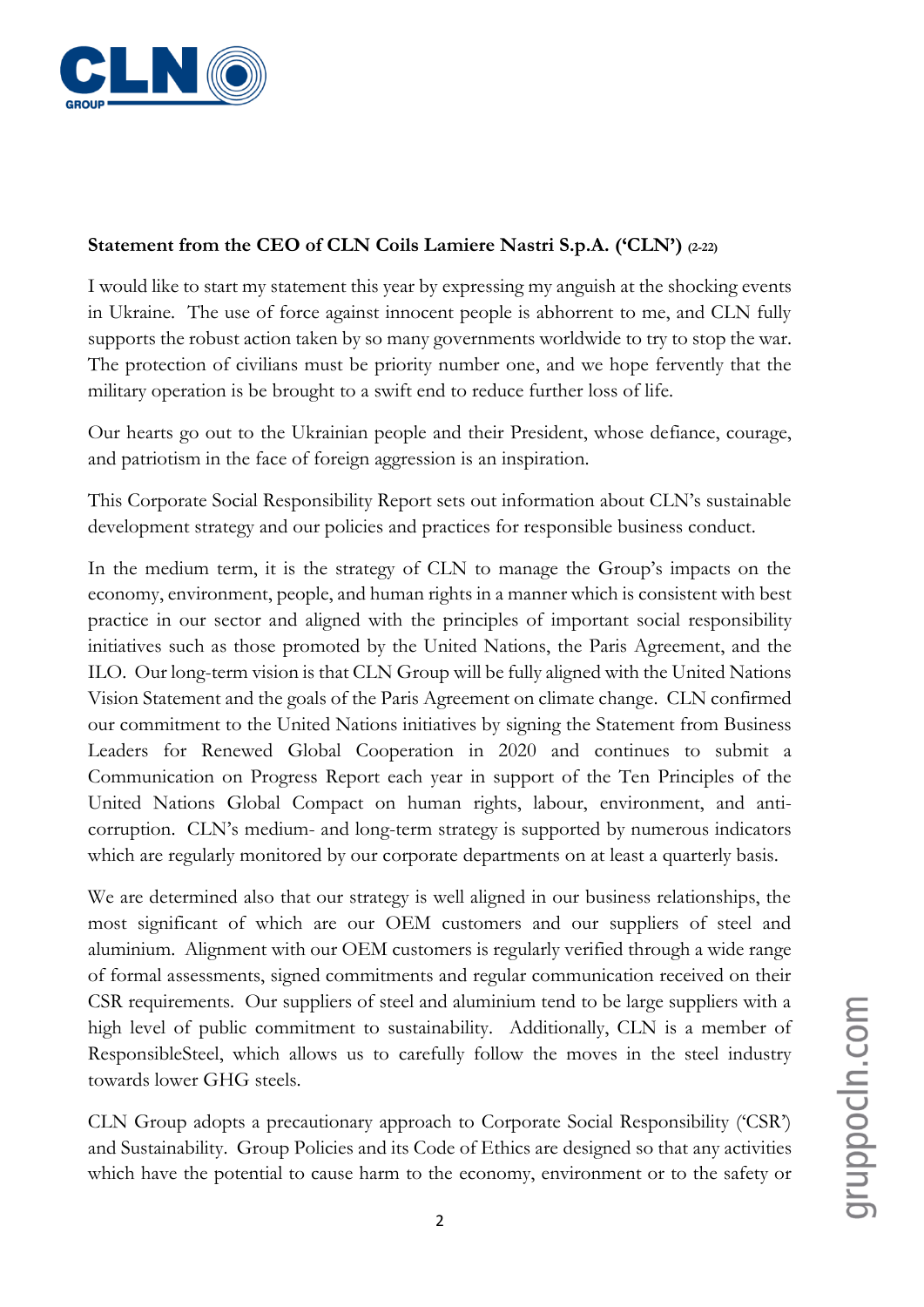

well-being of employees or to its corporate reputation must be managed in such a way as to eliminate or mitigate such potential harm before it occurs, and to encourage behaviour that could achieve positive impacts. To this end, CLN is using carefully chosen GRI indicators which are used to report progress regularly throughout the year and promote preventive action or improvement activities. These GRI indicators are discussed in this report.

As was the case for 2020, the presentation of our Corporate Social Responsibility Report this year is set against the terrible impact that COVID-19 has had worldwide. The impact continues to be unprecedented, and our focus has continued to be, above all, to protect our employees and collaborators, whilst managing the business to the best of our abilities, without taking undue health risks.

The year 2021 was further complicated by a shortage of semi-conductors which have caused massive disruption to the whole of the automotive industry, including CLN.

The effect of COVID-19 and the semiconductor shortage on vehicle sales has of course been significant in all the regions where we act. We have continued to work closely with our customers to adapt to the new circumstances, and to ensure that the Group will continue to be a reliable partner for high quality metallic components.

In the medium term, we expect most of the broader trends affecting our organization's sustainability to remain the same. The reduction of our carbon footprint will continue to be a key challenge for us. Respect for the environment and our commitment to work ethically will continue to be key to our philosophy. Perhaps the main new challenge in the next few years will be to adapt the way we work safely within this new COVID-19 environment, and we are determined to meet this challenge and succeed. Key to this will be the continued support of our team worldwide, who have shown a high level of adaptability so far for two years, often in very trying circumstances, and I would like to thank them for having risen to the challenge in such a robust manner.

We recognize that the current crisis has had a significant impact on our suppliers and urge them also not to lose sight of the need to remain on the path of sustainability and to work closely with us to overcome these difficult times.

Despite strong headwinds CLN has maintained its short and medium-term strategic priorities for contributing to sustainable development. I would like to highlight the following key events, achievements and matters for improvement during the reporting period: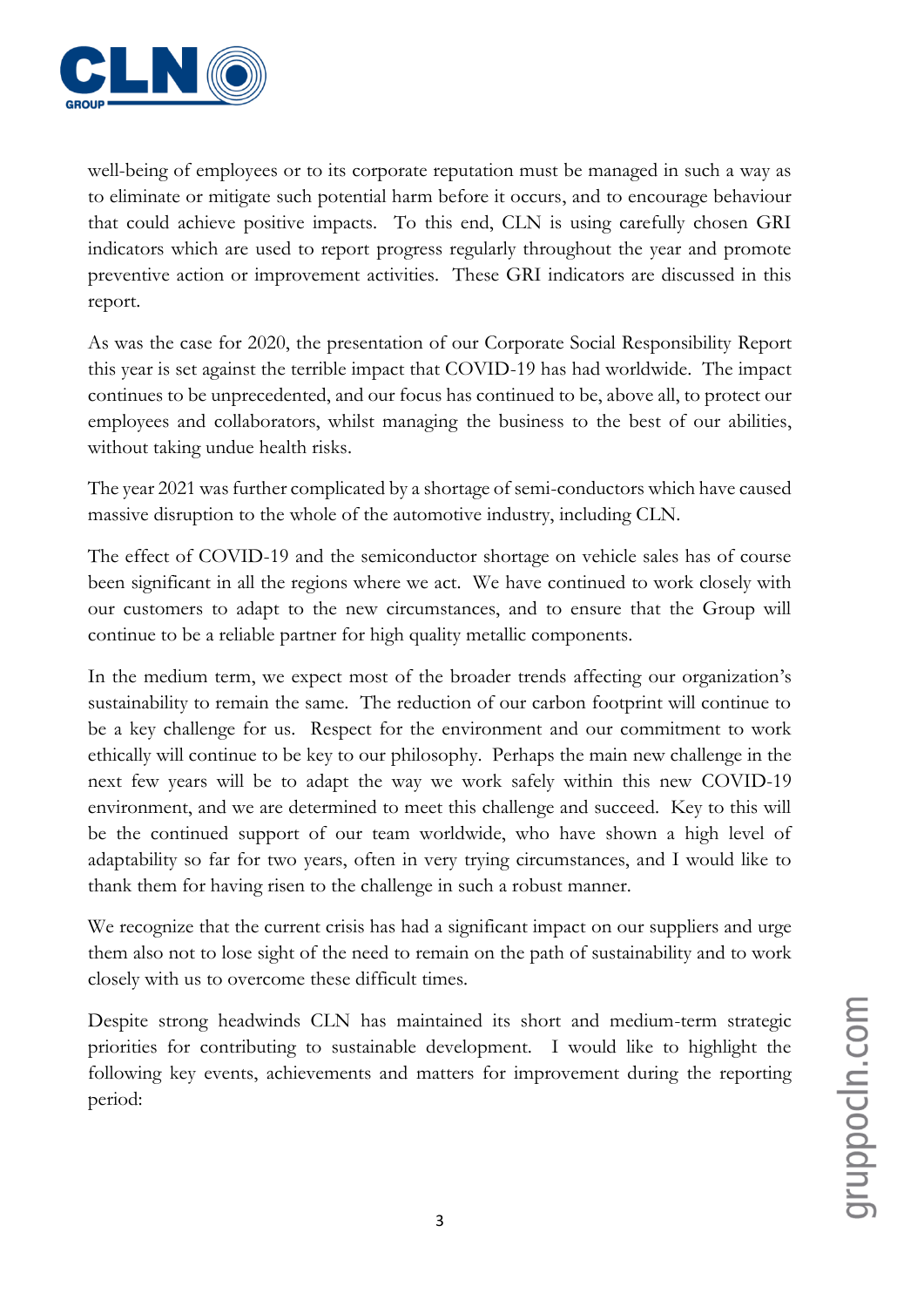

- CLN SpA has reported in accordance with the GRI Standards for the period 1 January to 31 December 2021 with reference to the Consolidated Set of the GRI Standards 2021. The Global Reporting Initiative guidelines, known as GRI Sustainability Reporting Standards, are widely used for sustainability reporting and help CLN Group to enhance transparency and comparison with other entities. CLN will increase its transparency year by year by improving our reporting aligned with GRI standards.
- Unfortunately, COVID and the broader trends in the automotive sector such as the shortage of semi-conductors has resulted in certain important indictors such as greenhouse gas emissions, water usage and energy usage not being representative of our 'normal' operating environment. Volumes have been severely depressed during 2020 and 2021 due to these trends. CLN is considering reviewing its medium-term targets during 2022 if it is felt that the medium-term targets set in 2020 are no longer helpful in contributing to our sustainable development goals.
- We are encouraged that training has improved substantially during 2021 compared to 2020 as the Group has become more accustomed to utilizing online training material and distance learning using platforms which enable training to be carried out remotely.
- The Group has made a big effort to migrate the purchase of electrical energy from low GHG sources, and it is pleasing to see that more and more such sources are available each year, especially in Europe. We are also seeing more opportunities to collaborate with private companies offering hybrid renewable energy power solutions and have projects in both Italy and South Africa to investigate such sources to support our targets.
- The introduction of ISO 14001 and ISO 45001 to all our plants is moving forward well, and on track to meet our target to have 100% of our plants certified.
- Our strategy of increasing the proportion of women in the workforce was based on a higher level of recruitment of women year by year. The low level of demand in the market has meant that for 2020 and 2021 it has not been possible to pursue this strategy as recruitment remained low.
- We were very pleased at the enthusiasm of our employees in supporting our tree planting initiative – our 2025 target has already been exceeded.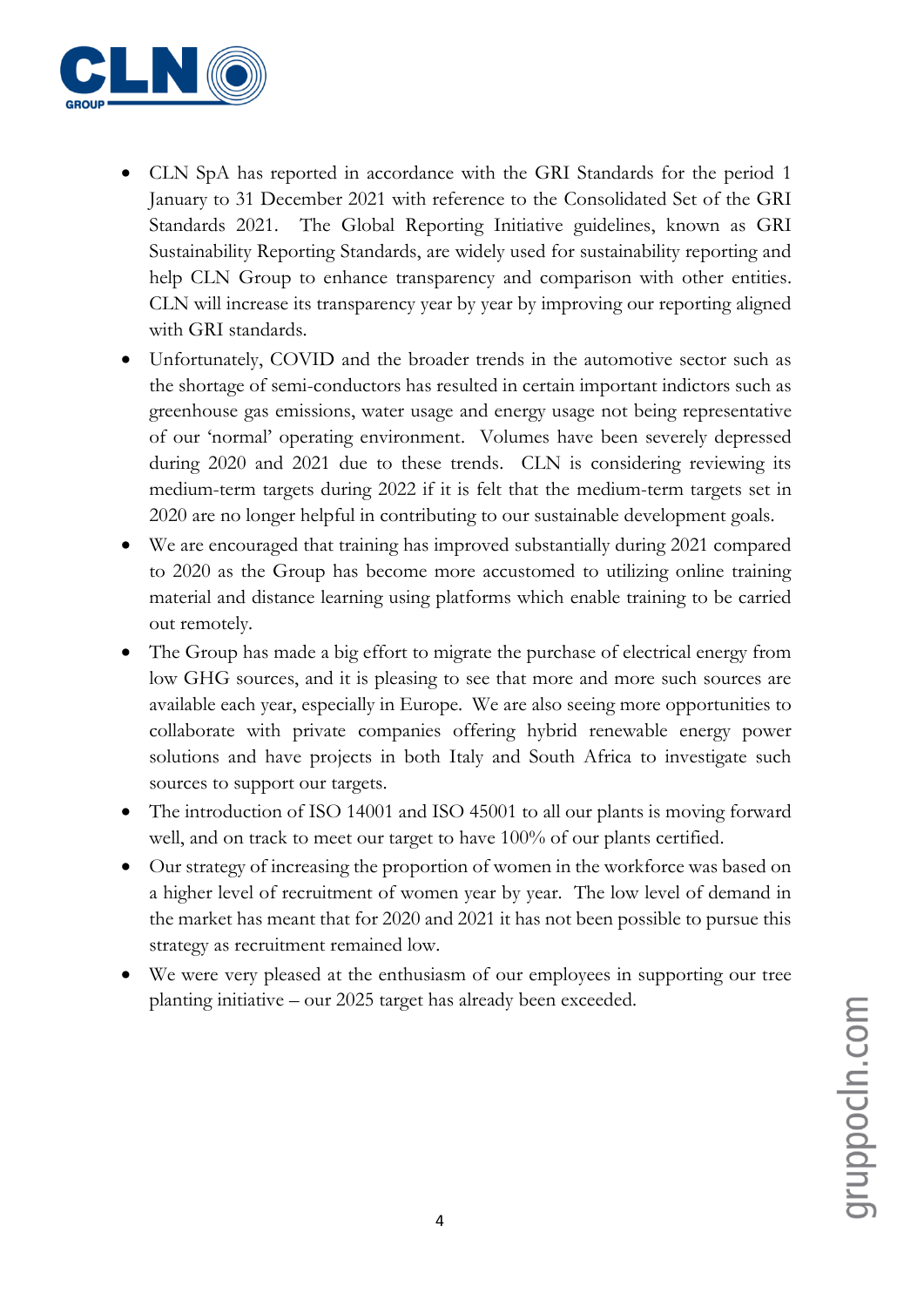

During 2020 the Group's Board of Directors set medium term targets to be achieved by 31 December 2025, to better focus the group on the key priorities of the Group's Stakeholders – greenhouse gas emissions, low carbon energy, water use, tree planting, diversity, and ethics. The performance against these targets is reported to the CLN Board of Directors on an annual basis. The results are as follows, and are discussed in more detail in this report:

| CLN Group Board of Director's targets 2025                                | Target 2025        | 2021                                 |
|---------------------------------------------------------------------------|--------------------|--------------------------------------|
| Percentage of women in the workforce                                      | 19%                | 14%                                  |
| Certification to ISO 14001                                                | 100%               | 83%                                  |
| Certification to ISO 45001                                                | 100%               | 76%                                  |
| Scope 1+2 greenhouse gas emissions adjusted for green energy<br>purchased | reduction of 14.5% | Reduction of 44%<br>(COVID impacted) |
| Accumulated number of trees planted                                       | 5,000              | 9,000                                |
| Cubic metres of water used                                                | Reduction of 29%   | Reduction of 38%<br>(COVID impacted) |
| Percentage of energy from low GHG sources                                 | 71%                | 44%                                  |
| Hours of training on ethics topics                                        | $\mathfrak{Z}$     | $\mathbf{1}$                         |

gruppocin.com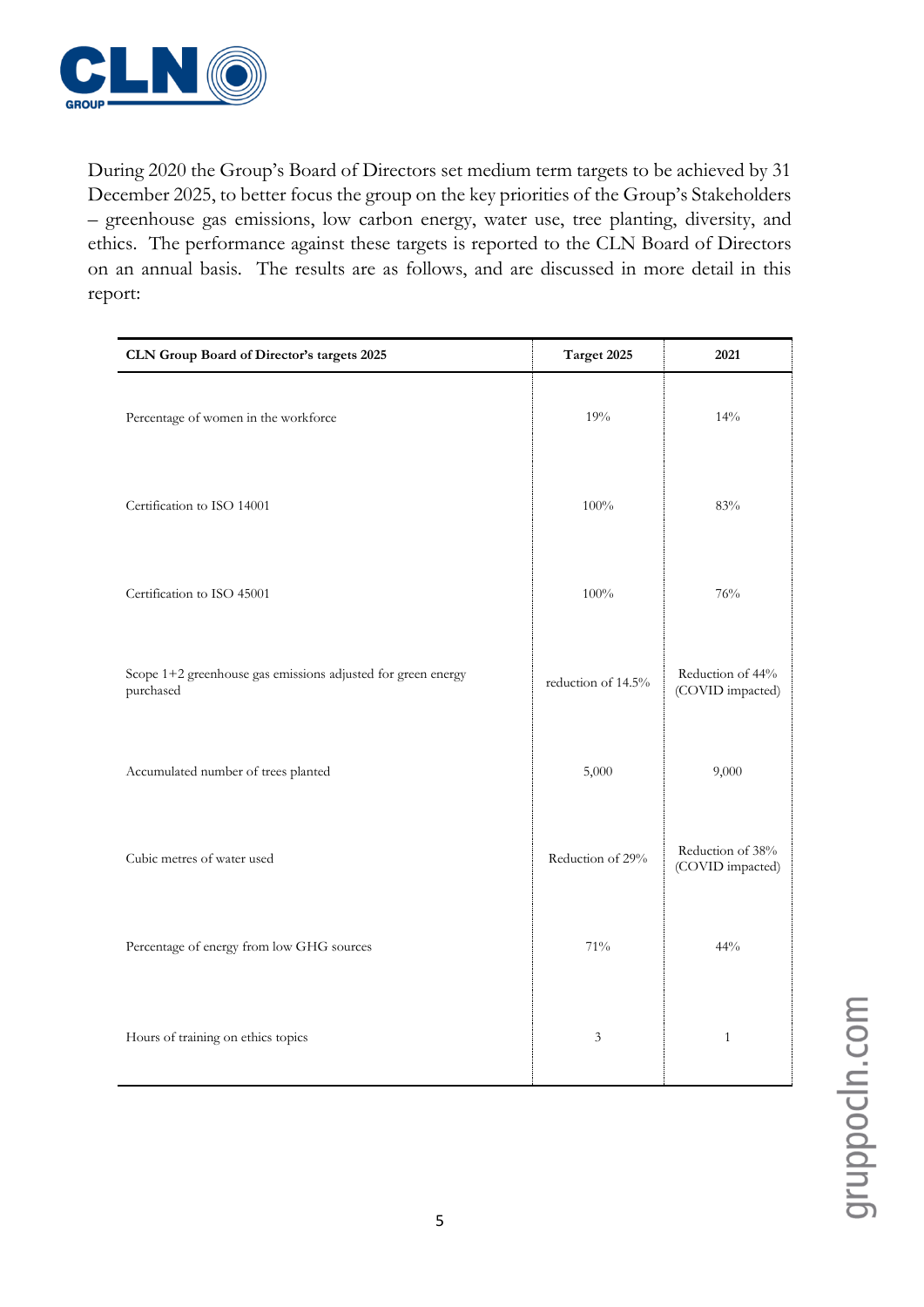

CLN, along with the rest of the Automotive Industry, will continue to face new challenges in the coming years to stay aligned with our long-term goals. The United Nations climate change conference concluded in November 2021 (COP 26), for example, will require us to look again at our strategies regarding greenhouse gas emissions to help secure global net zero by mid-century and keep 1.5 degrees within reach. We are determined to stay focused on our strategy and targets to make sure CLN remains on the path towards sustainable development, and to adapt our approach in accordance with best practice and global goals.

Gabriele Perris Magnetto

CEO and Member of the Board

CLN Coils Lamiere Nastri S.p.A.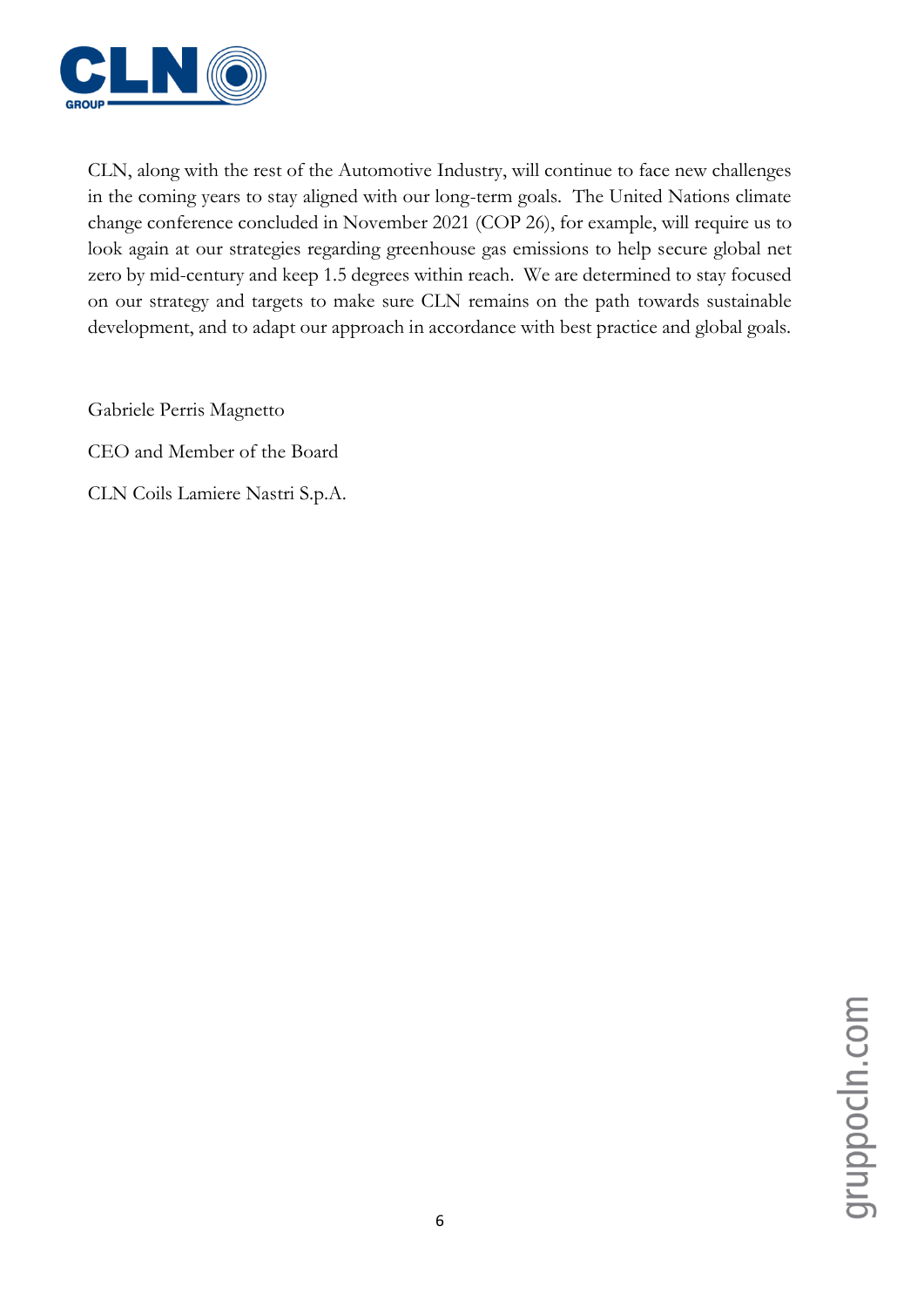

### **CONTENTS**

|                                                                    | Page |
|--------------------------------------------------------------------|------|
| <b>Introduction to CLN</b>                                         | 8    |
| Corporate governance                                               | 10   |
| <b>Policy commitments</b>                                          | 12   |
| <b>Embedding Corporate Social Responsibility ('CSR')</b>           |      |
| within the Group                                                   | 15   |
| Stakeholder engagement                                             | 17   |
| Membership of associations                                         | 19   |
| Process to determine material topics                               | 20   |
| <b>Ethical behaviour</b>                                           | 22   |
| Management of employees, human rights, and equal opportunities     | 28   |
| Occupational health and safety ('H&S')                             | 35   |
| Training of employees                                              | 37   |
| <b>Environmental compliance</b>                                    | 40   |
| Energy use and efficiency                                          | 42   |
| Water use                                                          | 44   |
| $CO2$ emissions management                                         | 46   |
| Scrap and waste management                                         | 49   |
| Sustainability in the steel and aluminium supply chain             | 52   |
| <b>APPENDIX: Content Index according to GRI-1: Foundation 2021</b> | 56   |

gruppocln.com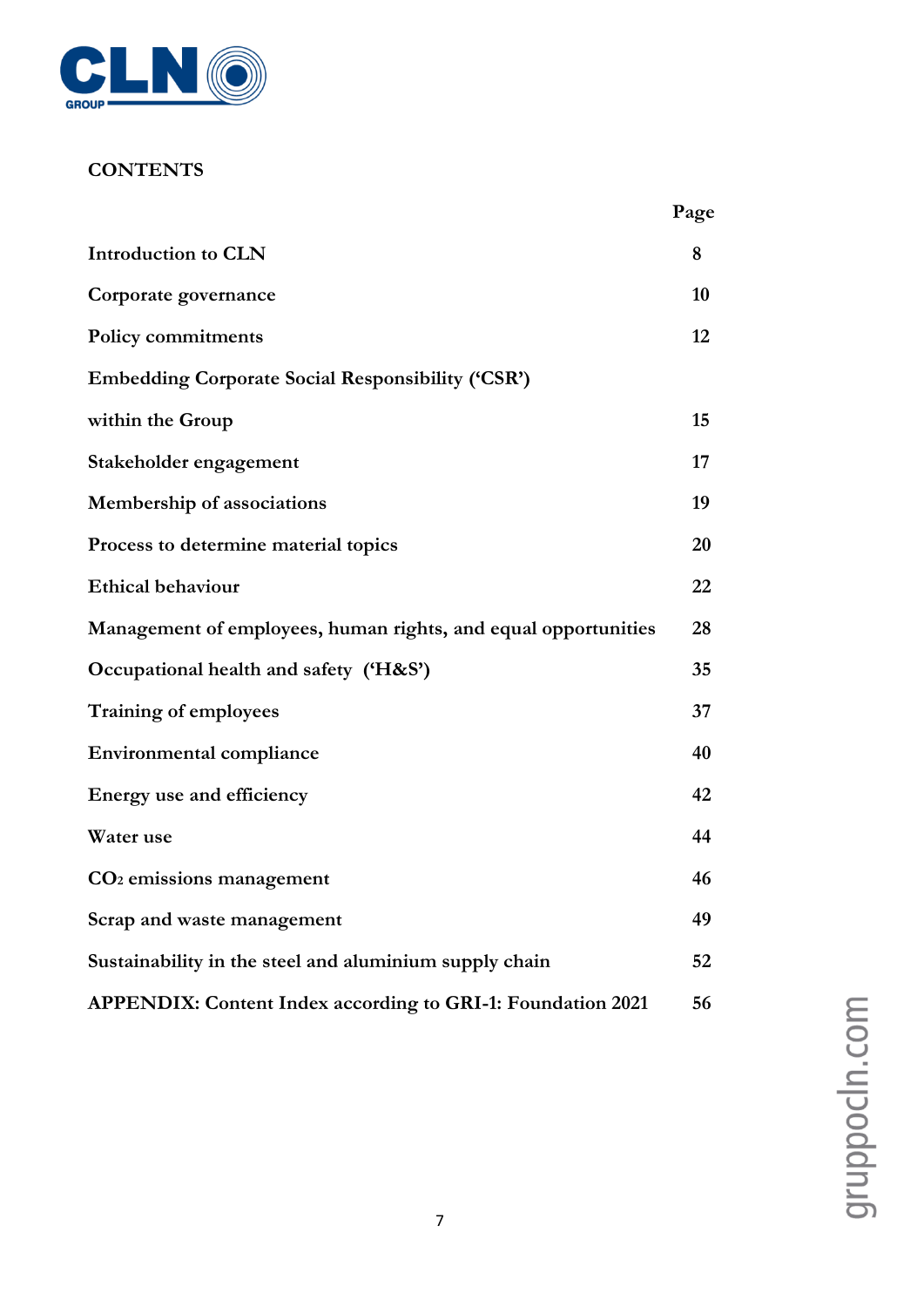

#### **Introduction to CLN**

This Corporate Social Responsibility Report (the 'CSR Report') has been prepared for CLN Coils Lamiere Nastri S.p.A. (2-1a.) and its subsidiaries (hereinafter also referred to as 'the Group' or 'CLN') for the year 1 January 2021 to 31 December 2021, this being the same reporting period as its financial reporting (2-3b.). CLN Coils Lamiere Nastri S.p.A. is a joint stock company (Società per azioni) incorporated in Italy (2-1b.). 75% of the Group's shares are owned by the Magnetto family with the remaining 25% being owned by the steel and mining company, ArcelorMittal.

The previous CSR Report for the year ended 31 December 2020 was published in April 2021 (2-3c.) and it is the intention of the Group to prepare a CSR Report annually (2-3a.). The Group has not sought external assurance for its CSR Report and does not intend to do so  $(2-5.)$ .

The Group has been operating in the steel sector since 1948. It is one of the main international players engaged in processing and assembly of metal components (steel and aluminum) for the automotive industry through two divisions (2-6a.):

- MA | automotive metal components division (stamping, roll forming and assembly)
- MW | steel wheels division for passenger cars and light commercial vehicles

The Group is also active on the European market of steel distribution and re-rolling of flat steel products with its Steel Service Centre businesses.

The Group's objective is to be among the global leaders in the development, industrialization, and assembly of high-tech steel and aluminum products, to provide customers with tailor-made services and solutions and to become their point of reference in terms of product excellence. The Group's main reference market is represented by manufacturers of passenger cars and light commercial vehicles (OEMs). MA and MW divisions operate in this market in their capacity as direct suppliers of components mainly made of steel. The biggest customers are the European automotive OEMs, with approximately three quarters of sales going to four OEMs. The relationships with the main customers are long-term and project based, normally aligned with the location of the CLN production facilities compared to that of the OEM delivery plant. A smaller portion of the production is also targeted towards the aftermarket, mainly represented by steel wheels, and to steel processing (2-6b.iii.).

The headquarters of the Group are located at Corso Susa 13/15, 10040 Caselette (TO), in Italy (2-1c.). The Group operates worldwide with subsidiaries and joint ventures in 13 countries and has significant operations (33 production facilities including 10 joint ventures)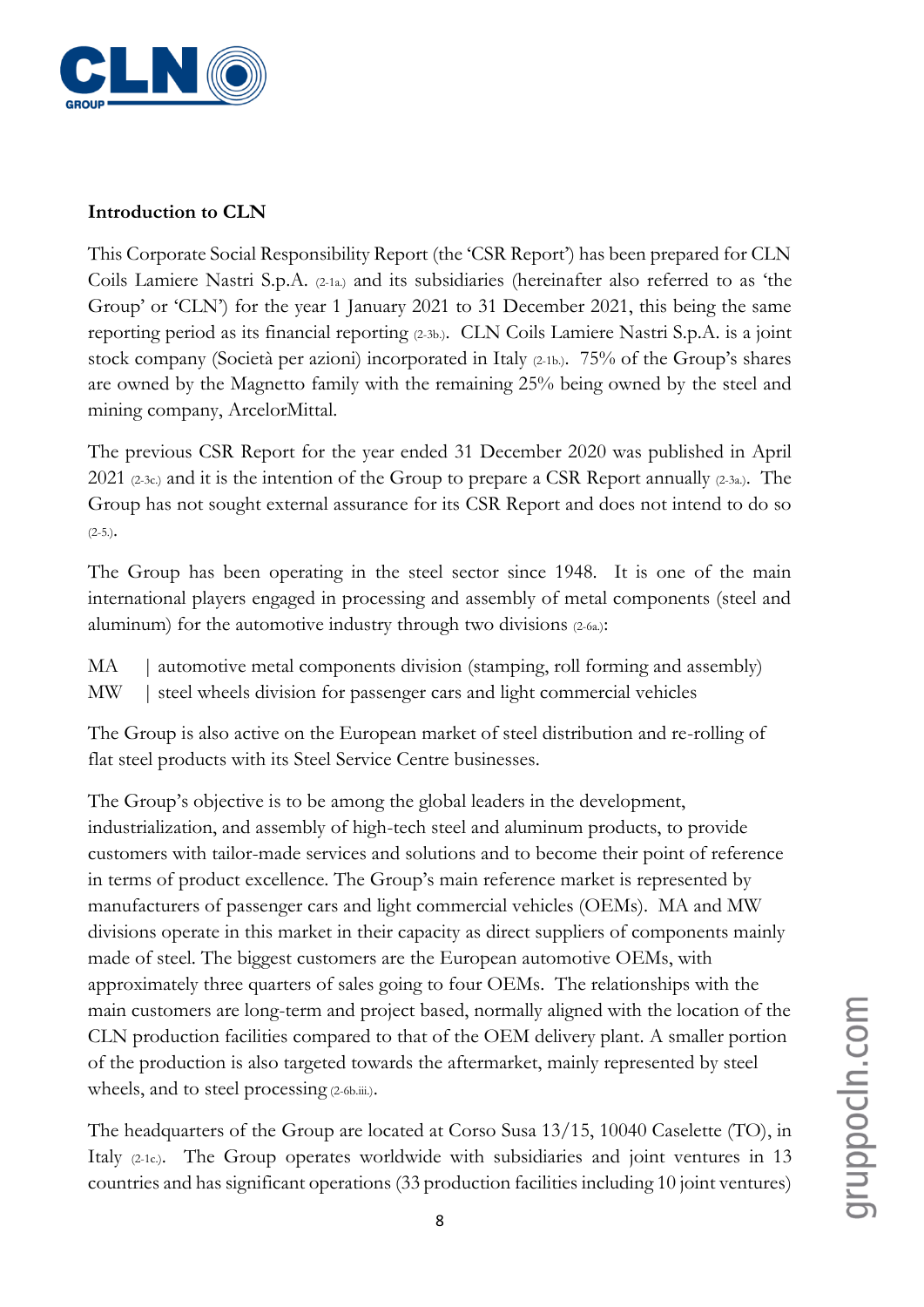

in Italy, France, Germany, Poland, Romania, Slovakia, Portugal, Russia, South Africa, Turkey, Argentina, and Brazil (2-1d.). The Group supplies its components to several of the global Automotive OEMs from the production facilities in these countries, as well as some steel wheels to aftermarket distribution networks, with sales of approximately Euro1.3 billion in the reporting period (2-6b.i.).

The Group has several strong business relationships which support its activities, as follows  $(2-6c.)$ :

*ArcelorMittal CLN:* CLN has a 50-50 joint venture with ArcelorMittal, one of the Group's most important suppliers, which allows CLN to have access to one of the biggest networks of Steel Service Centers in Italy.

*Coşkunöz Holding*: MA and Coşkunöz have set up joint ventures together in Turkey and Romania. Coşkunöz is in the same sector as MA, which allows the two companies to pool resources to serve their mutual customers.

*Unipres:* MA and the Japanese Group Unipres founded a joint venture in France in 2002 to serve common customers - in particular Nissan and Stellantis. The relationship was deepened in 2013 when Unipres also joined as a shareholder in the MA business in Porto Real, Brazil.

*Fumiscor:* MA and Fumiscor set up a joint venture in Argentina in 2012 – FAMMA SA. The facility allows MA to meet its customers' needs in Argentina whilst having the support of a local partner.

*Topy:* MW developed a partnership with Topy Industries, a Japanese company in the wheels sector, to provide a global footprint for their customers and to share innovation on products and processes. Topy Industries is a 14% shareholder in MW and MW has a 1.5% shareholding in Topy Industries.

*Jantsa*: MW signed a joint venture agreement with Jantsa AS, a Turkish manufacturer of steel wheels, to produce steel wheels in a plant near Aydin in Turkey. The facility allows MW to meet its customers' needs in Turkey whilst having the support of a local partner.

Since the date of the last CSR Report, there have been no significant changes to the Group's activities, value chain and business relationships which could cause a significant economic, environmental, or social impact to the Group (2-6d.), except for the impact of the Ukraine invasion on our subsidiary in Kingisepp, Russia. As Russia is subject to international sanctions, the Group has modified our management of the Russian subsidiary to ensure compliance with these sanction requirements.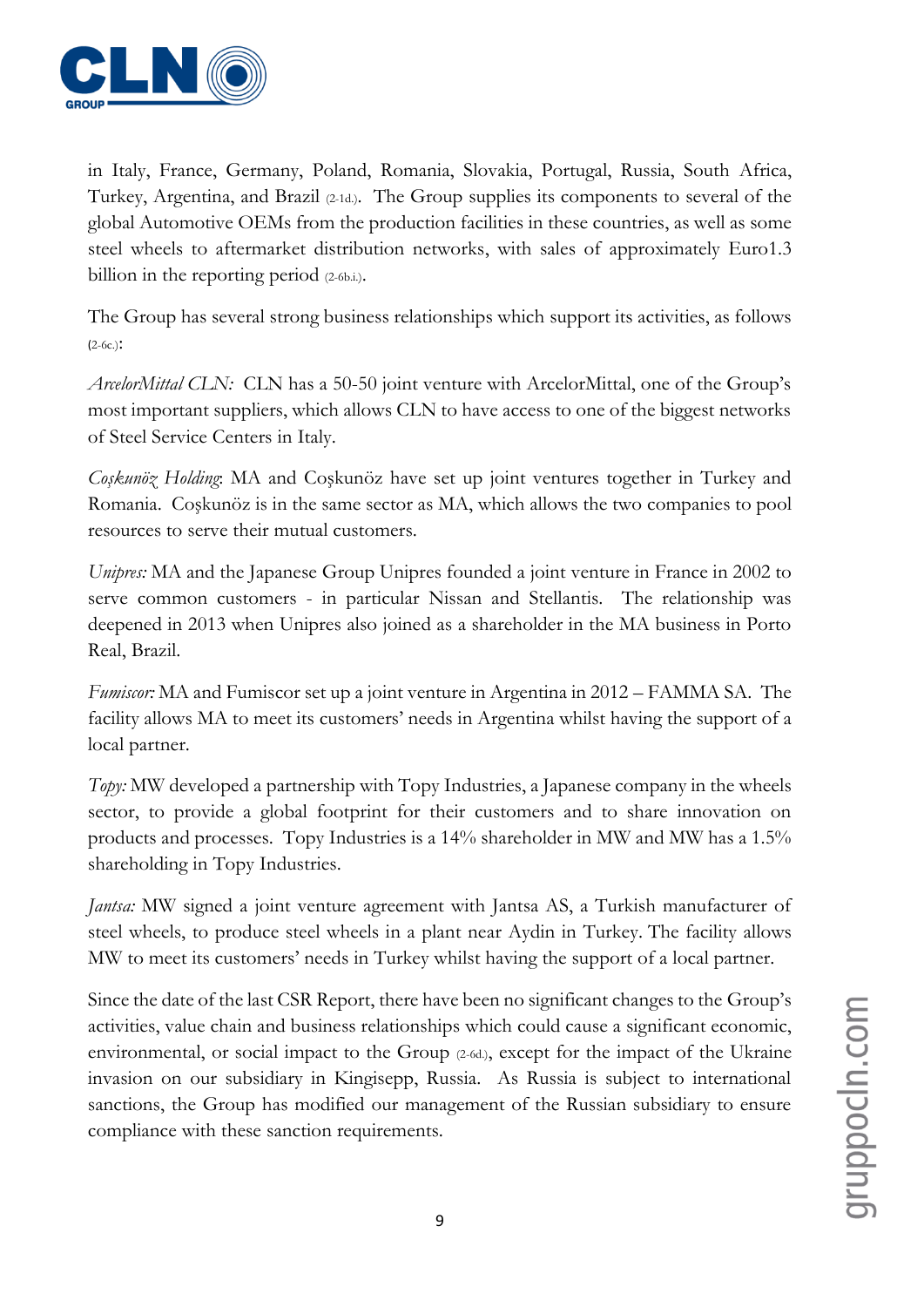

#### **Corporate governance (2-9)**

The main corporate governing bodies of CLN, are the Shareholders, the Board of Directors, the Board of Statutory Auditors, and the Supervisory Body (Organismo di Vigilanza), in accordance with Italian Legislative Decree n° 231/2001.

During Shareholder's meetings, deliberation is carried out by way of majority vote concerning topics defined by law and by corporate charter. The choice of members of the Board of Directors and the Board of Statutory Auditors, as well as the approval of the Financial Statements, are decided at the Annual Meeting of Shareholders.

The Board of Directors' role is defined formally in Article 17 of the Company by-laws and Article 2380 of the Italian Civil Code. In this respect, the Board of Directors has the exclusive responsibility to make all the decisions necessary to run the Group which – among other functions – includes the analysis, sharing, and approval of annual budgets as well as monitoring the strategic, business, financial plans of the Group and the impacts of CLN on the economy, environment, and people.

The Board of Directors includes eleven members representing all the shareholders. Three Directors are Executive Directors with delegated responsibility for managing all aspects of the Group's business - Aurora Magnetto, who is CLN Chairwoman (2-11a.), Gabriele Perris Magnetto who is Chief Executive Officer, while Vincenzo Perris is the Director with delegated powers. Mr. Gabriele Perris Magnetto is also the senior executive in CLN with responsibility for managing the business. The remaining eight Directors are Non-executive Directors representing the different shareholders or chosen because of their relevant competencies in the Automotive or Steel sectors. CLN is not obliged by Italian law to appoint independent Board Members. Directors to CLN's board are appointed by the shareholders according to the by-laws for a period of three years. The formal criteria applied when nominating a Board Member considers the limitations set out in Italian Civil Code article 2382. Shareholders are not excluded from being Directors.

CLN is controlled by the Magnetto family who jointly own 75% of the share capital. The remaining 25% of CLN is owned by ArcelorMittal, who are also major suppliers of steel to the Group. There are formal procedures in place to ensure CLN Board Members do not have conflicts of interest, in accordance with article 2391 of the Italian Civil Code. Article 2391 of the Italian Civil Code requires that a director must declare if he or she has a conflict with a particular resolution, and generally this director will not express a vote for such a resolution (2-11b., 2-15).

The Board of Statutory Auditors is governed by Article 23 of the by-laws CLN and Article 2403 of the Italian Civil Code. Its responsibility is to supervise compliance with the law and the articles of association and respect for the principles of proper administration and the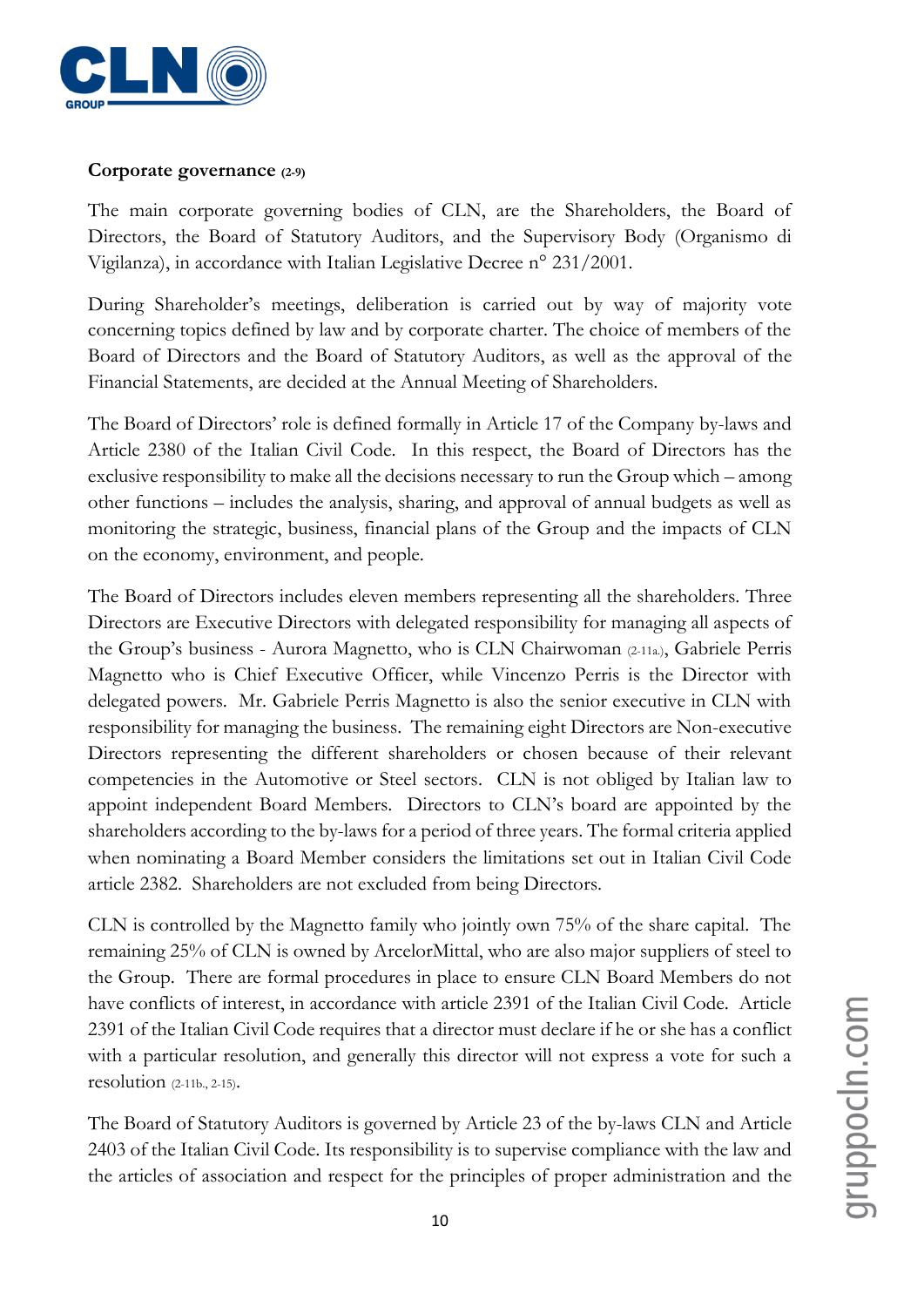

adequacy of the organizational, administrative, and accounting structure adopted by the company and its proper function. The Board of Statutory Auditors closely liaises with the external auditors, whose main role is to monitor the reliability of the company's administrative and accounting system for the purpose of the correct preparation of the Financial Statements.

The corporate governing bodies have the following composition (GRI405-1):

| Board of Directors by number |                | 2019     |                | 2020           | 2021           |        |  |
|------------------------------|----------------|----------|----------------|----------------|----------------|--------|--|
| Age                          | Male<br>Female |          | Male<br>Female |                | Male           | Female |  |
| $<$ 30 years                 | $\theta$       |          | $\theta$       |                | $\theta$       |        |  |
| 30 - 50 years                | 3              | $\theta$ | 3              | $\theta$       | $\overline{c}$ | 0      |  |
| $\geq 50$ years              | 5              | 2        | 5              | $\overline{2}$ | 6              | っ      |  |

| Board of Directors by %         |                | 2019           |                 | 2020           | 2021         |                |  |
|---------------------------------|----------------|----------------|-----------------|----------------|--------------|----------------|--|
| Age                             | Male<br>Female |                | Male            | Female         | Male         | Female         |  |
| $<$ 30 years<br>$30 - 50$ years | $0\%$<br>27%   | $9\%$<br>$0\%$ | $0\%$<br>$27\%$ | $9\%$<br>$0\%$ | $0\%$<br>18% | $9\%$<br>$0\%$ |  |
| $\geq 50$ years                 | 46%            | 18%            | 46%             | 18%            | $55\%$       | 18%            |  |

| Board of Statutory Auditors |      | 2019   |      | 2020   | 2021 |        |  |
|-----------------------------|------|--------|------|--------|------|--------|--|
| Age                         | Male | Female | Male | Female | Male | Female |  |
| $30 - 50$ years             |      |        |      |        |      |        |  |
| $\geq 50$ years             |      |        |      |        |      |        |  |

The Supervisory Body comprises two members who supervise the proper functioning of the organisation aligned with current proper practice in Italy. The Supervisory Board monitors implementation and the constant update of Legislative Decree n° 231/2001 within the company. Its powers and activities include supervision of compliance with the above Decree, the assignment of disciplinary sanctions for breach of its rules and the update and promotion of the decree among its addressees.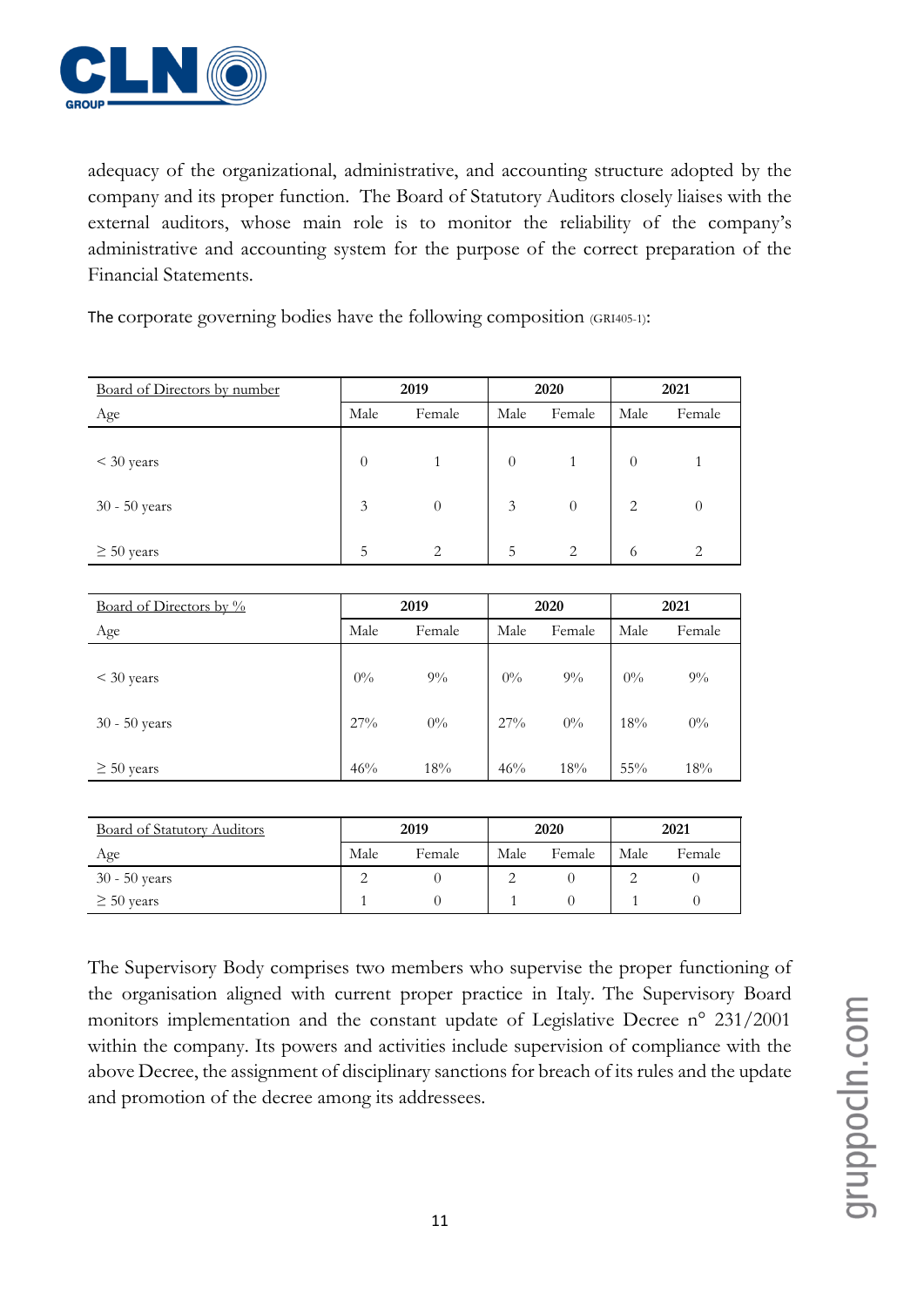

#### **Policy commitments (2-23)**

The Board of Directors of CLN has voluntarily committed the Group to support the principles of the following social responsibility initiatives, which provide the instruments and guidance for Group policies and the Code of Ethics (2-23a.i., 2-23b.i.) (www.gruppocln.com/en/our-commitments):



The Group supports the Ten Principles of the United Nations Global Compact on human rights, labour, environment, and anti-corruption and has expressed its intent to implement those

principles. CLN is committed to making the UN Global Compact and its principles part of the strategy, culture, and day-to-day operations of the Group, and to engaging in collaborative projects which advance the broader development goals of the United Nations, particularly the Sustainable Development Goals. CLN makes an annual submission of this CSR Report as a Communication on Progress (COP) to demonstrate CLN's efforts to implement the Ten Principles.

[\(www.unglobalcompact.org/what-is-gc/participants/130791-CLN-S-p-A-](http://www.unglobalcompact.org/what-is-gc/participants/130791-CLN-S-p-A-) )



The Group supports the 1998 ILO Declaration on Fundamental Principles and Rights at Work and commits to respect the principles concerning the rights which are the subject of the Conventions, namely:

- freedom of association and the effective recognition of the right to collective bargaining.
- the elimination of all forms of forced or compulsory labour.
- the effective abolition of child labour; and
- the elimination of discrimination in respect of employment and occupation.



The Group is committed in its Human Rights Policy to support the five core human rights treaties which make up the International Bill of Human Rights, which function to advance fundamental freedoms and to protect basic human rights of all people and sets out the basic rights all people should enjoy and expect from their governments (2-23b.i.).

gruppocin.com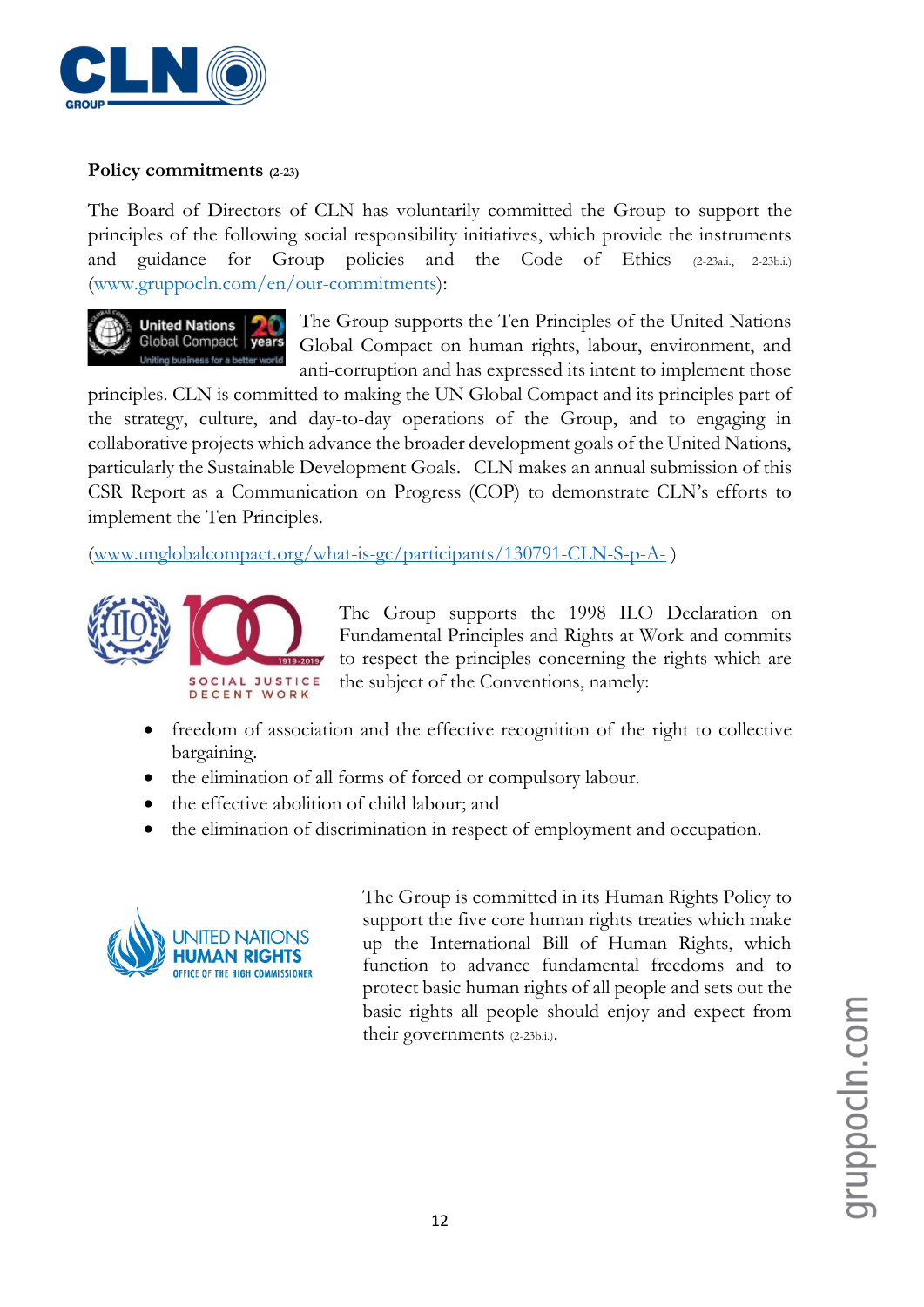



The Group is committed to support the achievement of the goals of the Paris Agreement on climate change which are to strengthen the global response to the threat of climate change by keeping a global temperature rise this century well below 2 degrees Celsius above pre-industrial levels and to pursue efforts to limit the temperature increase even further to 1.5 degrees Celsius.

CLN Group adopts a precautionary approach to CSR (2-23a.iii.). The Group believes that any of its activities which have the potential to cause harm to the environment or to the safety or well-being of employees or to its corporate reputation must be managed in such a way as to eliminate or mitigate such potential harm before it occurs - there is an emphasis to be 'better safe than sorry'. To ensure the application of this approach, and due to the increasing importance in society of topics related to CSR, the Group is undertaking an ongoing process of implementation of a broad range of social and sustainability actions, policies and procedures that emphasize a cautious approach to all its activities. There is no stipulation to conduct due diligence regarding the group's policy commitments (2-23a.ii.).

In March 2016 the Board of Directors of the Group approved the CLN Group Code of Ethics. The Code of Ethics sets out a series of ethical principles and a code of conduct that serve as a guide for its activities and those of its subsidiaries, with the purpose of promoting a strong ethical foundation and a corporate culture which respects the laws in force in the different countries in which it operates.

The values, policies, and commitments to which the Group are committed are communicated to the site's workers in their local language, and the following CSR related documents are publicly accessible on the Group's website for workers, business partners and other relevant parties (2-23f.) [\(https://www.gruppocln.com/en/download](https://www.gruppocln.com/en/download) (2-23c.)):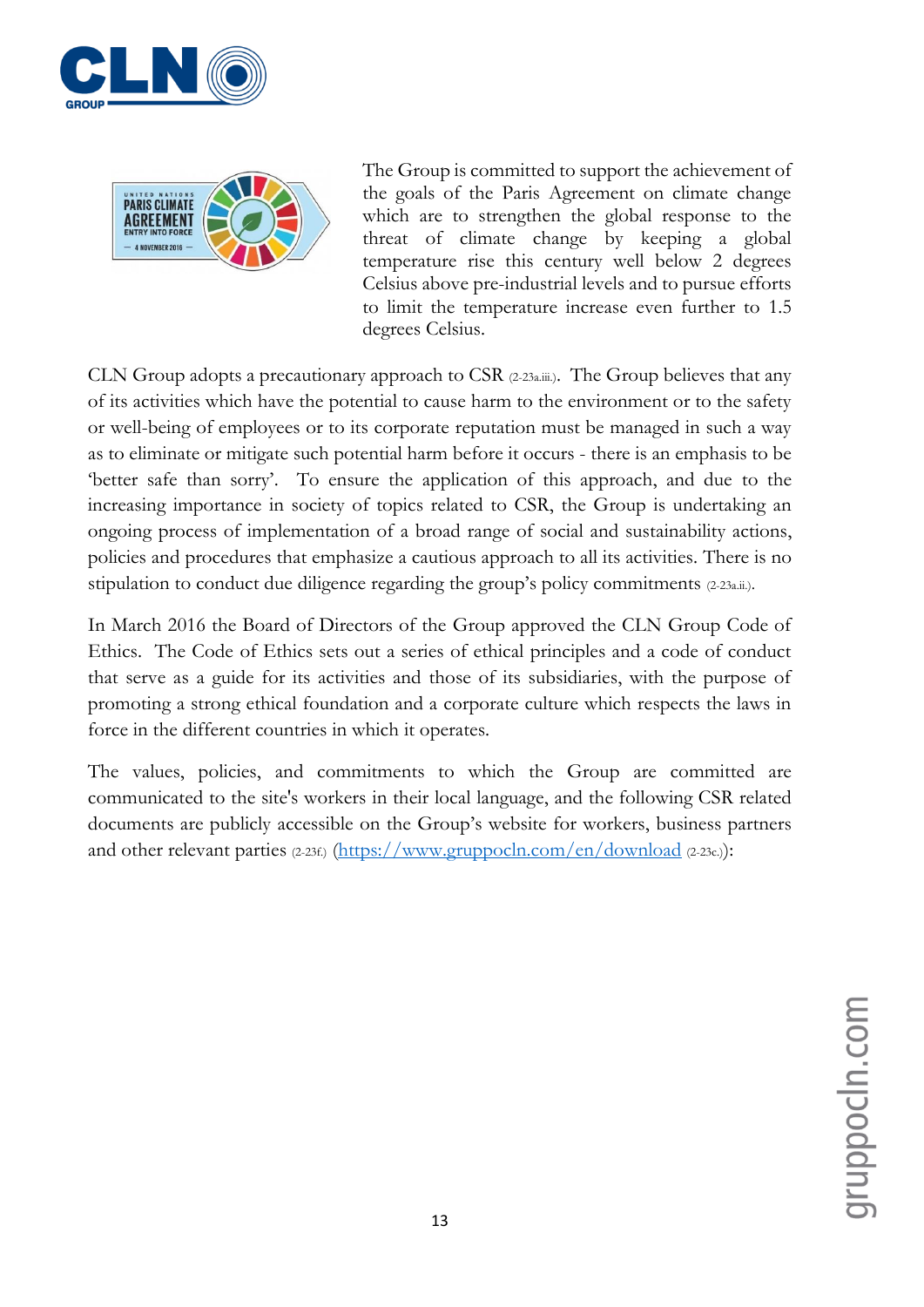

- Code of Ethics
- Corporate Social Responsibility Report
- Business Ethics Policy and Code of Conduct
- Whistleblowing Policy
- Health and Safety Policy
- Labour and Human Rights Policy (2-23a.iv.)
- Policy on Working Conditions
- Equality and Diversity Policy
- Travel Policy
- Smart Working Policy
- Environmental Policy
- Supplier Policy Statement and Code of Conduct
- Conflict Minerals Policy Statement

Policy commitments apply to all the subsidiaries of the Group and are strongly encouraged for suppliers (2-23e.). They are approved at the most senior level of the organisation by the Group CEO (2-23d.). Senior management of each region is periodically formally required to confirm to the CEO of the Group that the Code of Ethics and supporting policies continue to be respected in their region.

The Group is committed to comply with all applicable laws, regulations, and formal agreements in the countries in which it operates, as set out in its Business Ethics Policy and Code of Conduct.

CLN is committed via its policies to cooperate in the remediation of negative impacts that are identified as attributable to any of its operations (2-25a.). To identify and address grievances, CLN policies include the appropriate mechanisms of reporting. For example, in the Business Ethics Policy and Code of Conduct, significant non-complying situations, including potentially non-complying situations, are required to be reported to Corporate Legal department as soon are they are known (2-27d.). Significant fines and sanctions for noncompliance with laws and/or regulations must be reported immediately to the Corporate Legal department. CLN commits to grant protection to employees from demotion, penalty, or other adverse consequences for refusing to participate in activities which do not conform with policies, even if such refusal may result in the site losing business (2-25b.). Remediation processes for negative impacts is also provided for in the individual policies. For example, the CLN Environmental Policy requires the tracking of noise and vibration to ensure legal limits are respected to prevent harm to our employees (2-25c.). Remedial processes are defined, including who at corporate level is responsible for monitoring and assisting in remediation activities. At production facility level, all operations are required to have safety committees in place to ensure grievances regarding health and safety are dealt with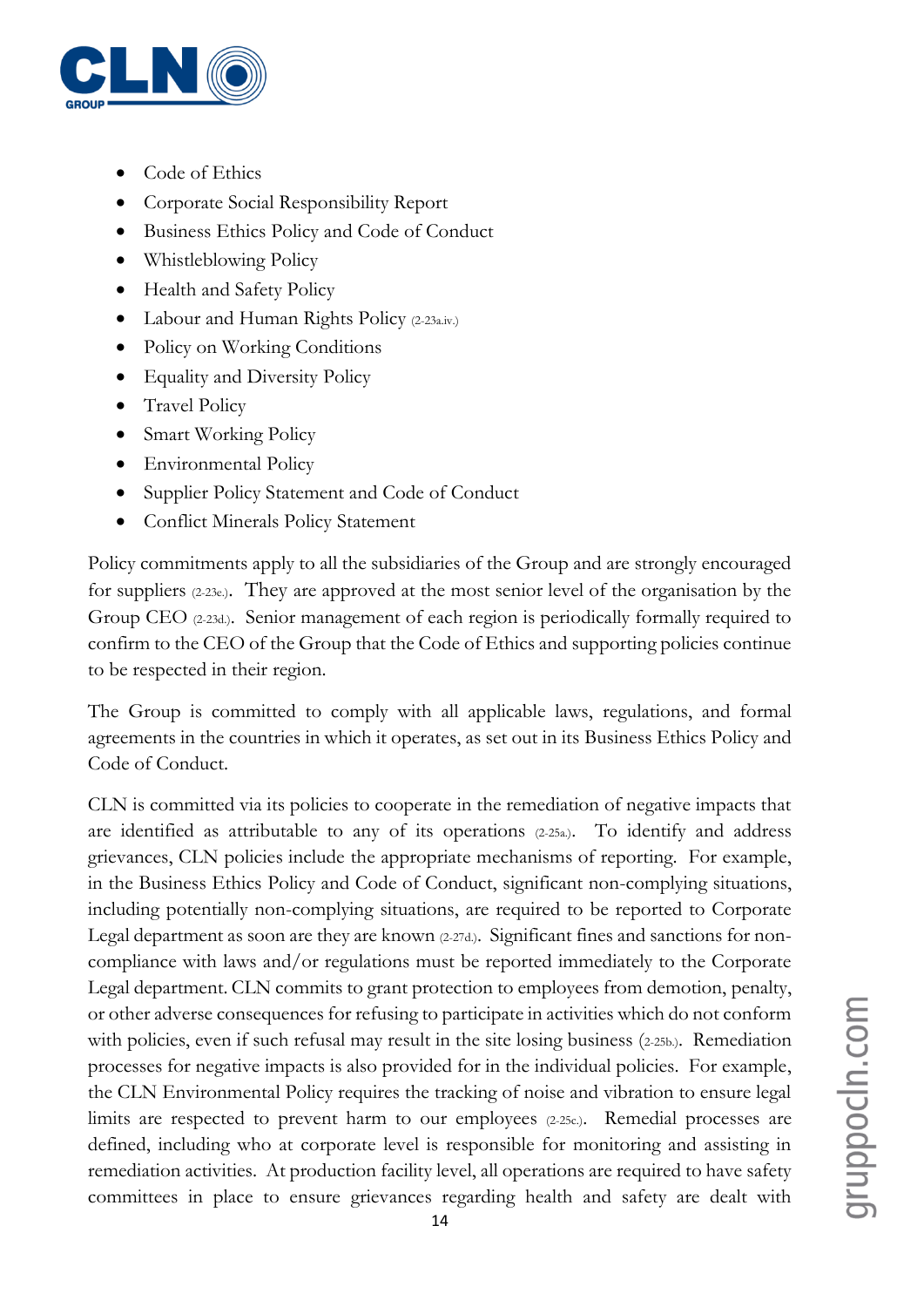

appropriately, and the corresponding data is reported monthly to the Group EHS department to monitor compliance.

The Group CSR Officer provides a further layer of assurance regarding the effectiveness of grievance mechanisms by requiring regional CSR officers to formally report on major concerns raised during the year, so that the Group CSR Officer can then follow up remediation activities where the normal grievance channels failed (2-25e.).

This CSR Report is prepared by the Group CSR Officer and is reviewed and approved by the CEO of CLN and presented at a formal Board meeting each year, including presentation of the organization's material topics. The purpose of the CSR Report is to update CLN's stakeholders on the efforts made to ensure the Group's corporate values are upheld (2-14).

#### **Embedding Corporate Social Responsibility ('CSR') within the Group (2-24)**

CSR guidance and leadership are carried out by a CSR Team comprising the senior executives responsible for EHS, human resources, customers, suppliers, and finance. CSR leaders for each region are also part of the team. This guarantees a uniform approach and suitable sharing of information and responsibility (2-14). The team is coordinated by the Group CSR Officer, reporting directly to the Board Member responsible for CSR.

The Board of Directors is the highest governance body in the Group and is responsible for economic impacts, the environment, people, risk management, sustainability reporting and evaluating economic, environmental, and social performance. To support the fulfilment of these responsibilities, the CSR team led by the Group CSR Officer reports to a Member of the CLN Board, Beatrice Perris Magnetto, who is the senior executive responsible for the Group's CSR activities and impacts, and she in turn participates in Board Meetings and reports major concerns and strategy to the Group's Board of Directors at least twice per year. She also approves the annual CSR Report on behalf of the Board following their review (2-13, 2-14a.). The Group CSR Officer is responsible for implementing the values, policies and commitments defined by the CEO, for CSR management for the Group, for monitoring engagement with stakeholders, and for coordination of major CSR activities within the Group (2-12).

The Board of Directors of CLN meets 3-4 times per year, and their agenda includes strategies and goals related to sustainable development. Performance against key targets set by the Board is reviewed annually to gauge the effectiveness of the Group's CSR approach and give guidance to the CSR Officer on priorities.

The responsibility to identify and report the organisations impacts on the CSR matters is delegated to the Group CSR Officer, who advises on potential mitigation strategies where required. Engagement with Stakeholders is the responsibility of the global heads of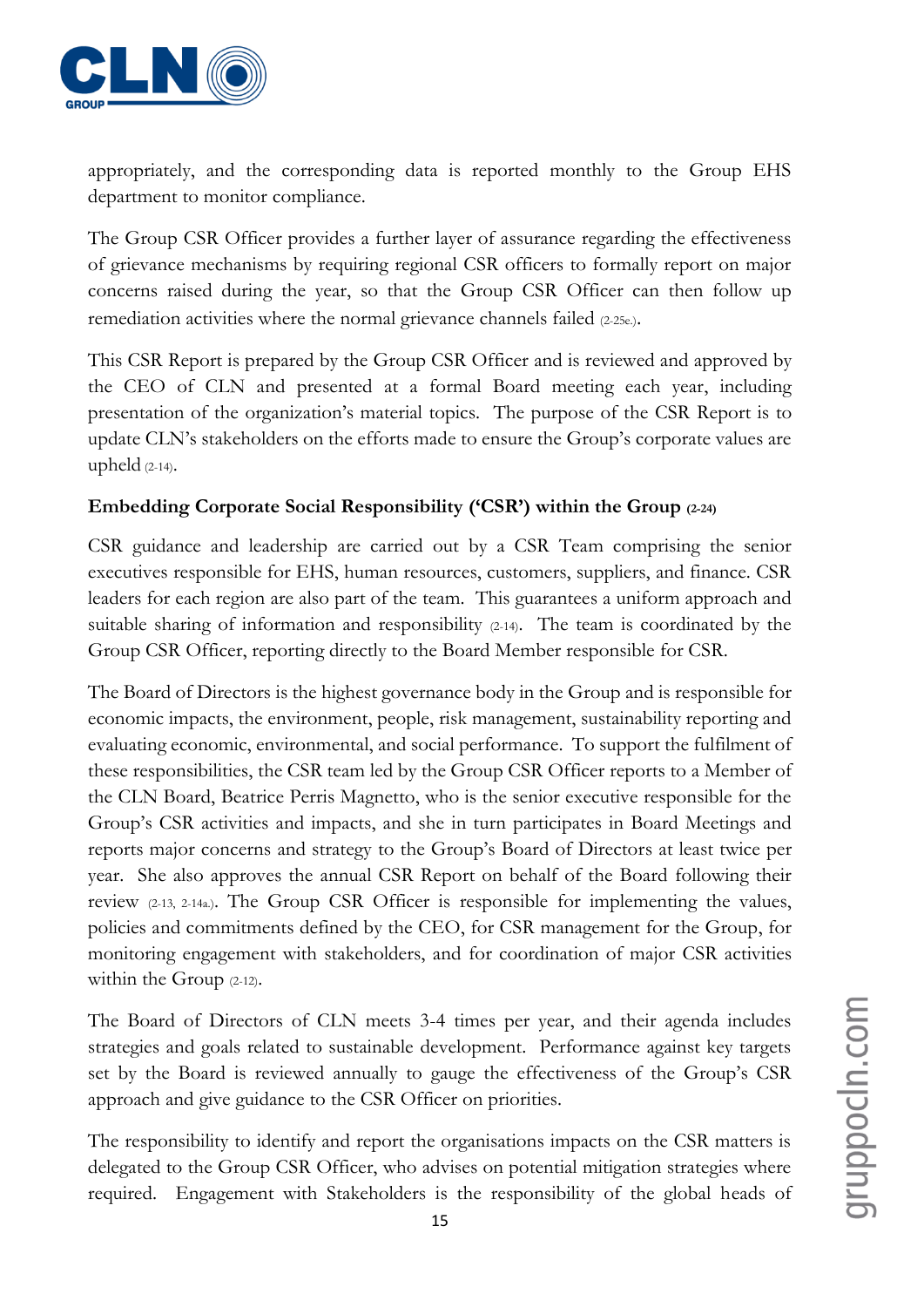

department, supported by the Group CSR Officer. The Group CSR Officer is also the contact point for all questions regarding this report, its reported information and advice and concerns about business conduct (such as ethics, unlawful behavior), policies and practices and for CSR matters in general (a.gordon@gruppocln.com) (2-3d., 2-26a.i.). The CSR team includes a manager for each pillar of CSR: environmental issues; labor practices and human rights; sustainable procurement; business ethics; customer requirements; finance; KPIs/GRI metrics; and interfaces with the MA and MW Divisions. To cascade CSR requirements into the regions, CSR interfaces have been nominated in each of the countries in which the Group has a subsidiary, and training is given both locally and at the Global level on all new Policy commitments.

The key priorities of the Group regarding CSR are given by the Group's Board of Directors. To monitor progress, in addition to the GRI indicators included in this report, in 2020 the Group's Board of Directors set medium term targets to be achieved by 31 December 2025, based on its assessment of the Material topics affecting the Group discussed later in this CSR Report. The Board of Directors monitors the evolution of these targets on an annual basis vs. the base year which was 2019:

- Percentage of women in the workforce to enhance diversity; **2025 Target: 19%**  $(2019:14\%)$
- Percentage of production facilities certified to ISO 14001 (Environment) and ISO 45001 – Health and Safety ('H&S'); **2025 Target: 100%** (2019: ISO 14001: 89% & ISO 45001: 64%)
- Adjusted Scope 1+2 GHG emissions in support of Paris Agreement; **2025 Target: reduction in metric tons of emissions of 14.5%** (2019 = 125,499 recalculated using IEA factors instead of GHGP when the latter became unavailable)
- Number of trees planted to promote enthusiasm for the environment and biodiversity: **accumulated to end 2025 Target: 5000 trees** (accumulated to end 2019: 1,200 trees)
- Cubic metres of water used: **2025 Target: reduction in water used of 29%** (2019: 542,120 cubic metres)
- Percentage of energy purchased from renewable sources: **2025 Target: 71% of energy purchased from renewable or low GHG (incl. nuclear) sources** (project started in 2020: estimation 21%)
- Hours of training on ethics (anti-competitive behaviour, corruption, bribery, conflict of interest, fraud, money laundering, IT security); **2025 Target: 3 hours per year per white collar employee** (2019: 1 hour)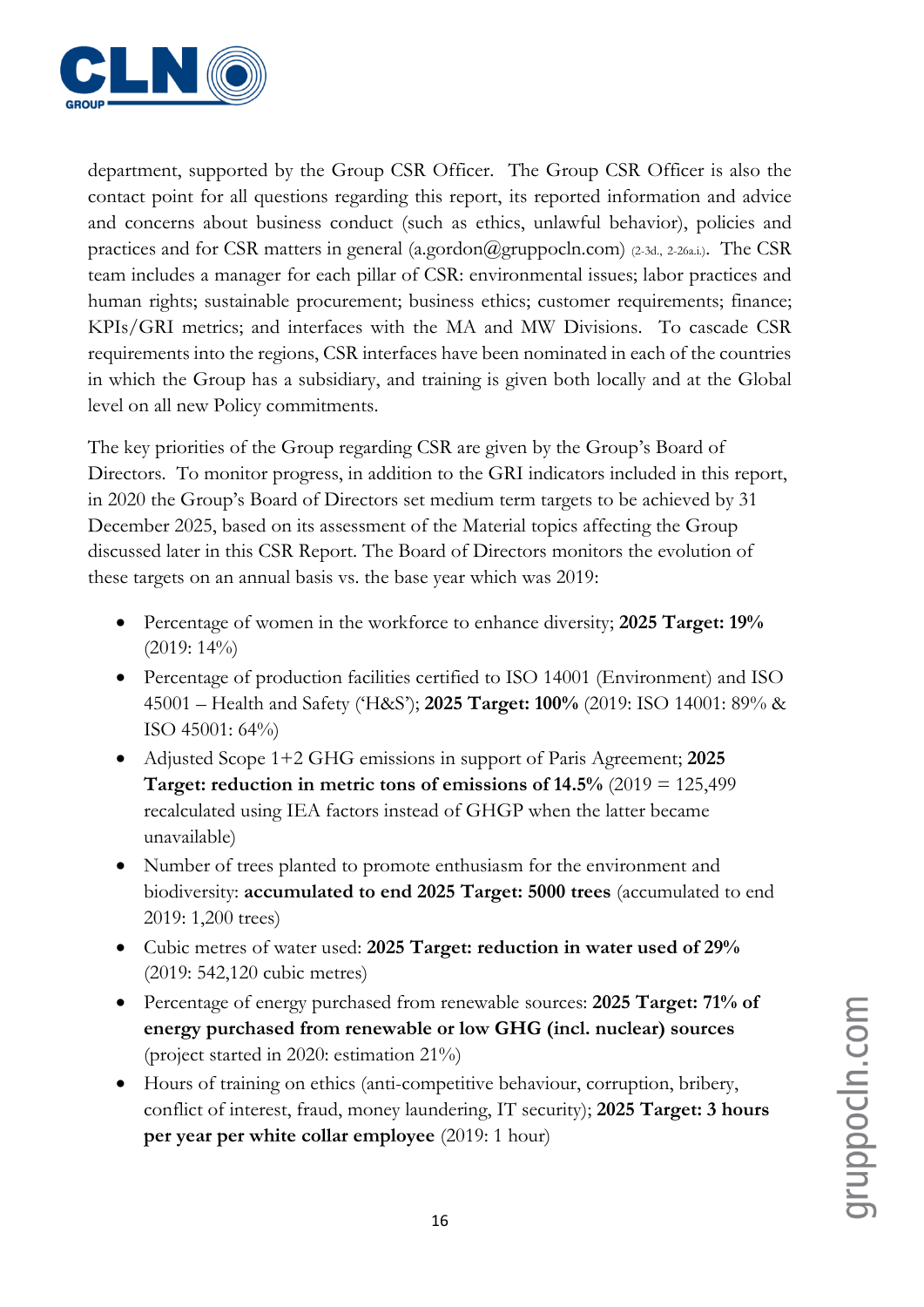

Targets and GRI indicators contained in this report are monitored by the EHS and CSR teams who request corrective action and improvement measures where required and inform the Board of Directors periodically on progress.

#### **Stakeholder engagement (2-29)**

The CSR Report is an important tool through which the Group can communicate its initiatives regarding environmental issues, sustainability, health & safety, social issues, labour practices, human rights, ethics, and sustainable procurement to its stakeholders. The CSR Report aims to promote activities which support CLN's intention to be a socially responsible enterprise.

The subsidiaries of the Group can be found in the Group's Consolidated Financial Statements which are published on the Group's website each year (https://www.gruppocln.com/en/download). Only subsidiaries which have been included in the Financial Statements using the full consolidation method are included in this CSR Report, with the following exceptions (2-2a., 2-2b):

- Data for the joint venture MA Automotive Brazil Ltda. is included in this CSR Report despite being included in the Group's Consolidated Financial Statements under the net equity method. This is because the Group feels responsible for promoting CSR in this joint venture.
- **•** Data for MW Jant Sanay Ticaret A.S., concerning H&S at the workplace and environment for the three-year period assessed is included in this CSR Report despite being included in the Group's Consolidated Financial Statements under the net equity method. This is because the Group feels responsible for promoting EHS in this joint venture.
- Due to the continued low activity in the Automotive sector arising from COVID and the shortfall of semi-conductors in the market, some consolidations of activities were required in the Group. The San Carlo plant was closed in 2021 and there was a reorganization in South Africa to transfer the employees of Plant 3 to Plants 1 and 2. The business from Plant 8 is also in the process of being transferred to other plants during 2022. Prior year data have not been adjusted to reflect these changes (2-4.). Where the impact of these plant closures has a significant impact on the data, this is explained in the relevant section of this report.

The data included in the CSR report has not been adjusted for minority interests. The impact of mergers, acquisitions and disposal of entities is described for each material topic for which it is deemed significant in understanding the data (2-2c.). There are no significant restatements of data in the reporting period (2-4).

To properly focus the CSR Report, the CSR team has identified the key stakeholders who are significantly affected by the Group's activities and included topics which are considered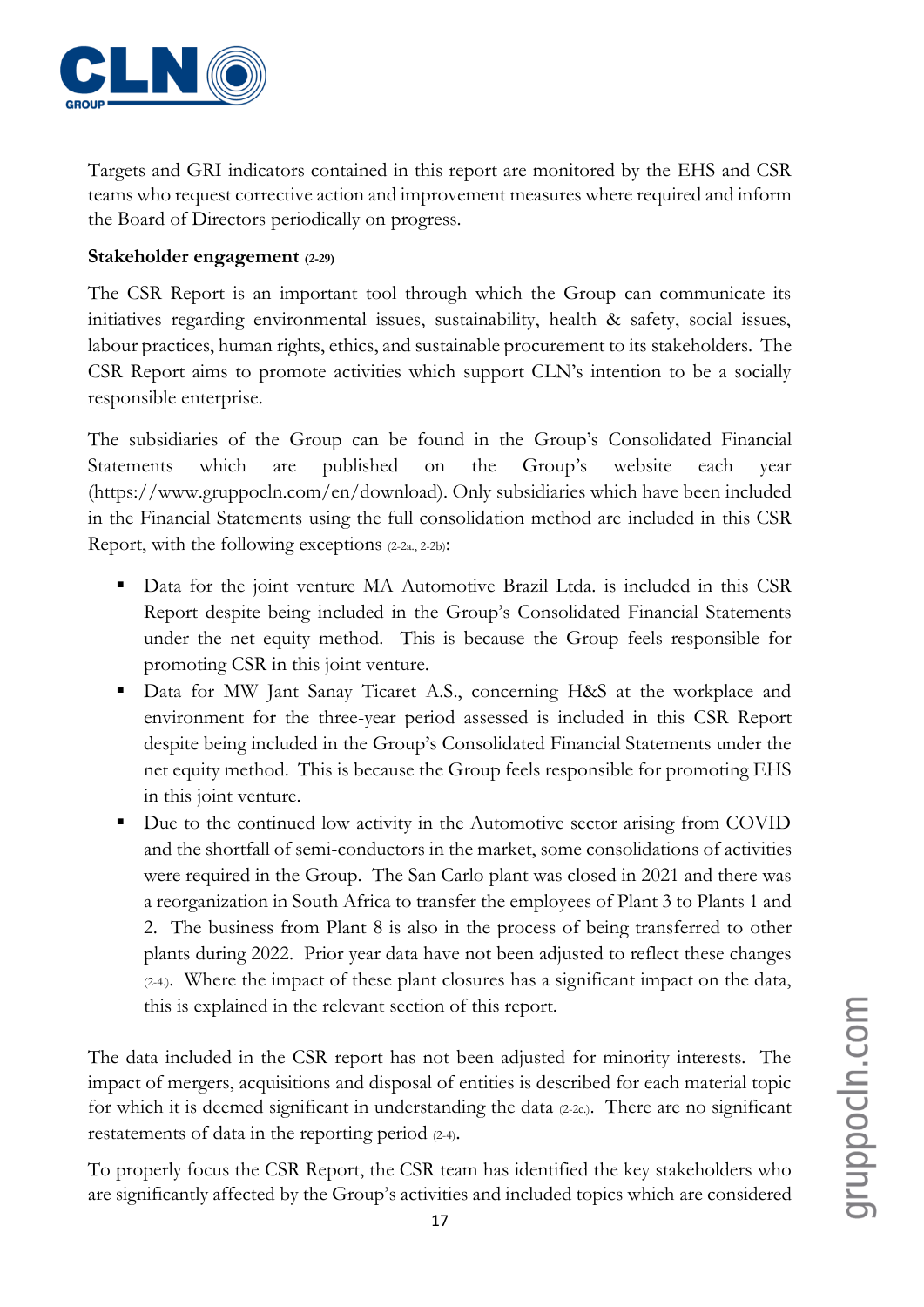

most relevant to meeting their expectations and interests. The key stakeholder groups engaged by the CSR team are the Group's shareholders, employees, customers, suppliers, and public and regulatory bodies (2-29a.i.). The objective of the Group is to report with full transparency, and therefore the approach taken is of ongoing direct engagement with its stakeholders where possible, to try to ensure as close an alignment as possible on issues that are of most importance to the parties concerned (2-29a.ii., 2-29a.iii.):

- Shareholders are engaged in the CSR process through presentations at the CLN Board of Directors meetings. The Board of Directors has appointed a representative Board Member as a direct link to the CSR team to further strengthen its engagement with Group initiatives.
- Employees are a key asset for the success of our business. CLN strives to respect their rights and provide a safe and healthy work environment. Guidance regarding behavior is given through the Groups Business Ethics Policy and Code of Conduct. Employees are usually represented through collective bargaining agreements or representative committees, which allows management to collect their CSR concerns in a systematic manner throughout the year. Data on employees is collected by Corporate Human Resources every trimester and major concerns are reported in the Human Resources CSR Report. The Group also provides a Whistleblowing channel to ensure there is a mechanism for collecting serious concerns regarding actions that are not in line with the Code of Ethics and Policies or are un-lawful (2-25b.).
- The ongoing success of the Group depends on solid and long-standing relationships with our customers. Customers are engaged both through direct meetings to discuss their CSR priorities and through the submission of annual assessments for CSR and sustainability. The assessment results serve to ensure that the Group can regularly monitor the needs and preferences of customers and customer satisfaction.
- Suppliers are informed of the Groups CSR requirements through the issuance of a Commitment Letter and Sustainability Questionnaire which closely match the topics in CLN's Code of Ethics. In the case of large suppliers such as for steel or aluminium, the CSR team monitors the publicly available information on their websites annually to check alignment on CSR issues. The Group has joined the ResponsibleSteel organization to have a direct voice and feedback on sustainability issues in the steel industry. Periodic meetings are held with individual steel suppliers to discuss sustainability issues and in particular lower carbon steel.
- The Group's relationship with public and regulatory bodies is based on full and transparent compliance with legislation in every country of operation. Our Policy on Business Ethics and Code of Conduct is designed to ensure CLN, and all its employees are aware of the requirement to comply with all applicable laws, regulations and formal agreements and sets out the Groups expected behavior towards public bodies.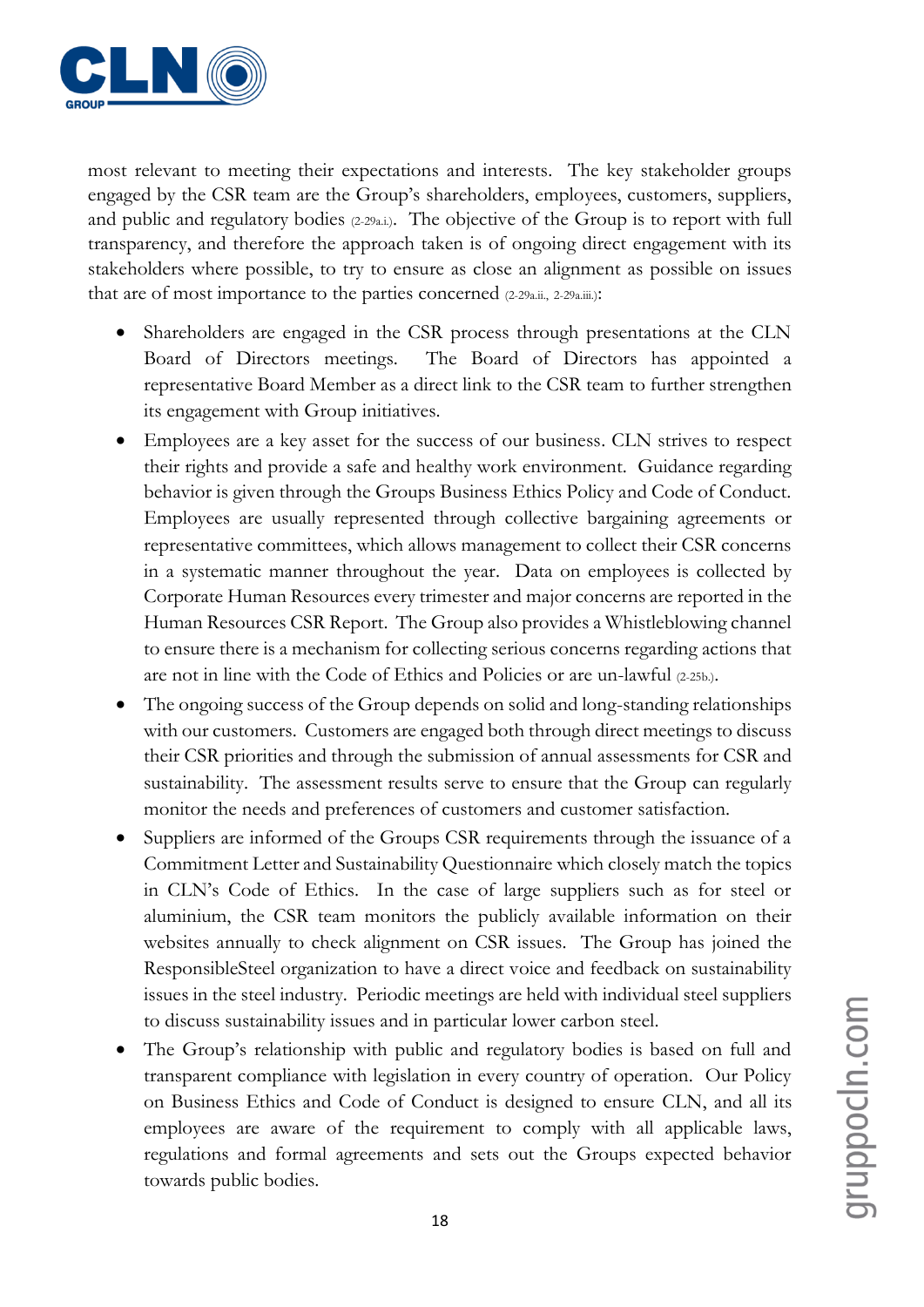

The direct engagement with the Group's stakeholders gives CLN a high degree of confidence that the material topics contained in this CSR Report cover the expectations of our stakeholders. Key topics and concerns raised through stakeholder engagement are addressed in the various sections of this report, which is submitted to the Board of Directors for discussion and approval.

In addition to direct engagement with the Group's stakeholders, the Group supports key external initiatives and associations to align with ongoing best practice.

The Group has selected – upon a careful analysis of those available – the most suitable GRI Standards to provide information concerning its activities. The reference to the GRI disclosure is given in brackets throughout this report for ease of reference.

#### **Membership of associations (2-28)**



In January 2020, CLN became a member of ResponsibleSteel, a not-for-profit organisation which is the steel industry's first global multi-stakeholder standard and certification initiative. As a member of ResponsibleSteel, CLN Group is committed to ResponsibleSteel's vision and mission [\(www.responsiblesteel.org/about/\)](http://www.responsiblesteel.org/about/):

The **Vision** of ResponsibleSteel is to maximise steel's contribution to a sustainable society.

The **Mission** of ResponsibleSteel is to enhance responsible sourcing, production, use and recycling of steel by:

- Providing a multi-stakeholder forum to build trust and achieve consensus.
- Developing standards, certification, and related tools.
- Driving positive change through the recognition and use of responsible steel.

The Group also places a high level of attention on customer satisfaction by putting a lot of effort into complying with customer assessments and audits of CSR and sustainability. These assessments are very useful as a guide to overall progress and provide a good checklist of potential material topics. For these assessments and audits the Group has the following approach (2-23a.ii):

- the correct and prompt response to customer requirements.
- achieving a satisfactory overall rating.
- improvement of the assessment scores over time.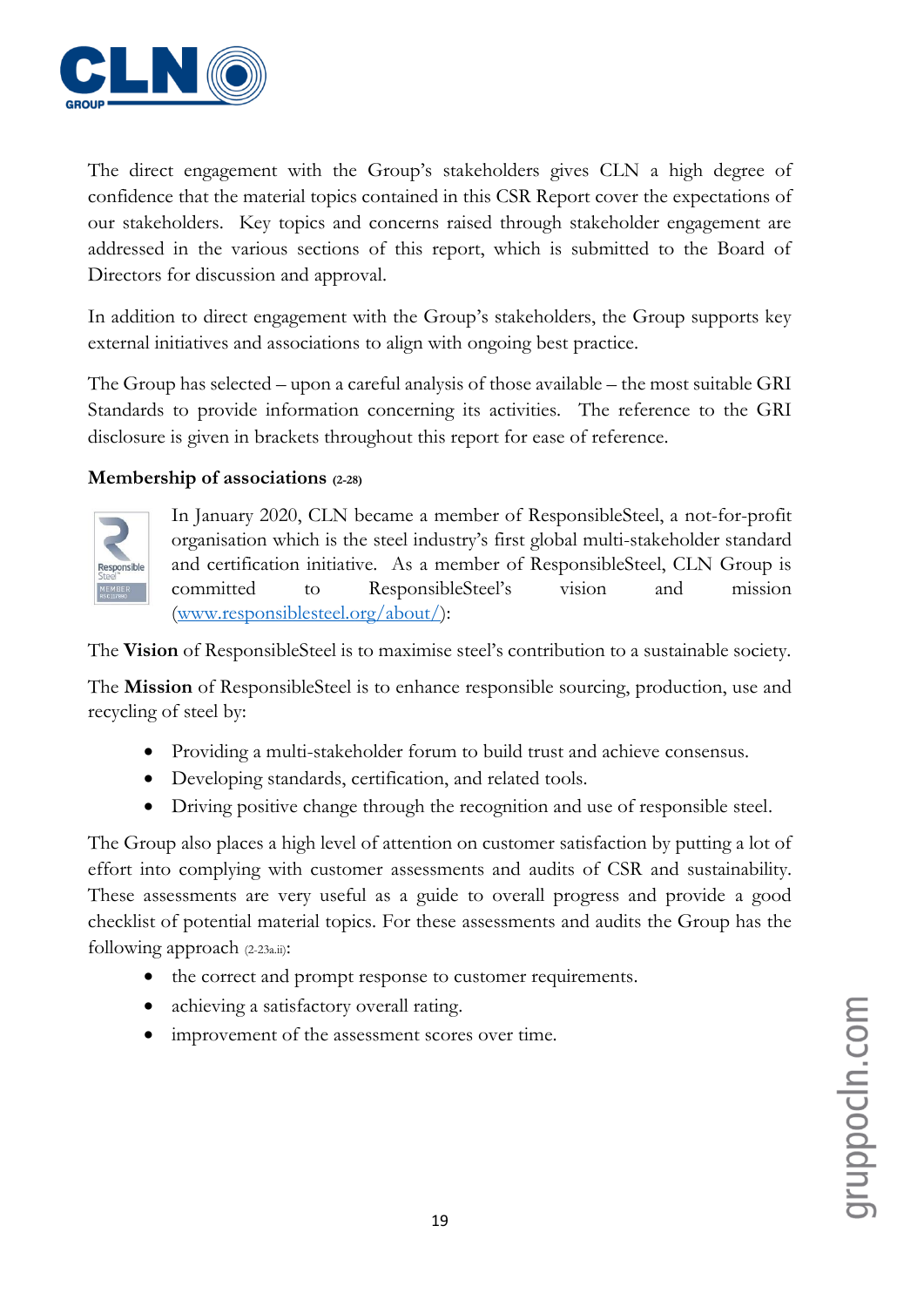

As of 31 December 2021, the results of the customer audits or assessments are as follows:

- Ecovadis (for Renault/PSA) Platinum rating with a score of  $73/100$ , which places CLN in the top 1% of companies assessed. The target is to maintain the Platinum rating and to continue to work to improve the scores in the Ethics and Sustainable Procurement sections of the assessment.
- SSSA (CNH) The target for 2021 Self-Assessment was to be in the range over 90 points, which was achieved with a score of 90.47 in October 2021. CLN's target will be to maintain a rating of over 90 points with SSSA.
- NQC plant level audits (German customers and Stellantis) All 14 production facilities requested have satisfactorily completed and or maintained their audit status, with no major issues arising during 2021.
- MA Polska successfully passed a CSR onsite audit by Stellantis in early 2022 without non-compliances.

As of the date of this report, the Group has fulfilled all the CSR and Sustainability assessments and audits requested by its customers. The main non-conformities or concerns arising from customer audits during 2021 have been fed into the analysis to define the material topics to be included in this CSR Report (2-23a.ii.).

#### **Process to determine material topics (3-1)**

The Group uses a materiality analysis to identify material topics. This materiality analysis helps to ensure a close alignment of material topics with the Groups ongoing activities and the corresponding economic, environmental, and social impacts. The broad aim of the materiality analysis is to:

- Ensure the Group's business strategy is aligned with the topics that are material to its stakeholders.
- Ensure that the material topics are considered in business decisions made on a dayto-day basis through clear guidance using Group policies and processes.
- Ensure the Group has identified the key global challenges to be addressed and responds to these challenges in a proactive manner.
- Ensure the targets set by the Group Board and Corporate CSR support the correct monitoring of material topics.

The materiality analysis uses the same boundaries within the organization as those in the Group's Annual Financial Report, with the minor exceptions outlined earlier in this CSR Report.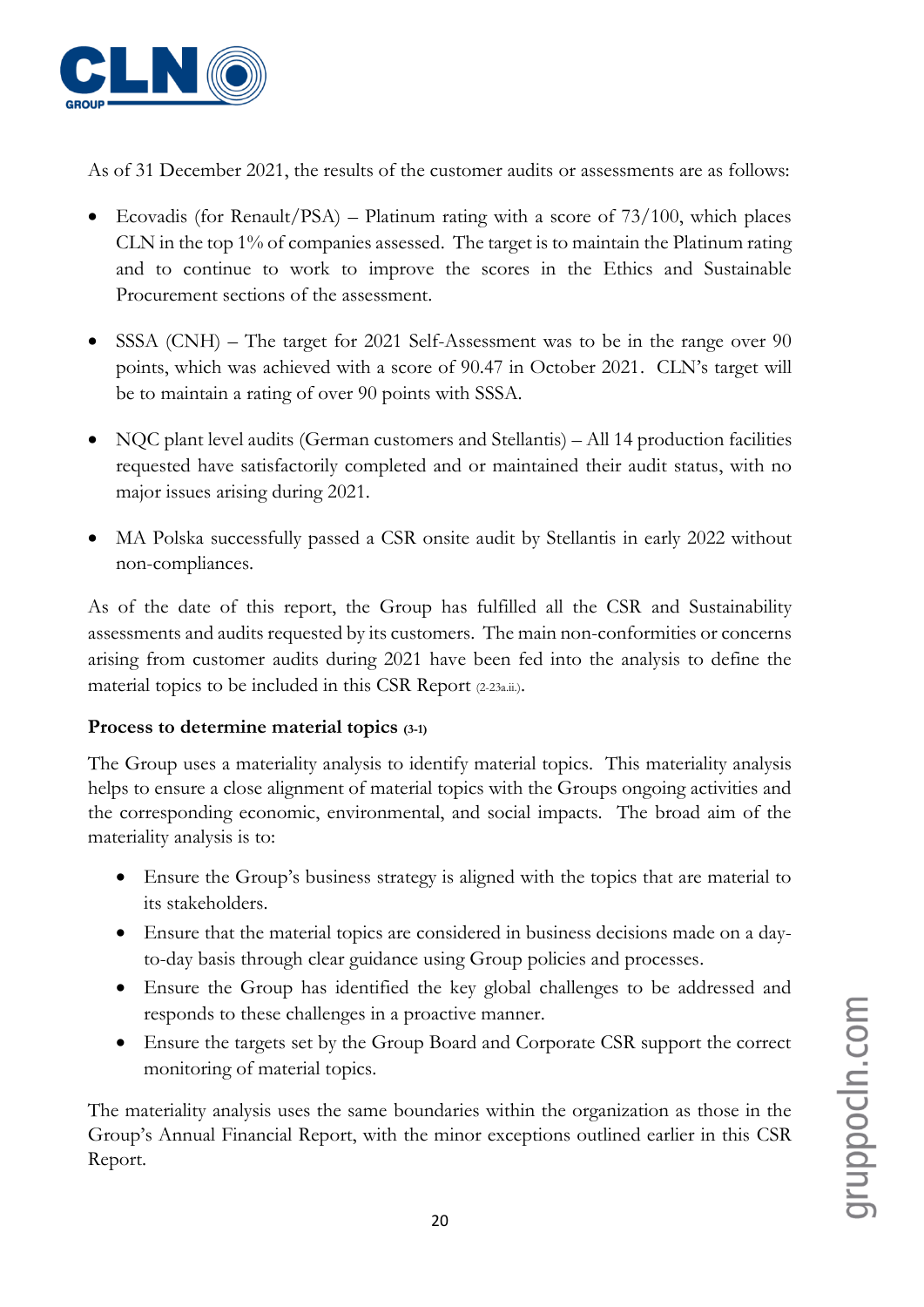

The materiality analysis process for the Group involved the following steps to define the content of the CSR Report and to define the topic boundaries.

In 2016, the Group prepared a Code of Ethics together with external experts to determine the base conditions of behavior when addressing CSR issues. In 2017 the CSR team was formed to identify the challenges facing the Group and to define the material topics related to these challenges.

The CSR team defined the material topics by referring to the following key sources:

- The topic of CSR has been put on the agenda of the Group's Board of Directors meetings since 2018, to get direct input from shareholder stakeholders regarding material topics.
- Customer audits/assessments on Sustainability and CSR issues allow the Group to get feedback from Customer stakeholders.
- The CSR team includes members from all sectors of the business and regions of the Group and is therefore able to highlight the material topics concerning employee stakeholders. Furthermore, a specific annual Human Resources CSR Report is prepared to refine material topics for labour and human rights.
- The main suppliers for CLN are from the steel industry. The Group therefore decided to join the ResponsibleSteel initiative in 2020, to get better insights into the priorities of our most important suppliers. The Standard drafted by ResponsibleSteel has been fully reviewed to ensure the groups material topics cover the main areas of concern in the steel industry. Periodic meetings are held throughout the year with individual steelmakers to discuss key topics for steel purchase, in particular progress on low carbon steel.
- As explained above, the Group supports several external initiatives and commitments. This has enabled the CSR team to understand the global material topics arising from public initiatives and global regulatory bodies and to include these material topics for consideration.

Each year, considering the above evaluation of material topics from key stakeholders, the CSR team reassess the material sustainability and CSR topics to be addressed by the Group. This materiality review allows the team to check that material topics included in the previous year's CSR Report are still relevant and significant, and to incorporate any new topic that may become significant for the Group. In addition to the analysis of key topics for stakeholders, the CSR team verifies whether the list of topics which are raised from the stakeholder analysis are also material when seen alongside the Group's industrial activities and the corresponding 'size' of the topic in relation to these activities. This step is required to ensure that only those topics raised in the stakeholder analysis which are significantly impacted by the Group's activities - economically, socially, or environmentally – are included in the CSR Report, in line with the materiality principle in the GRI Standards. The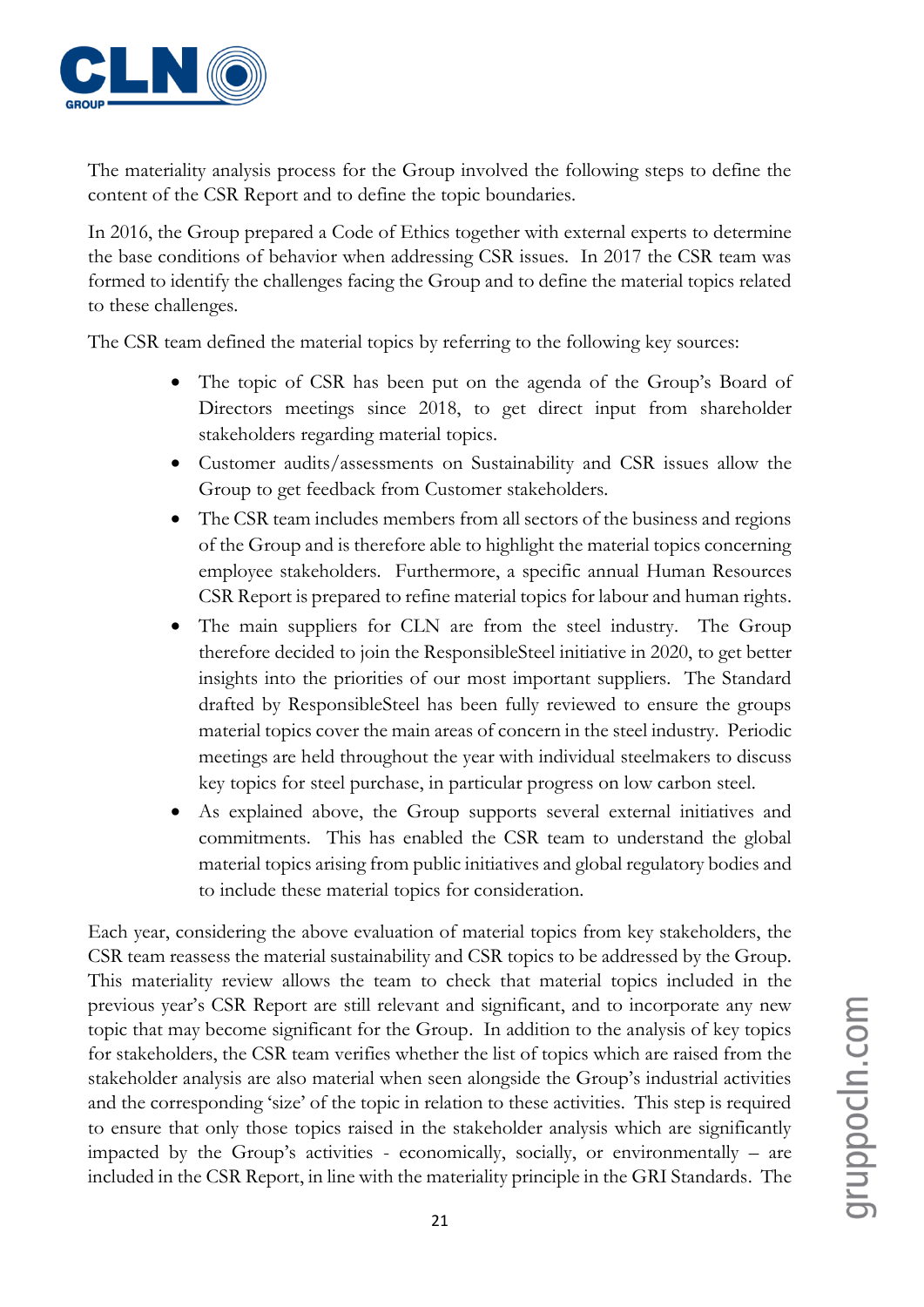

final CSR Report is approved by the Board Member responsible for CSR activities on behalf of the Board of Directors of the Group.

The team seeks to avoid assumptions and subjective judgements when deciding on topics for inclusion in the CSR Report, because material topics can be reliably identified from the process outlined above. We are confident that the material topics determined on this basis properly address key stakeholder sustainability and corporate responsibility issues and address the Groups economic, environmental, and social impacts. The material topics arising from this process during 2021 were confirmed to be the same as those discussed in the previous reporting period, as follows (3-2):

- Ethical behaviour
- Management of employees, human rights, and equal opportunities.
- Occupational H&S.
- Training and education of employees.
- Environmental compliance.
- Energy use and efficiency.
- Water use.
- GHG emissions.
- Scrap and waste management.
- Sustainability in the steel and aluminium supply chain.

The previous year's CSR Report was prepared under GRI Standards: Core Option and set out the material topics accordingly.

#### **Ethical behaviour**

The Group's Corporate CSR Officer reports to the Group CEO and the Board Member responsible for CSR topics on an annual basis via a formal Business Ethics and Risks Report which covers substantial policy breaches, whistle-blower incidents, targets related to ethics, risk assessment and training on ethics related topics. The 2021 report was submitted on 4 February 2022 with no major concerns being raised.

CLN operates in the Automotive Sector, where in general terms the systematic prevention of bribery and corruption has reached a high level. However, CLN has activities in several countries and, as the risk of corruption varies from country to country, the Group CSR Officer carries out an annual risk assessment procedure covering the locations of 100% of the Group's operations using the annual Corruptions Perceptions Index published by Transparency International (GRI205-1). The Group CSR Officer has set the criteria that those fully consolidated subsidiaries in countries which are perceived as more corrupt by Transparency International may have to engage in a more robust approach to ethics issues (the CSR has set the baseline as those operations having a score of less than 50 in the Rankings). In October 2021 the analysis showed that the Group had subsidiaries in the following countries with a score below 50 on the Transparency International Index: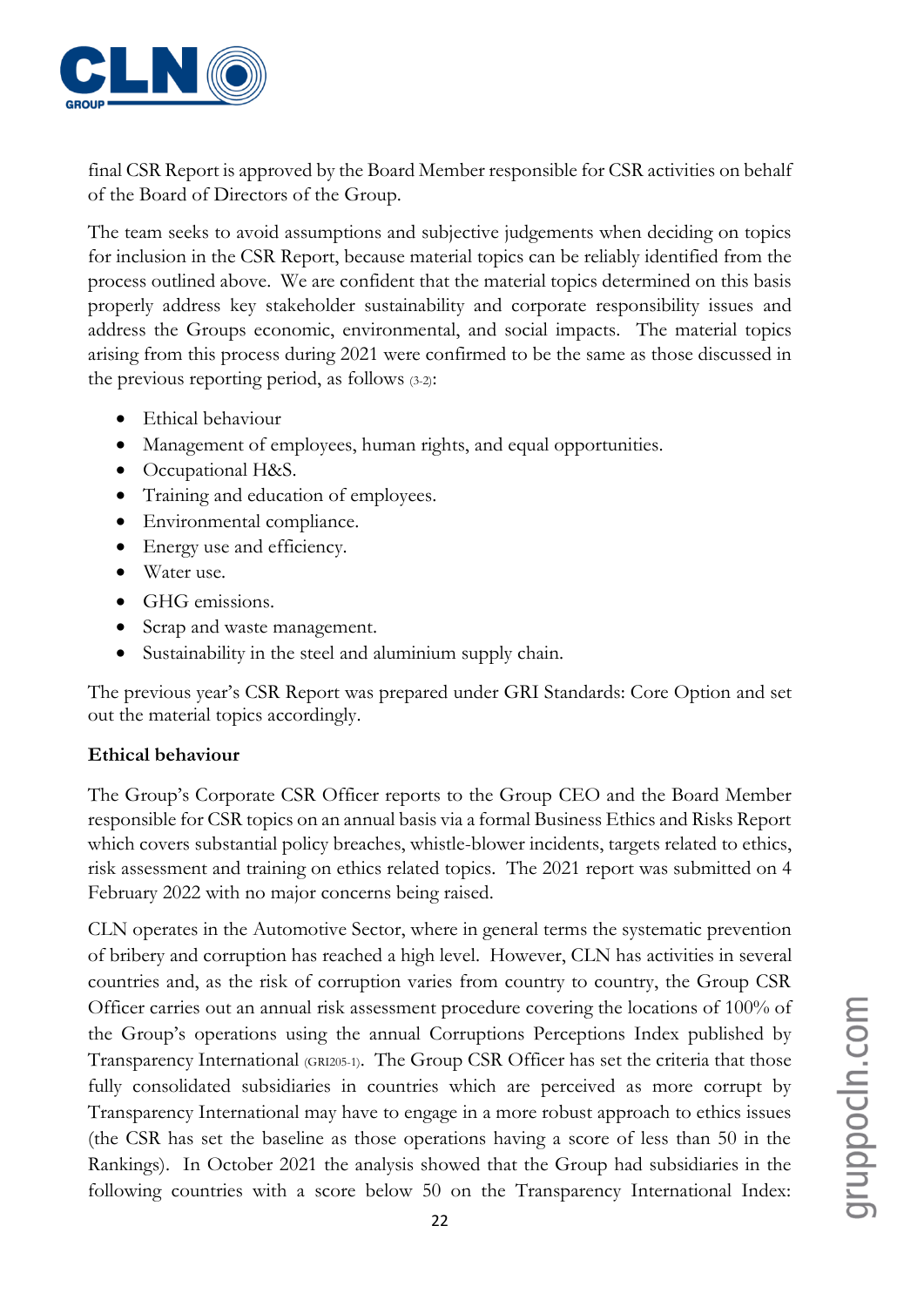

Slovakia (Score – 49), Romania (44), South Africa (44), Brazil (38) and Russia (30). Brazil has been nominated as the pilot for the implementation of ISO37001, an internationally recognized standard for anti-bribery management systems, with a target to reach certification in 2022. Russia has been selected as the next plant to obtain ISO37001 certification, with a target of completing the audit in 2023. Other countries with a score below 50 on the Transparency International index will be considered for ISO37001 after Russia has obtained certification and the process has been fully understood from the Brazil/Russia implementation experience (3-3, 2-25).

The Group recognizes that the typical activities carried out by CLN require numerous processes which are transactional and could be prone to corruption or other non-ethical behavior if not correctly managed. This risk of corruption in the Group could occur in a range of business relationships with external organizations for example:

- There are risks that payments or in-kind contributions are requested by politicians, public officers, or government officials to facilitate or approve certain projects or activities.
- Many of the Group's contracts with both customers and suppliers involve significant amounts of money. Large contracts can, if not correctly managed, be prone to requests of facilitation payments or kickbacks.
- Important contracts for services for example scrap management, transport and logistics services, cleaning contracts – are the type of local contracts which could be open to favouritism, whereby an employee of CLN uses his or her position to get a favored treatment for a relative or friend.

The Group's Business Ethics Policy and Code of Conduct provides guidance on how to address such risks. Business Ethics refers to anti-competitive practices, corruption and bribery, conflict of interest, fraud, money laundering and privacy (2-26a.ii.). The policy sets out the guidelines that CLN employees must follow when facing ethical dilemmas in the workplace, regulates risk and demonstrates the Group's commitment to operating in the public's interest. The Group is committed to grant protection to employees from demotion, penalty, or other adverse consequences for refusing to participate in corruption, even if such refusal may result in the Group losing business. The policy has strict requirements regarding assessment of ethical risks and for the identification and reporting of noncompliance.

The Business Ethics policy requires regional or site leadership to put in place effective procedures to combat corruption, list those parts of its operations and activities that pose high risks of participation in corruption and the corresponding specific procedures that are applicable to the high-risk areas that have been identified. Furthermore, regional or site leadership is required to investigate instances of corruption and suspected corruption and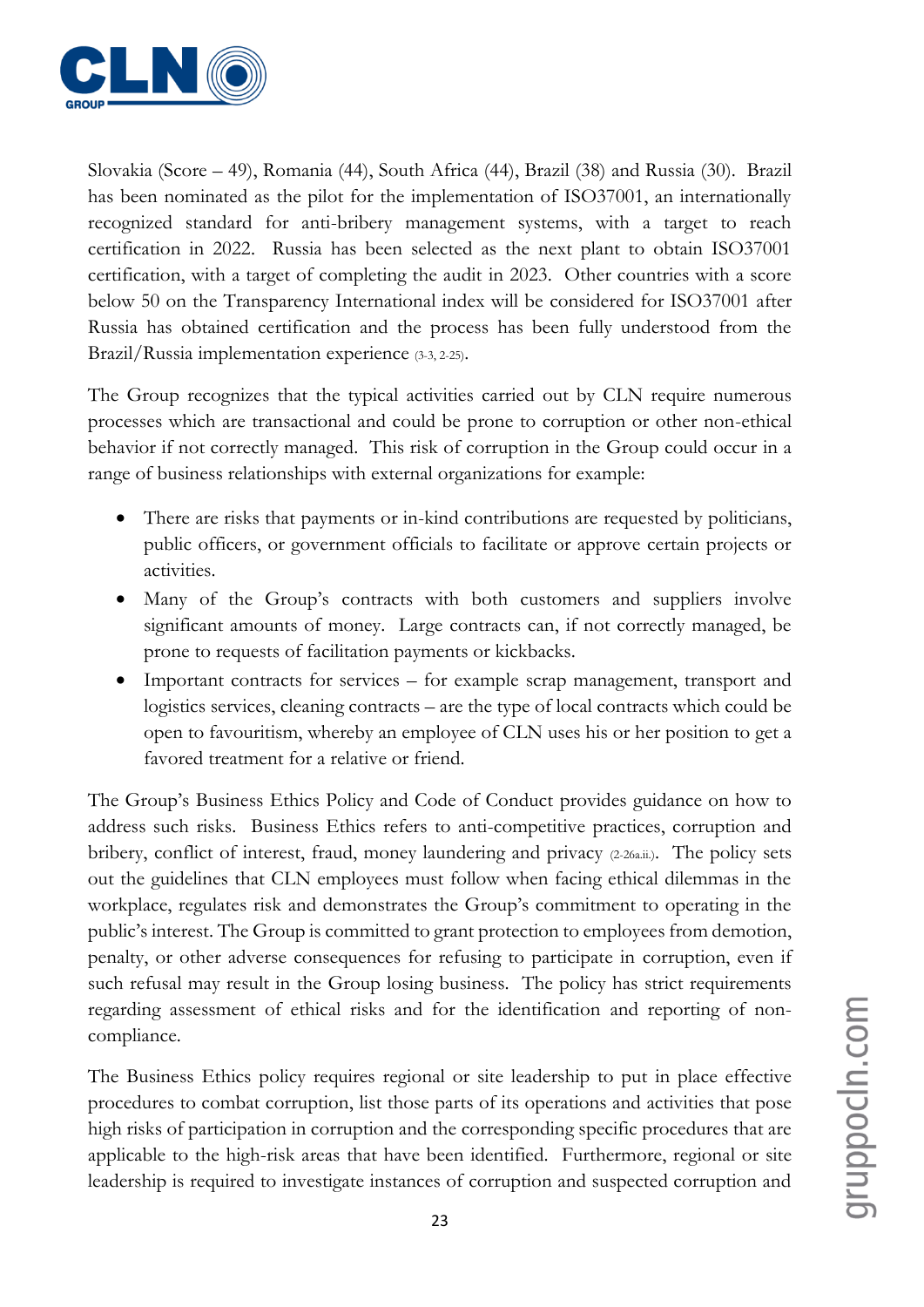

to impose sanctions on employees and contractors for corruption and attempted corruption. Confirmed incidents of corruption are required to be reported to Corporate CSR department immediately (2-27d.).

All payments or in-kind contributions to business associations, charitable contributions or think tanks require the prior approval of the CLN Group CEO to ensure such payments are not used as a disguised form of bribery.

The Business Ethics policy also provides guidance on anti-competitive behaviour and how to manage potential conflicts in the interests of full transparency. Failure to comply with antitrust and competition laws and regulations can have extremely serious consequences for CLN Group, including heavy fines and in some jurisdiction's imprisonment for individuals. The Business Ethics policy therefore requires any legal actions regarding anticompetitive behavior and violations of anti-trust in which a company in the region has been identified as a participant to be reported immediately to the Corporate Legal department who will inform the CLN Board if required. The CLN Board is the highest governance body responsible for ensuring conflicts of interest are avoided and managed. All ten of the regional CSR officers and all ten of the regional or country managers have received training on the Group's policy regarding anti-competitive behaviour. The training modules have been translated into Portuguese, Slovakian, French, German and Russian and used for regional training purposes.

All CLN sites are required to maintain records to demonstrate regulatory compliance and compliance with any formal agreements they have entered. Significant non-complying situations are required to be reported to Corporate Legal department as soon are they are known. Significant fines and sanctions for non-compliance with laws or regulations must be reported immediately to the Corporate Legal department.

Oversight of the implementation of the requirements of the Groups Business Ethics Policy and Code of Conduct are carried out by the Group CSR Officer who reports annually to the CEO of CLN Group by way of a Group Business Ethics report.

Where gaps become evident between Group policy and actual business practice and behavior, the Regional CSR officer and Regional or Site leadership are required to identify the root causes and to define and implement actions to address those concerns and to report to the relevant Group Corporate department or to refer to the Corporate CSR Officer for guidance.

To monitor their business conduct, CLN Group companies are encouraged to use GRI Standards relevant to ethics and compliance. As a minimum, the Regional CSR officer is required to report to the Corporate CSR Officer on an annual basis on socioeconomic compliance and legal compliance (3-3) using the following metrics to double-check any major concerns about the Group's business conduct have been addressed (2-26a.i.).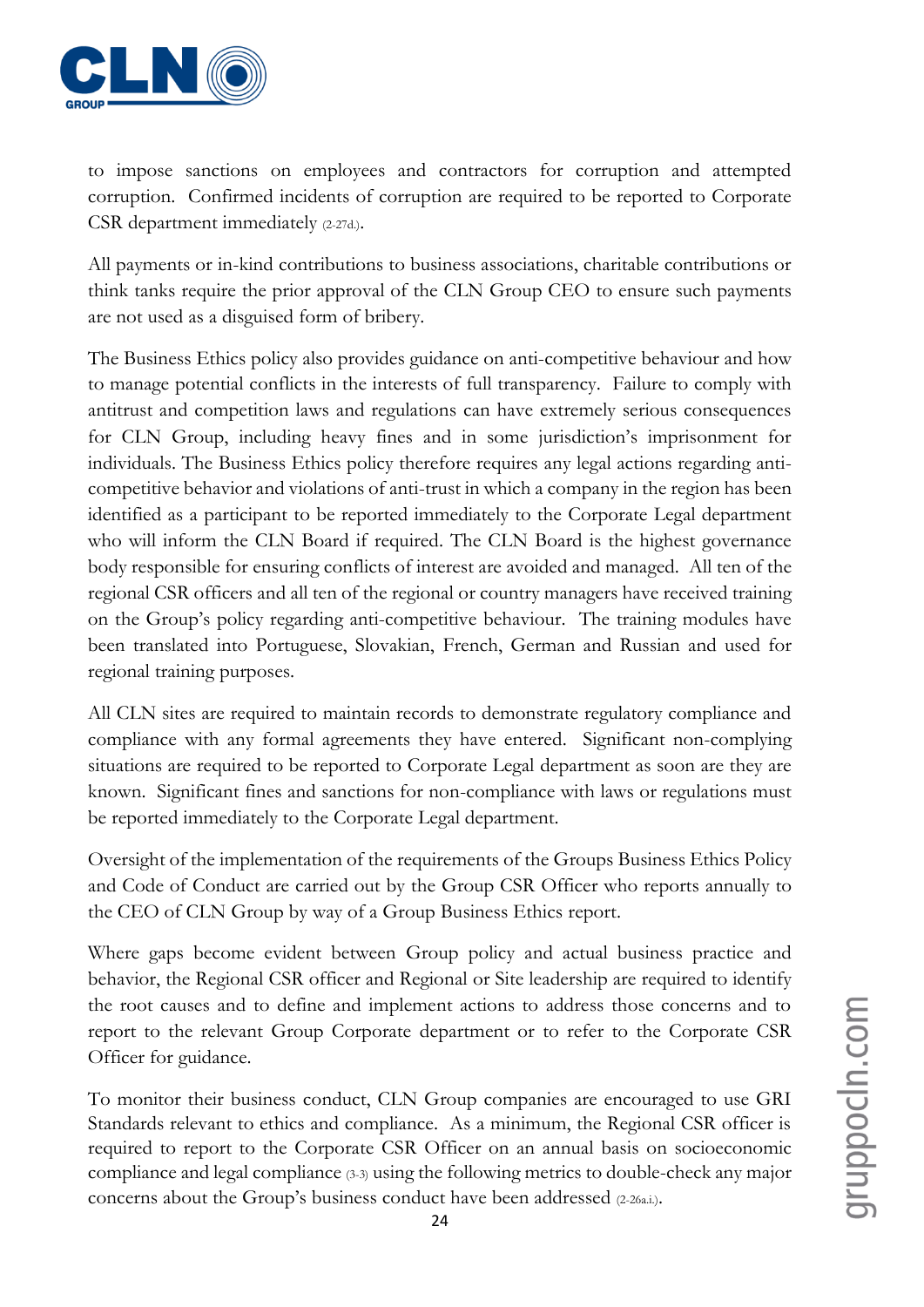

For the year ended 31 December 2021 we can report as follows regarding compliance with laws and regulations for the Group (2-27):

| Significant fines for<br>noncompliance with laws and<br>regulations in the social and<br>economic context (GRI419-1)<br>Legal actions for anti-<br>competitive behavior, anti-trust<br>and monopoly practices (GRI206-1) | No significant fines have been imposed for noncompliance with<br>laws and regulations in the social and economic context.<br>There were no legal actions pending or completed regarding anti-<br>competitive behavior or violations of anti-trust and monopoly<br>legislation in which an entity within the Group has been identified<br>as a participant. |
|--------------------------------------------------------------------------------------------------------------------------------------------------------------------------------------------------------------------------|------------------------------------------------------------------------------------------------------------------------------------------------------------------------------------------------------------------------------------------------------------------------------------------------------------------------------------------------------------|
| Substantiated complaints<br>concerning breaches of customer<br>privacy and losses of customer<br>data (GRI418-1)                                                                                                         | There were no substantiated complaints concerning breaches of<br>customer privacy or losses of customer data                                                                                                                                                                                                                                               |
| Total values of political<br>contributions made by the<br>company (GRI415-1)                                                                                                                                             | No political contributions were made. Such contributions are not<br>permitted in CLN Group.                                                                                                                                                                                                                                                                |
| Number of information security<br>breaches                                                                                                                                                                               | No significant information security breaches were identified.                                                                                                                                                                                                                                                                                              |
| Confirmed incidents of<br>corruption and actions taken<br>$(GRI205-3)$                                                                                                                                                   | No confirmed incidents of corruption have been recorded in<br>accordance with the definitions set out in the CLN Business<br>Ethics Policy and Code of Conduct                                                                                                                                                                                             |

No significant risks related to corruption have been identified through the risk assessment procedures required by the Business Ethics Policy and Code of Conduct (GRI205-1).

Local management is required to allow employees to communicate openly with them regarding ethical issues without fear of reprisal. Training initiatives or other interactive communication sessions are required to be carried out in every region to ensure that the Group's requirements regarding business ethics are properly understood. To this end, all regional CSR officers have participated in a Business Ethics and Code of Conduct training module, and the module was made available to them to conduct training in their region and in a local language.

Training on ethics issues is tailored to those areas of the Group which are most likely to face potential incidents of corruption or conflict of interest, these being employees involved in purchasing and sales activities. For these employees, training on ethics issues is carried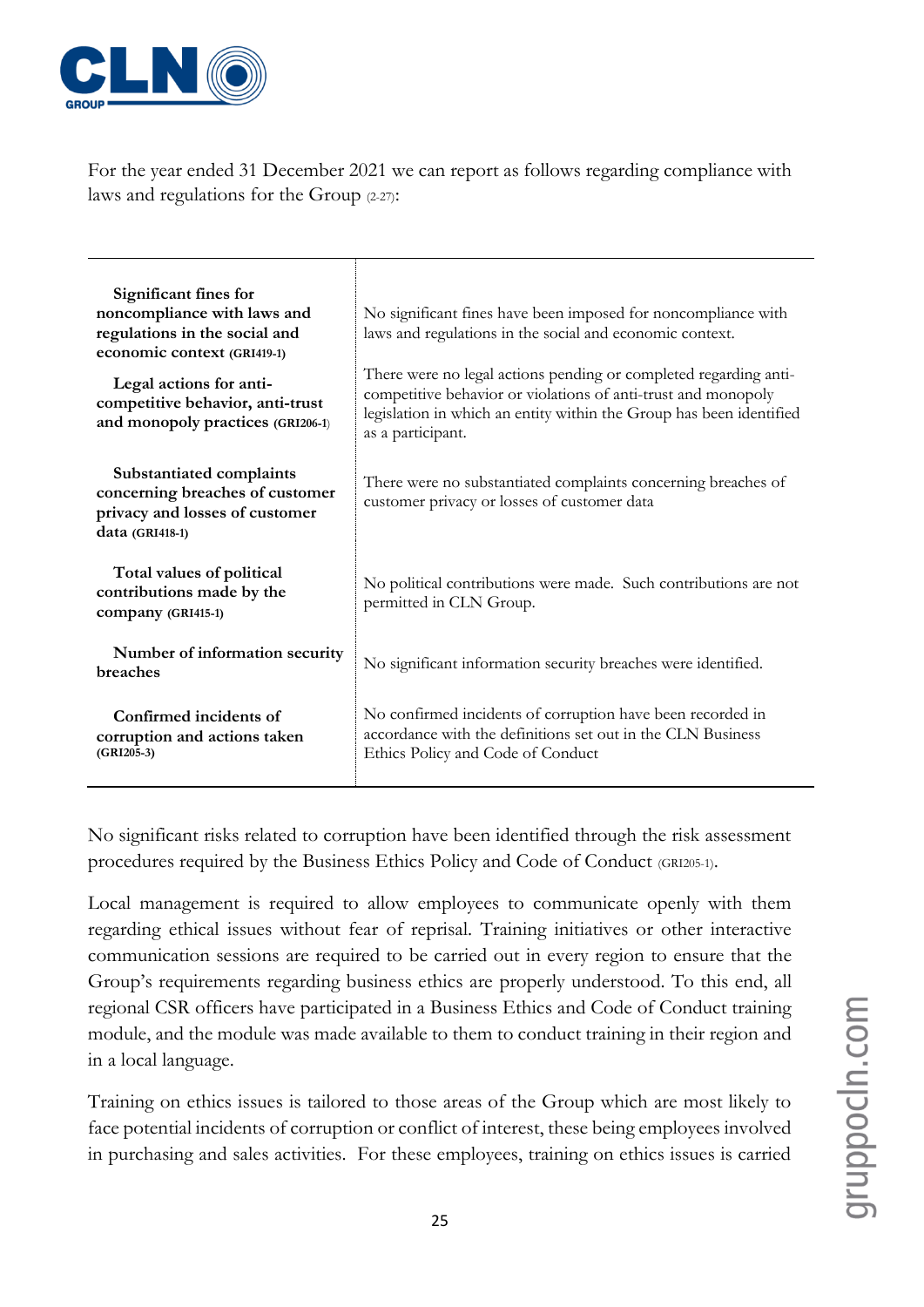

out every two years. To this end, the CSR team has developed several training courses to further reinforce the understanding of ethics issues.

An intensive roll out of training on ethics was carried out to the following priority groups over the past few years and it is the intention to repeat this training biannually for those employees most at risk of incidents of corruption (GRI205-2):

- The Group's Business Ethics Policy and Code of Conduct has been communicated to 100% of employees worldwide. The Policy is communicated to most customers (over 80%) in all regions via their audit/assessment processes and is also publicly available to all business partners and employees on the Group's website.
- One out of a total of ten board members (10%), this being Beatrice Perris Magnetto, has received training on ethics issues. Beatrice Perris Magnetto is the Board Member responsible for ethical and anti-corruption issues in the Group and participates in most CSR trainings and meetings to ensure there is an understanding of sustainable development and CSR at CLN Board of Director level (2-17).
- All of the regional CSR officers representing Poland, South Africa, France, Germany, Portugal, Romania, Russia, Brazil and Slovakia – who make up the main governing body for communication and training of ethics issues in the regions, have received training (100%).
- All of the regional/country managers have received training (100%).
- All employees involved in purchasing activities have received training on Sustainable Procurement, including ethical behaviour (100%).
- The Group's Business Ethics Policy and Code of Conduct has been made publicly available on the Group's corporate website to ensure all business partners and other interested organisations can check the Group's ethical requirements.
- An audit was carried out by the CSR Officer during 2021 to check that standard internal training modules on Ethics issues have been rolled out at plant level. The level of training was at approximately 80% for white collar employees and executives.

A total of 4,439 people in the group have received corruption training during 2020- 2021 based on the requirement in the CLN Business Ethics and Code of Conduct policy, representing 60% of the Group's employees: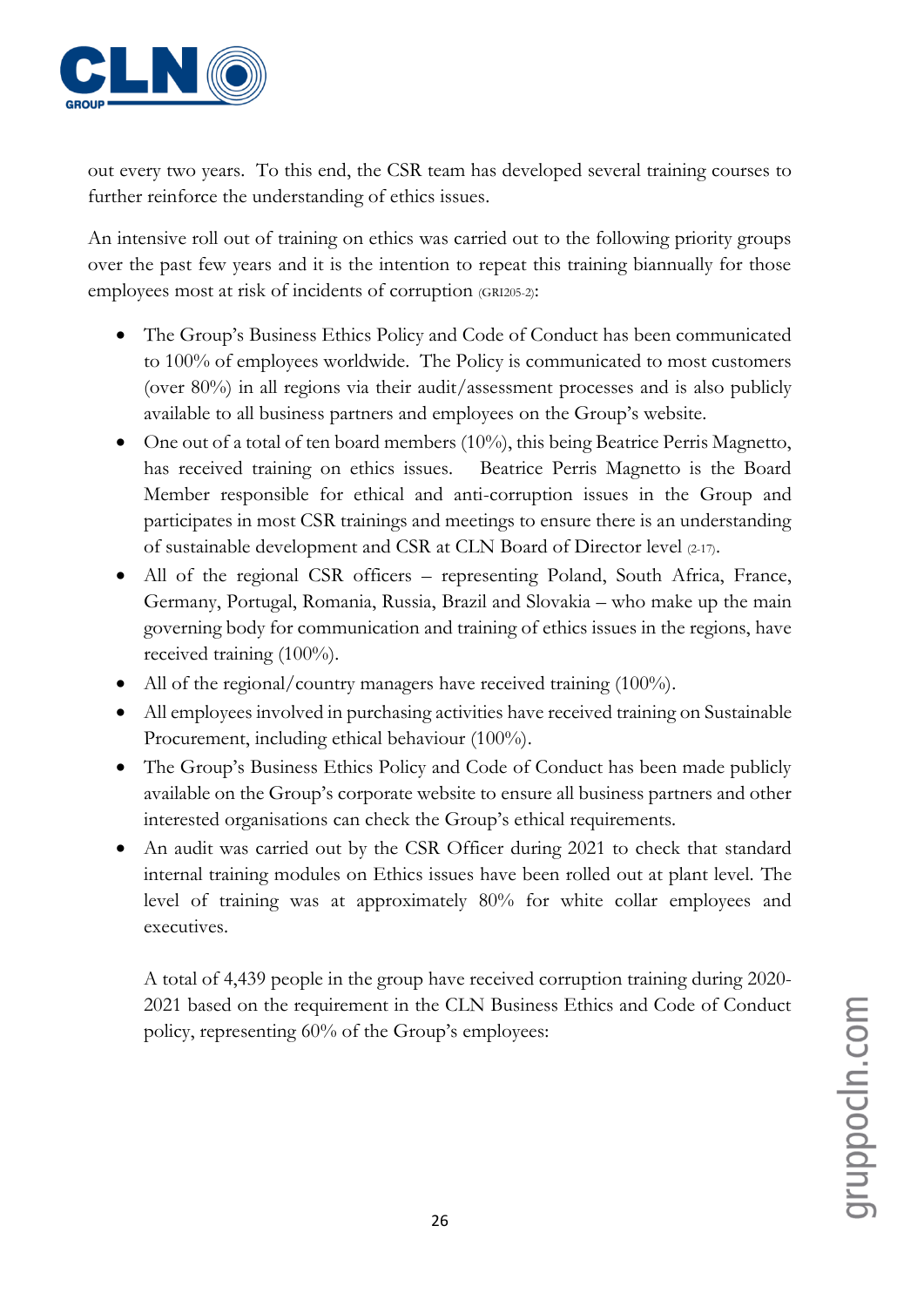

| Employees who received training on anti-<br>corruption |                | 2020          | 2020-2021<br>(cumul) |               |  |
|--------------------------------------------------------|----------------|---------------|----------------------|---------------|--|
|                                                        | Number         | $\frac{0}{0}$ | Number               | $\frac{0}{0}$ |  |
| Italy                                                  | $\overline{0}$ | $0\%$         | 394                  | 26%           |  |
| France                                                 | $\mathbf{1}$   | $0\%$         | 330                  | 41%           |  |
| Germany                                                | 147            | 35%           | 228                  | 56%           |  |
| Portugal                                               | 59             | 58%           | 59                   | 58%           |  |
| Slovakia                                               | 12             | $31\%$        | 36                   | 90%           |  |
| Poland                                                 | 2,185          | 98%           | 2,171                | 99%           |  |
| Romania                                                | 268            | 90%           | 356                  | 90%           |  |
| Russia                                                 | 185            | $99\%$        | 176                  | 100%          |  |
| South Africa                                           | 87             | $6\%$         | 243                  | 18%           |  |
| Brazil                                                 | 95             | 24%           | 448                  | 100%          |  |

To monitor training on ethics issues, the total amount of training on such issues is required to be reported to Group HR on a quarterly basis. This allows the CSR team to identify those areas of the Group that may not have a good understanding of the topic in higher risk regions, and direct training resources accordingly.

CLN Group employees are expected to take the utmost care not to use, disclose or disseminate any industrial secrets, know-how or information related to research and development, product engineering or any related documents, codes, drawings, formulas, computer data or programs or ideas without the express permission of the CEO of the division involved. Material breaches of security are required to be reported to Corporate IT immediately and additionally the number of information security breaches is reported to the Group CSR Officer each year to have a double verification.

The group has stepped up its Internal Audit efforts during 2021 and aims to complete at least two Internal Audits per year. During 2021, the following audits were carried out with the assistance of an external expert, Deloitte, with a heavy emphasis on checking that due process was carried:

- Purchase to pay Policy (procurement) in France.
- Investment Policy in France.
- New projects in Poland
- Order to cash (sales) in Poland

No significant issues were raised to indicate Ethics violations during these audits.

To protect the Group against IT vulnerabilities, penetration tests and vulnerability assessment sessions were performed on several countries during 2021 and are continuing in 2022, with the support of a third-party expert. The expectation is that by the end of 2022 all countries will be checked with these tests. Vulnerability assessment results (i.e.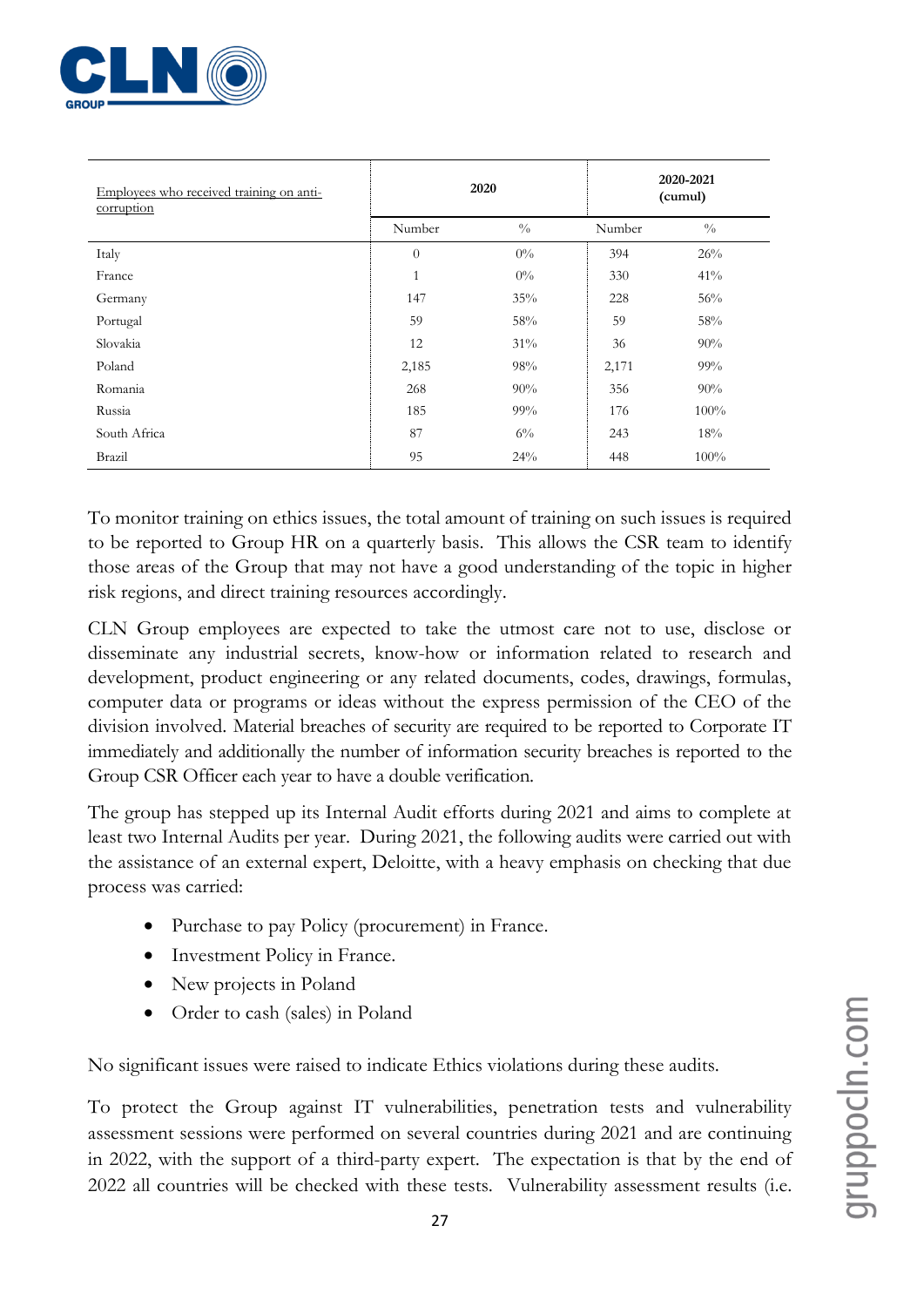

vulnerabilities regarding operating systems and/or old versions of software) are analyzed and fixed with our system administrators and suppliers support, including critical and highlevel vulnerabilities.

The Group did not register significant security breaches during 2021 despite several fraud attempts (mostly via email) and malware distribution attempts. These attacks were not successful thanks to security awareness of personnel and to other technical security measures CLN has put in place (e.g., antivirus, network sensors, firewalls, SOC service). No customers data losses have been detected.

The Group has a specific Whistleblowing Policy, based upon which employees are given the possibility to anonymously report concerns of unsuitable corporate conduct to a Whistleblowing Committee comprised of two senior executives of the Group plus an external member. This policy applies to all CLN Group employees worldwide, including part-time, short-term, or contract workers. The policy is intended to cover serious concerns that could have a large impact on the CLN Group, such as actions that:

- Could lead to incorrect financial reporting.
- Are unlawful.
- Are not in line with CLN Group's policies or Code of Ethics.
- Otherwise amount to serious improper conduct.

During 2021 the Whistleblowing Committee dealt with three cases of Whistleblowing. A summary of the actions taken for each case was formally reported to the CEO of the Group. All the cases have been dealt with by management in a satisfactory manner.

Critical concerns are reported directly to the Group CEO as and when they arise. An annual Business Ethics and Risks report is prepared by the Group CSR Officer for the CEO of the Group and the Board Member responsible for CSR, which summarizes the critical concerns which arose during the reporting period. During the reporting period no critical concerns were communicated in the Business Ethics and Risk report (2-16).

#### **Management of employees (2-7), human rights, and equal opportunities (3-3)**

As set out earlier in this report, CLN Group is committed to support the five core human rights treaties which make up the International Bill of Human Rights.

The Group's policy on Working Conditions upholds the principle that all its employees should have decent working conditions. Working conditions refers to the working environment and all existing circumstances affecting labour in the workplace, including salaries, wages and working benefits, working hours, physical aspects, legal rights and responsibilities, and the exchange of information on working conditions.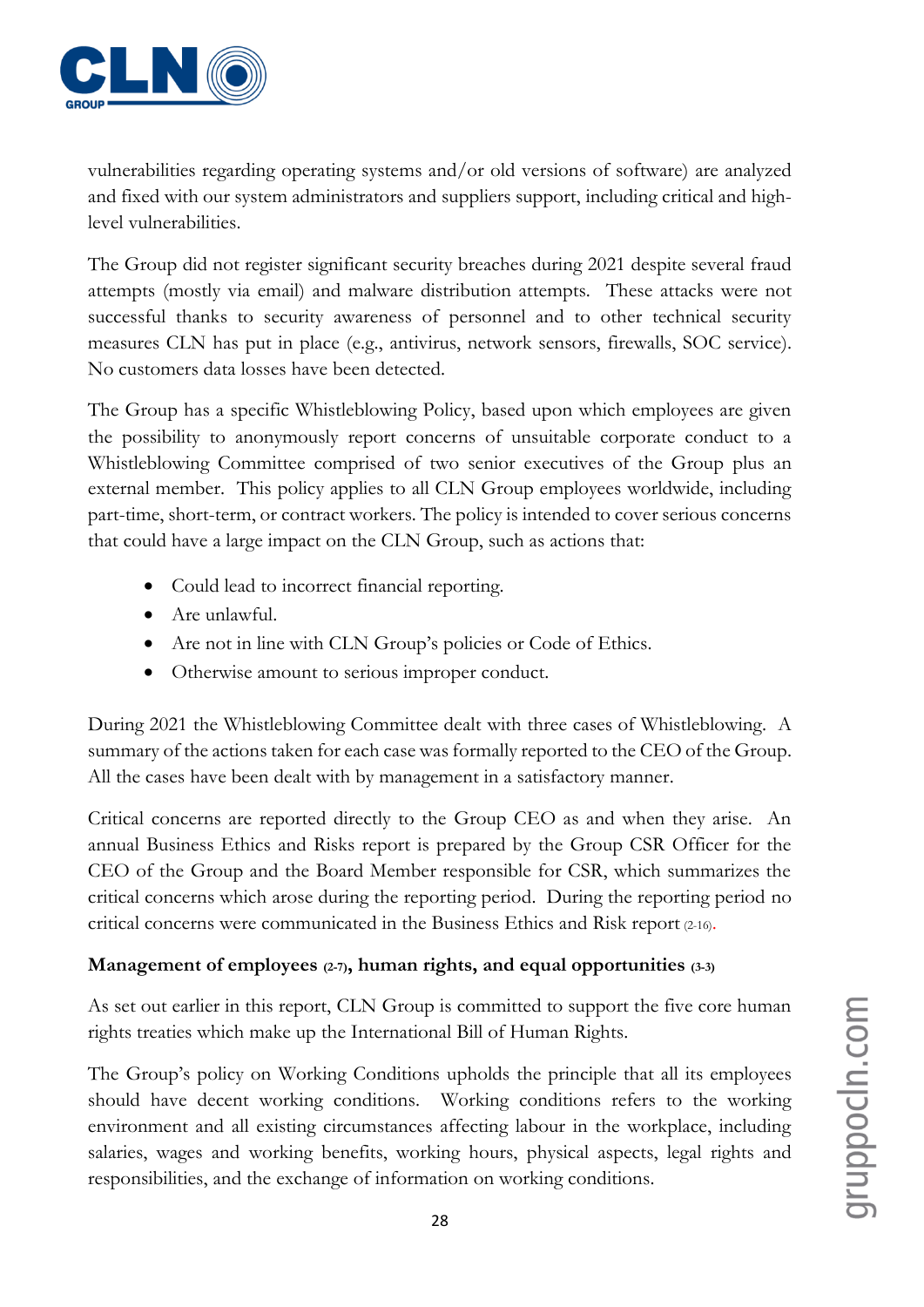

CLN Group recognizes that its employees are its greatest resource and seeks to promote a workplace where employees can voice their concerns and have a good work-life balance. Furthermore, it is fundamental for the Group to prevent any discrimination in the workplace and to promote a culture of social responsibility.

The Group works to guarantee the same professional growth opportunities and development of knowledge for its entire workforce, without any type of discrimination. The Group requires all its employees to adopt this philosophy, in accordance with the principles included in the Code of Ethics and the Group Equality and Diversity policy. Focus is dedicated to management of diversity in terms of gender equality and race – the two fields with the highest risk of discrimination. The Group views the concept of diversity in terms of giving value to the differences between individuals, and every employee's contribution to creating an environment in which people's identities are respected. The Group prohibits threats or use of disciplinary practices that undermine workers' dignity either for employees of the site or workers employed by contractors, agencies, and other third parties that perform activities on site.

CLN Group is required to ensure there is no discrimination based on race, either in the recruitment phase or in the allocation of opportunities to succeed within the Group. In countries with a perceived risk of such discrimination, such as Brazil and South Africa, Corporate CSR monitors the application of procedures on a regular basis to ensure the local subsidiaries as a minimum meet local expectations and legal requirements.

In accordance with CLN Group's Labour and Human Rights policy, forced or compulsory labour and child labour is not tolerated in any CLN Group company. The age of employment for young workers must meet or exceed legal regulations and labour laws. The Group has assessed the risk of child labour in its operations by reviewing the locations of our production facilities and determined that the risk of child labour is relatively low because most of the Group's activities take place in regions of relatively low risk according to ILO global estimates. A control mechanism has been put in place which requires any employee below the age of 18 to be reported quarterly to Corporate Human Resources. All employees under the age of 18 are investigated by Corporate HR to ensure the requirements of the Labour and Human Rights Policy, which prohibits the use of Child Labour, are respected and to take corrective action where it is required.

CLN is comprised of a multicultural group of employees: 7,425 individuals in total as of December 31st, 2021. Out of these, 20% work in Italy – which hosts the Group headquarters and most of the Corporate technical and commercial offices supporting the production facilities – 29% work in Poland, 18% in South Africa, 12% in France, 6% in Germany, 6% in Brazil and the remainder in Portugal, Romania, Russia, and Slovakia. The Group's Human Resources department collects data on employment and training from all subsidiaries every trimester throughout the year and reports significant issues to the Group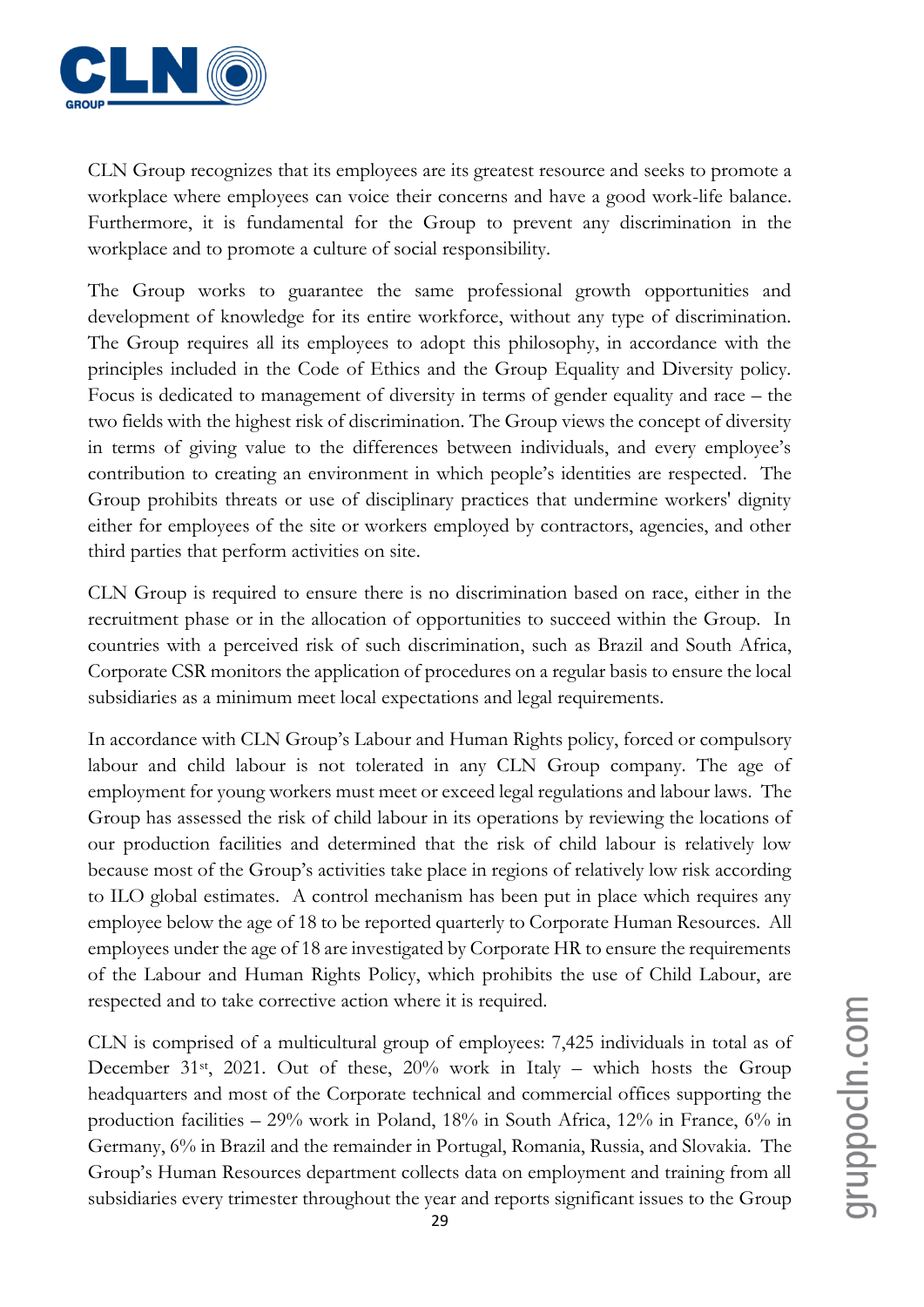

CSR Officer and the CLN Board Member responsible for CSR. The numbers reported are based on headcount, and the data in this report is that for the end of the reporting period. There have not been any significant fluctuations in the number of employees during the reporting period (2-7e.).

An annual Human Resources CSR Report is also prepared outlining important considerations such as ensuring that policy commitments regarding human rights and working conditions are respected. Corporate Human Resources is responsible for taking the appropriate action based on this feedback and report to the Group CEO where appropriate (2-23a.iv.).

At the end of 2021, employees hired on long-term contracts represented 94% of the total number of employees, as follows (all numbers are given in head count) (2-7a., 2-7b. 2-7c.):

| Employees by employment contract<br>type and gender | 2019  |        |       |       | 2020   |       | 2021  |        |       |
|-----------------------------------------------------|-------|--------|-------|-------|--------|-------|-------|--------|-------|
|                                                     | Male  | Female | Total | Male  | Female | Total | Male  | Female | Total |
| Permanent contract                                  | 5,707 | 928    | 6,635 | 6,124 | 893    | 7,017 | 6,123 | 892    | 7,015 |
| Temporary contract                                  | 570   | 100    | 670   | 496   | 154    | 650   | 318   | 92     | 410   |

| Employees by employment contract<br>type and region | 2019  |                  |       |       | 2020         |       | 2021  |                |       |
|-----------------------------------------------------|-------|------------------|-------|-------|--------------|-------|-------|----------------|-------|
|                                                     | Perm. | Temp.            | Total | Perm  | Temp         | Total | Perm. | Temp.          | Total |
| Italy                                               | 1,403 | 18               | 1,421 | 1596  | 3            | 1,599 | 1,511 | 2              | 1,513 |
| France                                              | 972   | $\overline{2}$   | 974   | 945   | $\mathbf{1}$ | 946   | 905   | $\overline{4}$ | 909   |
| Germany                                             | 356   | 51               | 407   | 355   | 63           | 418   | 359   | 51             | 410   |
| Portugal                                            | 61    | $\boldsymbol{0}$ | 61    | 19    | 82           | 101   | 52    | 51             | 103   |
| Slovakia                                            | 39    | 6                | 45    | 37    | 2            | 39    | 36    | $\overline{4}$ | 40    |
| Poland                                              | 1,797 | 463              | 2,260 | 1,908 | 326          | 2,234 | 1,984 | 198            | 2,182 |
| Romania                                             | 294   | 16               | 310   | 296   | 3            | 299   | 272   | $\overline{2}$ | 274   |
| Russia                                              | 161   | 40               | 201   | 140   | 47           | 187   | 136   | 39             | 175   |
| South Africa                                        | 1552  | 74               | 1626  | 1331  | 123          | 1,454 | 1,312 | 59             | 1,371 |
| Brazil                                              | N/A   | N/A              | N/A   | 372   | 18           | 390   | 448   | $\theta$       | 448   |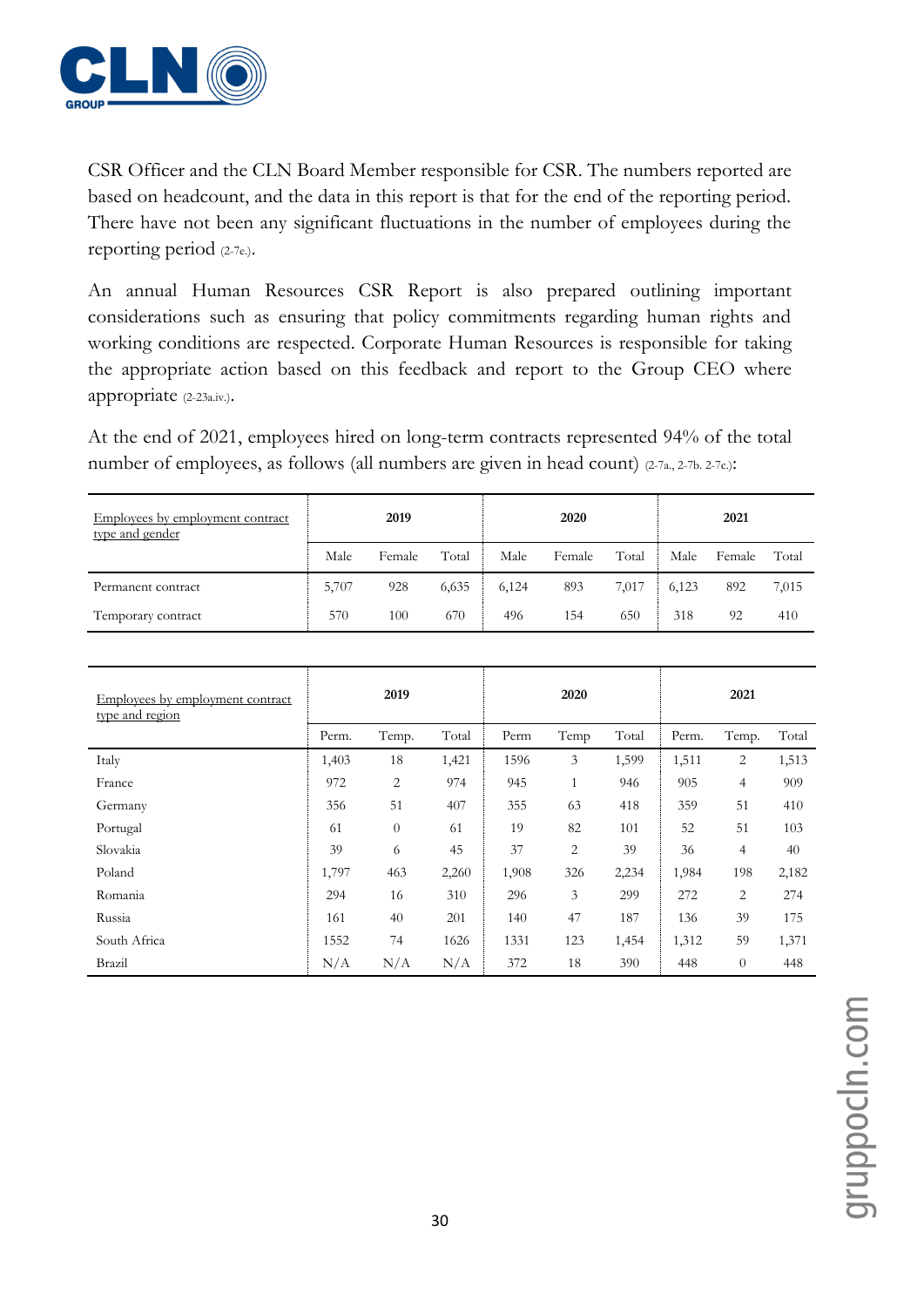

At the end of 2021, employees hired part-time represented only 2% of the total number of employees:

| Hired personnel headcount | 2019 |        |       |       | 2020   |       | 2021  |        |       |
|---------------------------|------|--------|-------|-------|--------|-------|-------|--------|-------|
| Employment type           | Male | Female | Total | Male  | Female | Total | Male  | Female | Total |
| Full-time                 | N/A  | N/A    | N/A   | 6,571 | 980    | 7,551 | 6,394 | 908    | 7,302 |
| Part-time                 | N/A  | N/A    | N/A   | 49    | 67     | 116   | 47    | 76     | 123   |

The proportion of the Group's activities that were performed by workers who were not employees was not significant during 2021.

During 2021, new employee hires and employee turnover were as follows (GRI401-1).

| New employee hires and turnover by age group |                | 2021<br>hires |          |       |          | 2021<br>t/over |          |       |
|----------------------------------------------|----------------|---------------|----------|-------|----------|----------------|----------|-------|
|                                              | Male           | Female        | Total    | Rate  | Male     | Female         | Total    | Rate  |
| $<$ 18 years                                 | $\overline{0}$ | $\theta$      | $\Omega$ | $0\%$ | $\theta$ | $\theta$       | $\theta$ | $0\%$ |
| $18-29$ years                                | 186            | 43            | 229      | 35%   | 193      | 79             | 272      | 41%   |
| 30-39 years                                  | 139            | 48            | 187      | 10%   | 198      | 48             | 246      | 14%   |
| 40-49 years                                  | 143            | 33            | 176      | $7\%$ | 121      | 37             | 158      | 6%    |
| 50 years and above                           | 84             | 14            | 98       | 4%    | 219      | 37             | 256      | 10%   |
| Total                                        | 552            | 138           | 690      | 9%    | 731      | 201            | 932      | 13%   |
| Rate                                         | $9\%$          | 14%           | $9\%$    |       | 11%      | 20%            | 13%      |       |
|                                              |                |               |          |       |          |                |          |       |
| New employee hires and turnover by region    |                | 2021<br>hires |          |       |          | 2021<br>t/over |          |       |
|                                              | Male           | Female        | Total    | Rate  | Male     | Female         | Total    | Rate  |
| Europe                                       | 211            | 80            | 291      | $5\%$ | 379      | 117            | 496      | $9\%$ |
| South Africa                                 | 143            | 44            | 187      | 14%   | 196      | 74             | 270      | 20%   |
| Russia                                       | 68             | 14            | 82       | 47%   | 85       | 9              | 94       | 54%   |
| Brazil                                       | 130            | $\theta$      | 130      | 29%   | 71       | $\mathbf{1}$   | 72       | 16%   |
| Total                                        | 552            | 138           | 690      | 9%    | 731      | 201            | 932      | 13%   |
| Rate                                         | $9\%$          | 14%           | $9\%$    |       | 11%      | 20%            | 13%      |       |
|                                              |                |               |          |       |          |                |          |       |

The number of new hires and turnover of employees was higher than that seen in pre-COVID years. The stop-start nature of our production processes to react to the peaks and troughs in demand, made more complex by the lack of semi-conductors in the market meant that in all regions we were forced to adjust headcount more frequently than in a pre-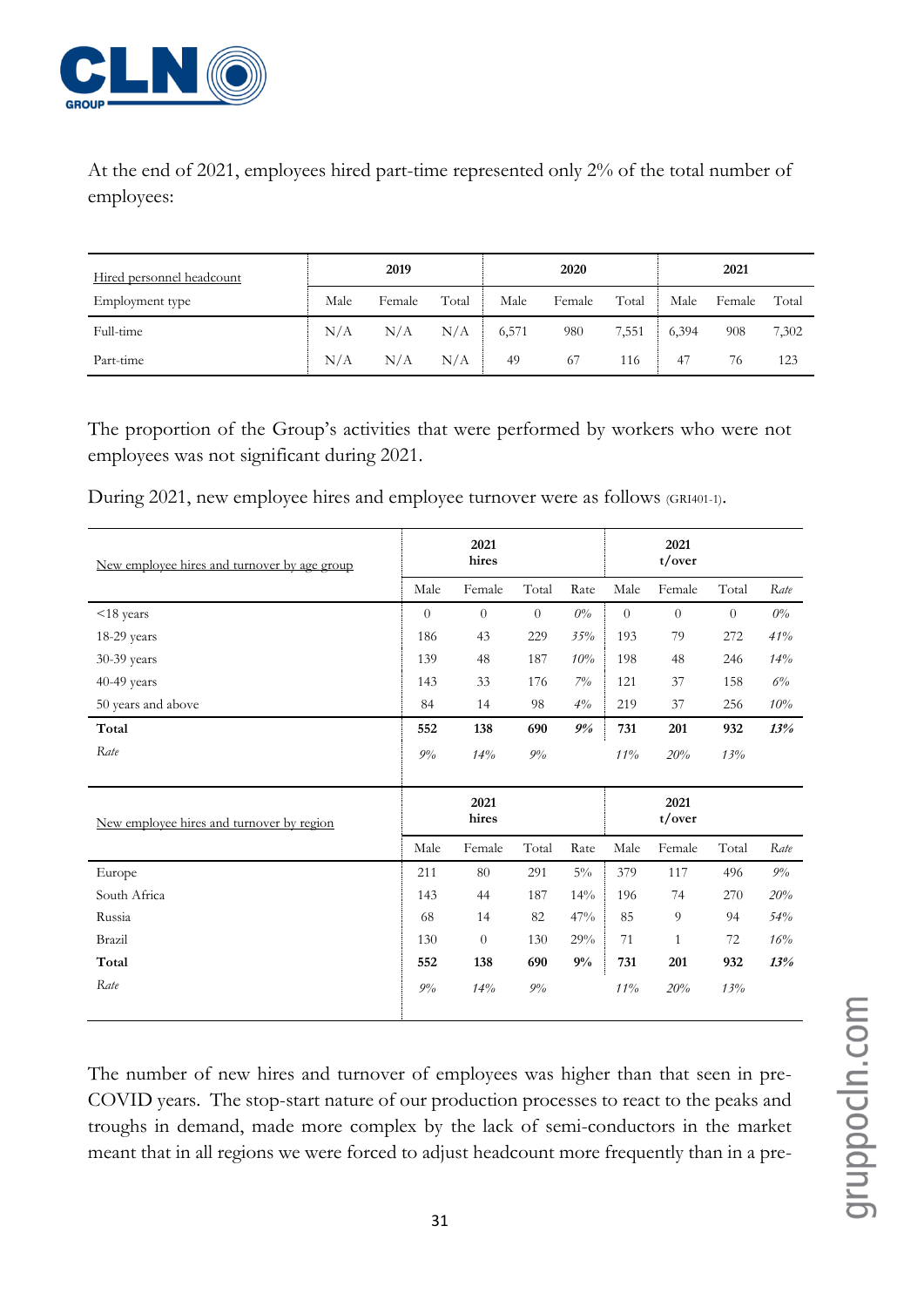

COVID year. Unfortunately, this instability persists at the start of 2022. CLN is committed to strictly adhering to local government guidelines for such adjustments.

As of December 31<sup>st</sup>, 2021, about 91% of all the Group's employees were employed through collective bargaining agreements (2-30).

| Percentage of employees employed<br>through collective bargaining agreements<br>headcount | 2019  |        |       | 2020  |        |       | 2021  |        |       |  |
|-------------------------------------------------------------------------------------------|-------|--------|-------|-------|--------|-------|-------|--------|-------|--|
|                                                                                           | Male  | Female | Total | Male  | Female | Total | Male  | Female | Total |  |
| Total employees                                                                           | 6,277 | 1,028  | 7,305 | 6,620 | 1,047  | 7,667 | 6,441 | 984    | 7,425 |  |
| Employed through collective bargaining<br>agreements                                      | 4,687 | 661    | 5,348 | 6,160 | 954    | 7,114 | 5,907 | 866    | 6,773 |  |
| $\frac{0}{0}$                                                                             | 75%   | 64%    | 73%   | 93%   | 91%    | 93%   | 92%   | 88%    | 91%   |  |

*Note: an assessment during 2020 determined that certain entities reported incorrectly prior to 2020*

The Group's relationship with labor unions has historically been based on transparency and focused on establishing balanced agreements between the parties. Group employees have the right to join collective bargaining organizations such as labour unions and workers councils and to communicate their grievances regarding working conditions through their collective bargaining organization (2-25a.).

Where required by local rules, salary policies are communicated to labour unions and subject to specific agreements with those unions.

One of the lessons learnt from the COVID crisis was that in many instances the traditional model of employees working in offices each day is not necessarily the best solution for some functions. Other models of working were found to be possible and even beneficial. To this end, the Smart Working Policy set out the fundamental principles of trust, autonomy and flexibility which are the basis of the smart-working model, and which contribute to aligning the company with changes in technology and new concepts of how to communicate. The Group has also recognized that smart working may help to reduce its carbon footprint by reducing travel to and from the office and enhance the health and safety of its employees through reduced travel risk. It should also allow the Group to better address issues of diversity by allowing excluded groups to achieve better results due to a more flexible approach to when or where they can conduct their work.

CLN Group Corporate HR continues to monitor the implementation of smart working and gives feedback on the developments and evolution of flexible working within CLN Group during the annual human resources Corporate Social Responsibility meeting, to decide which models could be spread to other parts of the Group.

The most concerning conclusion of the analysis of headcount over the past years is the persistently low level of female representation in the workforce (2-23b.ii.). The Board of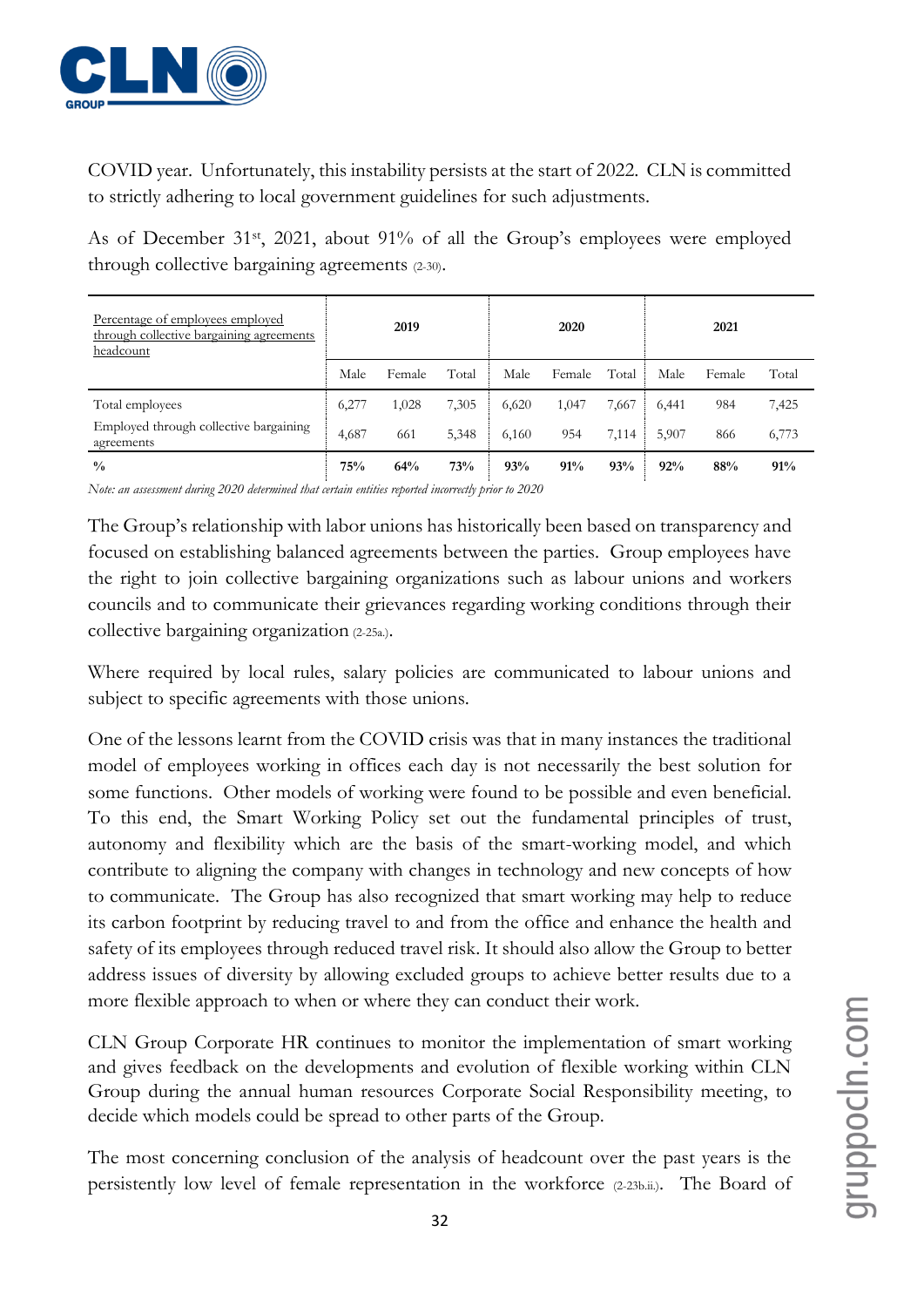

Directors of the Group has determined that the percentage of female employees is too low and as such has set a target to increase the percentage of women to 19% by 31 December 2025. The steps to achieve the target are managed by the Human Resources department of CLN head office. During 2021 the high level of turnover in the Group has not allowed our HR department to make any improvement in this area, and it is proving difficult to address this imbalance while recruitment is lower than turnover due to adverse market conditions (GRI405-1).

| Headcount by age group                  |                          | 2019                     |                   |                          | 2020                     |                          |                | 2021                     |       |
|-----------------------------------------|--------------------------|--------------------------|-------------------|--------------------------|--------------------------|--------------------------|----------------|--------------------------|-------|
|                                         | Male                     | Female                   | Total             | Male                     | Female                   | Total                    | Male           | Female                   | Total |
| $<$ 18 years                            | $\overline{a}$           | $\overline{a}$           | ٠                 | $\overline{a}$           | $\qquad \qquad -$        | $\overline{\phantom{a}}$ |                |                          |       |
| $18-29$ years                           | $\overline{\phantom{a}}$ | $\overline{\phantom{a}}$ | $\qquad \qquad -$ | 671                      | 134                      | 805                      | 574            | 84                       | 658   |
| $<$ 30 years                            | 655                      | 113                      | 768               | $\overline{\phantom{0}}$ | $\overline{\phantom{a}}$ | ٠                        | $\overline{a}$ | $\overline{\phantom{a}}$ | ۰     |
| 30-39 years                             | 1,561                    | 260                      | 1,821             | 1,706                    | 257                      | 1,963                    | 1,563          | 250                      | 1,813 |
| 40-49 years                             | 2,066                    | 302                      | 2,368             | 2,144                    | 333                      | 2,477                    | 2,134          | 324                      | 2,458 |
| 50 years and above                      | 1,995                    | 353                      | 2,348             | 2,099                    | 323                      | 2,422                    | 2,170          | 326                      | 2,496 |
| Total                                   | 6,277                    | 1,028                    | 7,305             | 6,620                    | 1,047                    | 7,667                    | 6,441          | 984                      | 7,425 |
| Headcount by age group<br>$\frac{0}{0}$ |                          | 2019                     |                   |                          | 2020                     |                          |                | 2021                     |       |
|                                         | Male                     | Female                   | Total             | Male                     | Female                   | Total                    | Male           | Female                   | Total |
| $<$ 18 years                            |                          |                          |                   | $\overline{a}$           |                          |                          |                |                          |       |

18-29 years - - - 9% 2% 10% 8% 1% 9%  $<$  30 years  $9\%$   $2\%$   $11\%$  - - - - - - - -30-39 years 21% 4% 25% 22% 3% 26% 21% 3% 24% 40-49 years  $\begin{array}{|l|c|c|c|c|c|c|c|}\n\hline\n & 28\% & 4\% & 32\% & 28\% & 4\% & 32\% & 29\% & 4\% & 33\% \\
\hline\n\end{array}$ 50 years and above 27% 5% 32% 27% 4% 32% 29% 5% 34% **Total 86% 14% 100% 86% 14% 100% 86% 14% 100%**

To ensure that the Group's objectives regarding management of employees, human rights and equal opportunities are met, a specific Labour and Human Rights CSR report was introduced through which the Corporate Human Resources department reports to the Board Member responsible for CSR matters and the Corporate CSR Officer on issues arising from the GRI data collected for the Group and specific concerns and actions arising. The main issues arising in the Labour and Human Rights CSR report during 2021 are as follows (2-23a.iv.):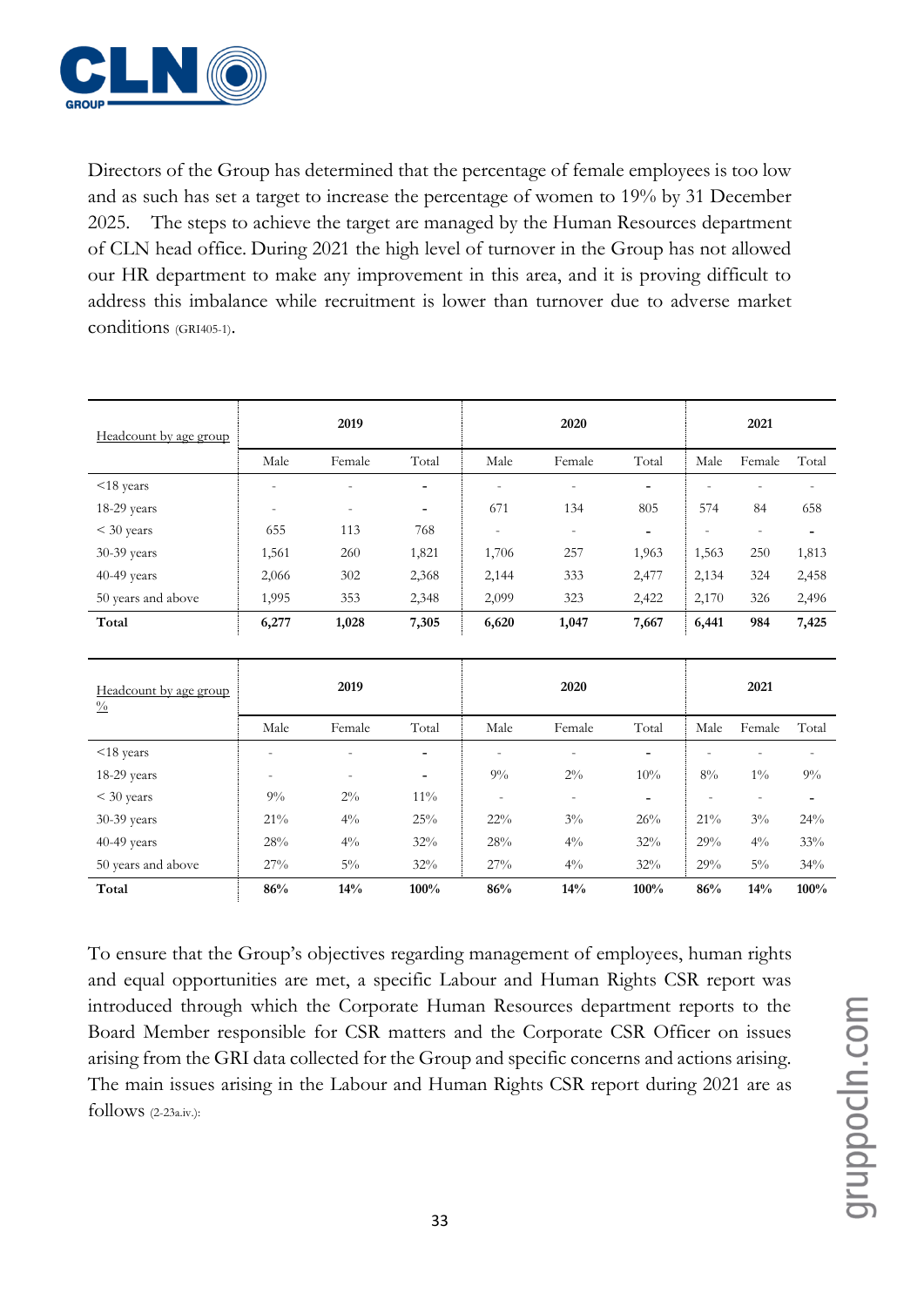

- The employment circumstances of all employees under the age of 18 in the Group are investigated by Corporate Human Resources every trimester. No incidents of child labour were found to have taken place in any of the Group's operations. A comprehensive review of the CSR approach of the major suppliers of the Group, comprising 90% of the steel and aluminium purchased, did not give rise to any concerns of suppliers at risk for incidents of child labour (see section on Sustainability in the steel supply chain below) (GRI408-1).
- Approximately 14% of the Group's employees were women as of 31 December 2021. The target set by the CLN Board is to reach the target of 19% by 2025. Due to the falling level of demand since 2019, it has not been possible to improve the proportion of women in either 2020 or 2021 as there was unfortunately a low recruitment level. Due to the poor progress towards the target of women in the workforce, Corporate HR has launched a specific Action Plan for HR with a target of actively engaging all regions in proactive initiatives to help increase the proportion of women working in CLN.
- The MW plant in Kingisepp, Russia does not to have a clear collective labour forum or union. Although for such a small enterprise this is not required according to Russian law, Corporate Human Resources will keep this under close review.
- Group operations in South Africa are required to formally submit an Employment Equity plan to the authorities to comply with the Employment Equity Act No55 of 1998. South African Companies are required to submit to audits to gauge compliance with Broad Based Black Economic Empowerment (BBBEE). BBBEE is a programme launched by the South African government to address inequalities by encouraging businesses to integrate previously disadvantaged people in the workspace and support black businesses. MA South Africa's customers have a target for their suppliers to be at least at Level 4 to support the BBBEE programme. During 2021, MA South Africa was at a Level 3. A new audit will be undertaken by the relevant authorities during 2022, and with the target to remain at Level 3.
- The percentage of employees receiving performance and career development review is relatively low. A specific project will be undertaken to increase this level over the next few years.
- The high levels of part time employees identified in 2020 in MAAP (Portugal) and MAP (Poland) seem to be moving in the right direction, with reductions seen in both entities during 2021.

During 2021 no major incidents of discrimination were reported to the senior management of the company for race, colour, sex, religion, or political views. During 2021 no major incidents of discrimination were reported through the Whistleblowing portal (GRI406-1).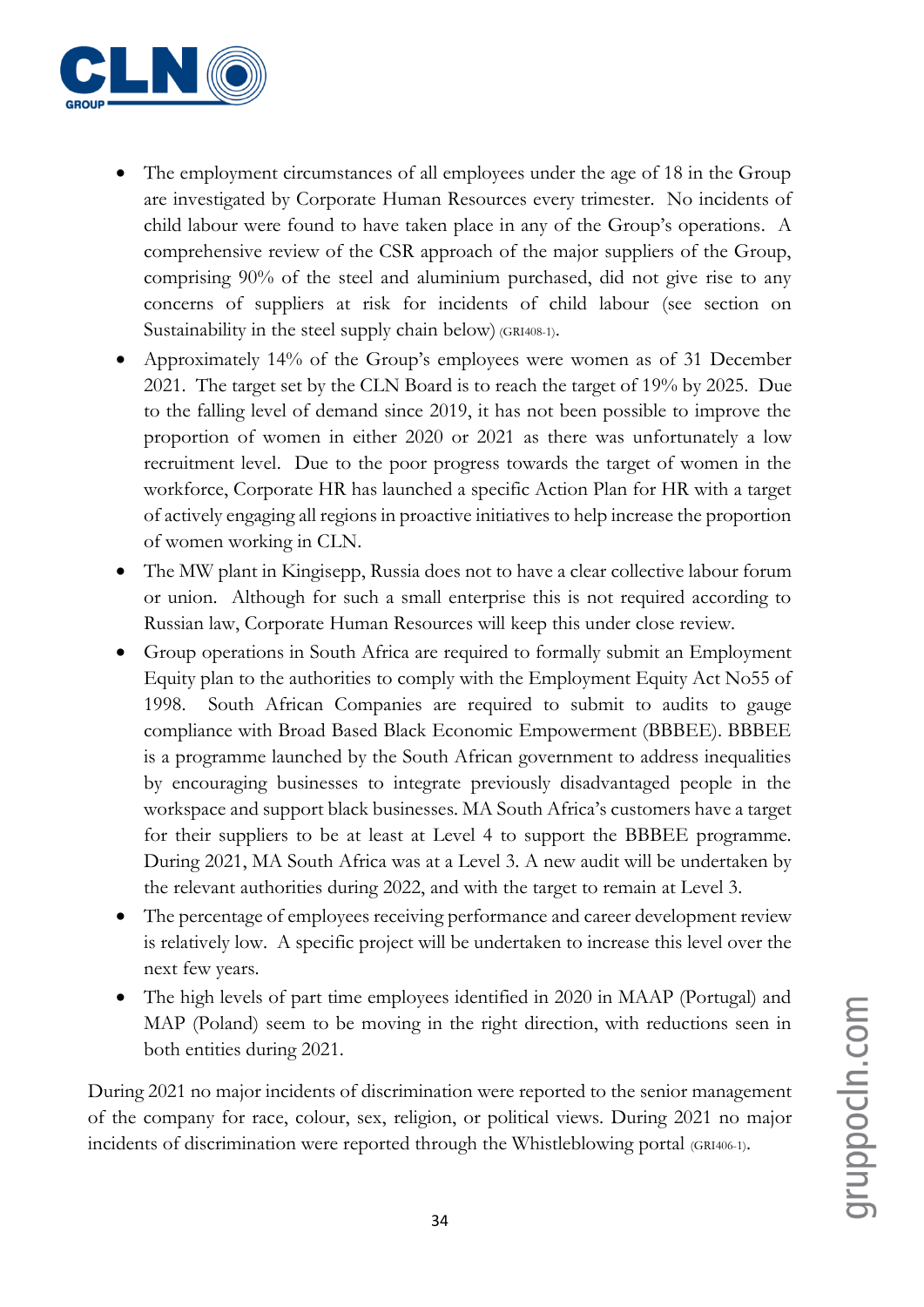

#### **Occupational health and safety ('H&S') (3-3)**

The topic of occupational H&S has been the Group's main priority for many years. As our employees are the most important resource for the success of the business, personal safety, the management of health issues and the guarantee of a healthy workplace are among the Group's fundamental values. The sustainability of these values is a pre-condition for all operating decisions and activities.

As in 2020, this has been particularly important during 2021 with the continued impact of COVID. During the year the Group continued the vigorous safety measures introduced in 2020 and continued to apply the common Group protocol to protect our employees from infection. For all sites and employees, the Group has defined and implemented strong hygiene measures within the framework of the protocol, together with a reorganization of working and common areas to reduce the risk of contamination and training of employees. In all sites a COVID committee has been put in place, including the representatives of our employees, to monitor the evolution of infection and to define and share remedial measures and action plans. Even after there was a drop in fatalities and infection rates in Europe, severe restrictions were maintained regarding the number of people in offices and infection prevention measures, including the return to home office for many employees from time to time when infections increased. Smart working has been maintained at a high level throughout the Group during 2021.

The Group believes that a high level of health & safety requires formal certification covering all employees and sub-contractors who work on the Group's premises. The Group's Board of Directors has therefore set a target for 100% of the Group's facilities to be certified under ISO 45001 by December 2025. ISO 45001 is the most widely recognized health & safety risk management standard in the automotive sector. As of 31 December 2021, 76% of the facilities had achieved certification, a good step up from 2020. A total of 7 production facilities are planning to undergo audit for certification during 2022, with the last plant in the Group scheduled for 2023. The effectiveness of the management system is guaranteed by recurring internal and external audits with the aim of identifying new improvement opportunities and to highlight critical issues (GRI403-1).

Safety managers and officers are present in each CLN plant. The approach to health & safety is set out in the Group's Health & Safety Policy, applicable to all employees of the Group. Performance is monitored monthly at Group level and at each CLN Group Board meeting, focusing on the frequency of accidents, gravity of accidents and number of days lost. All production facilities are required to collect full data on work related hazards and assess risk daily for all employees or other workers on site, and all employees are encouraged to report any non-conformities to the plant EHS officer or Plant Manager. Nonconformities include unsafe acts, unsafe conditions, near misses, first aid, minor injuries, serious injuries, and fatalities. There is a group Whistleblowing system in place which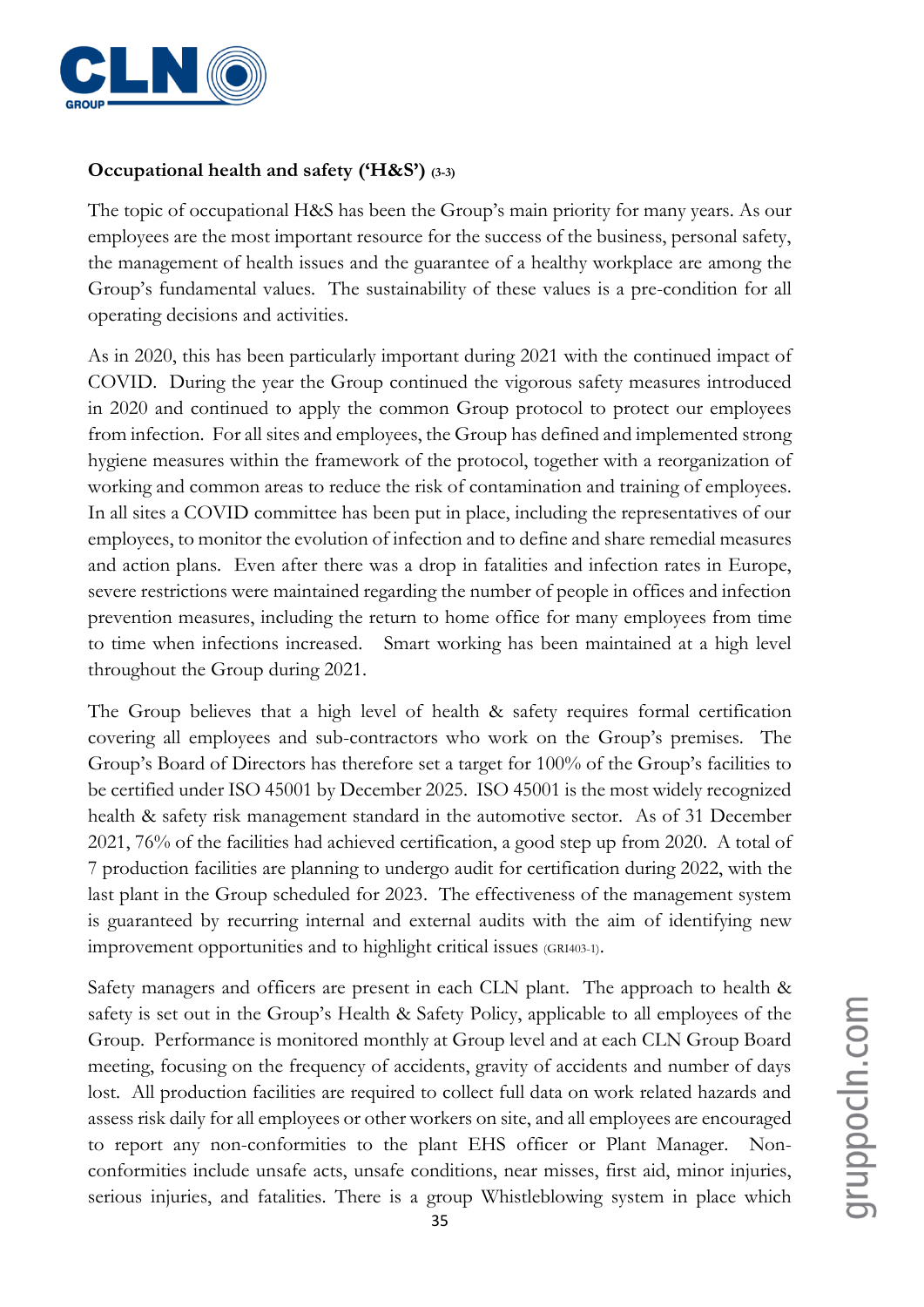

protects workers from reprisals in cases where they feel a serious issue has not been dealt with appropriately by local management. Individual work-related incidents are managed using a specific root cause analysis called the S-EWO form which includes a 5Why+1 analysis, correction plan, and analysis of similar risks in the plant. All S-EWO forms related to injuries with time lost are reported to and monitored by Group EHS department. Each plant is required to have a Safety Committee which analyses the monthly data based on a Heinrich Pyramid and makes decisions on required safety activities and remedial actions. The Safety Committee is also responsible for implementing and monitoring safety training. The only plant in the Group that did not have such Safety Committee in 2020 was the plant in Portugal. Therefore, during 2021, local management and our Group EHS officers have put in place a Safety and Environment committee in Portugal.

As an additional measure of control, the Board of Directors of CLN takes the lead by setting annual targets and medium term (2025) targets, and by committing to roll out ISO 45001 to all production facilities in the Group (GRI403-2).

| Safety metrics                                                                                      | 2019 | 2020 | 2021 |
|-----------------------------------------------------------------------------------------------------|------|------|------|
| Frequency Rate/Injury rate<br>$(n^{\circ} \text{ accidents}/n^{\circ} \text{ hours worked})$        | 3.25 | 2.68 | 3.14 |
| Gravity Rate/Lost day rate<br>$(n^{\circ}$ days of absence due to injury/ $n^{\circ}$ hours worked) | 0.12 | 0.12 | 0.15 |

A summary of the safety performance of the Group is as follows:

There were no fatalities during 2021. The improvement of the Frequency Rate seen up to 2020 was not maintained during 2021 and was worse than the target, which was 2.52, but aligned with 2019 which was a normal year of operations. The Gravity Rate in 2021 was also slightly worse than in 2020 and above the 2021 target, which was 0.09. The number of injuries rose to 46 in 2021 from a 35 in 2020 (which was a year characterized by lockdowns and COVID emergency measures), and the number of days lost rose to 2,206 from 1,585 in 2020. The 2021 days lost include a significant number of days carried over from 2020 injuries. Those production facilities that suffered an unacceptable level of injuries are being carefully monitored by our Group safety team, who report to the Group CEO every three months with detailed action plans.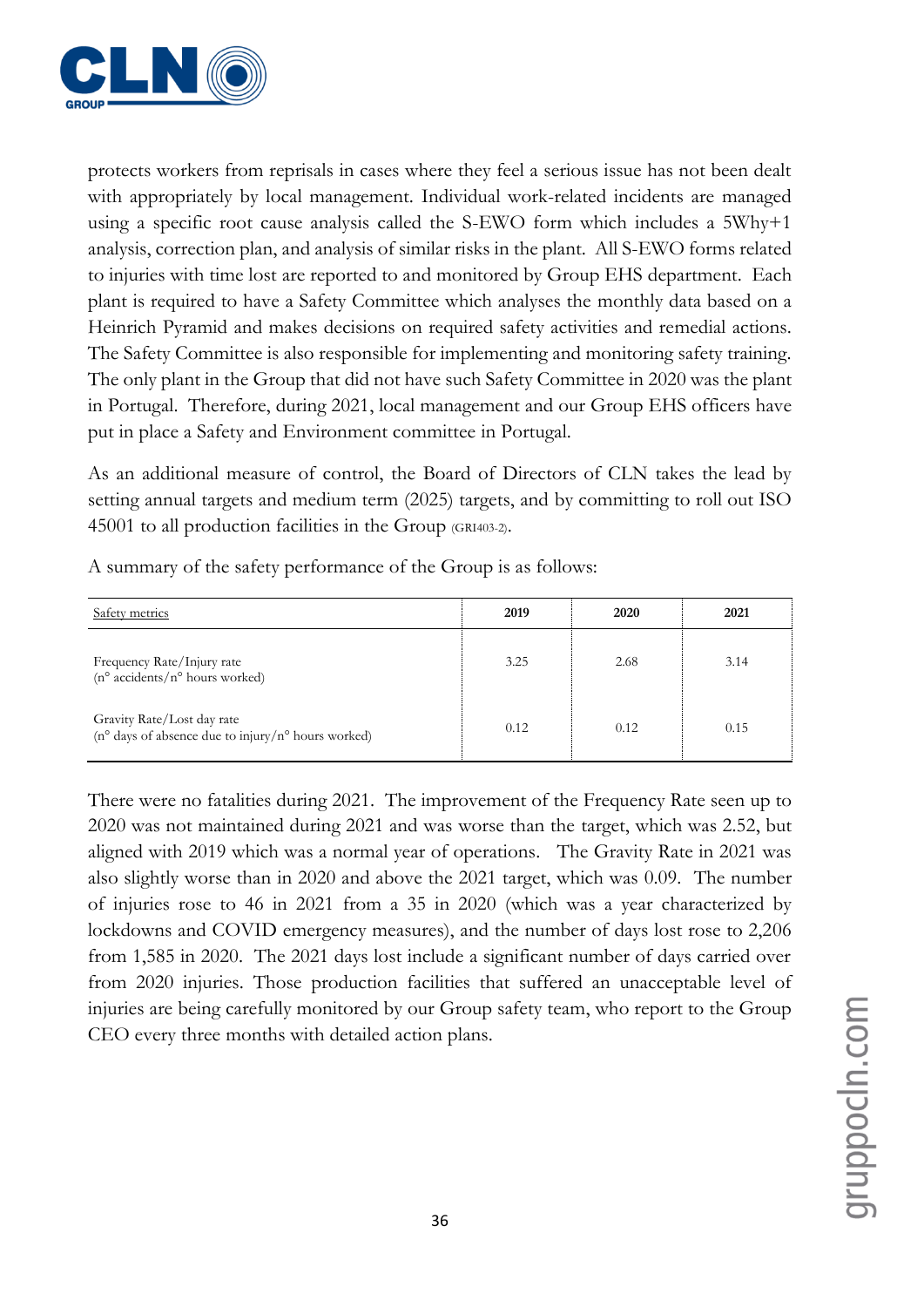

In terms of individual plants:

- MA Atessa plant 2 entered operations during 2021. Group Safety officers are aligning the plant to CLN standards with a dedicated action plan.
- Chivasso plant registered a cluster of injuries in the first month of 2021. An urgent intervention was carried out immediately and the performance improved significantly with only one injury registered in the second half of 2021. A special Pilot project is being tested in Chivasso called 'Change management in safety' where supervisors are more deeply involved.
- There were a cluster of injuries also in the Polish plants of Kielce and Tychy which our analysis showed were human error and behavioral issues. A specific re-training program was introduced with close follow up by Corporate EHS.
- There was a high level of registered days off in the Eurostamp plant in France (480) days). However, these days relate to a 2020 accident where the operator remains unable to return to work.

Our corporate H&S officers were unable to perform many overseas plant audits during 2021 due to COVID restrictions, and this has made it difficult for them to focus on shop floor activities outside Italy. There was a strong focus on Italian plants however - 8 audits have been performed in Italian plants with detailed action plans and follow-up measures in place. Safety audits overseas will be re-launched in 2022 as soon as restrictions are lifted with a clear focus on the most critical regions and plants.

MA celebrated the "World Day for Safety and Health at Work 2021", promoted by ILO on 28 April to stimulate the engagement all employees in safety at work and promote a culture of health and safety. Dedicated information and posters were distributed, and all plants organized 5 minutes of training on safety to remind employees on the importance of vigilance and to remind them to raise a hand to draw attention to any risks in their daily activities.

#### **Training of employees (3-3)**

The development and growth of professional and management skills of all employees within the Group is fundamental to guarantee the quality and safety of corporate processes, and to the understanding of CSR issues within the Group. The Group's approach to training is to offer broadly the same range of training across all facilities and regions.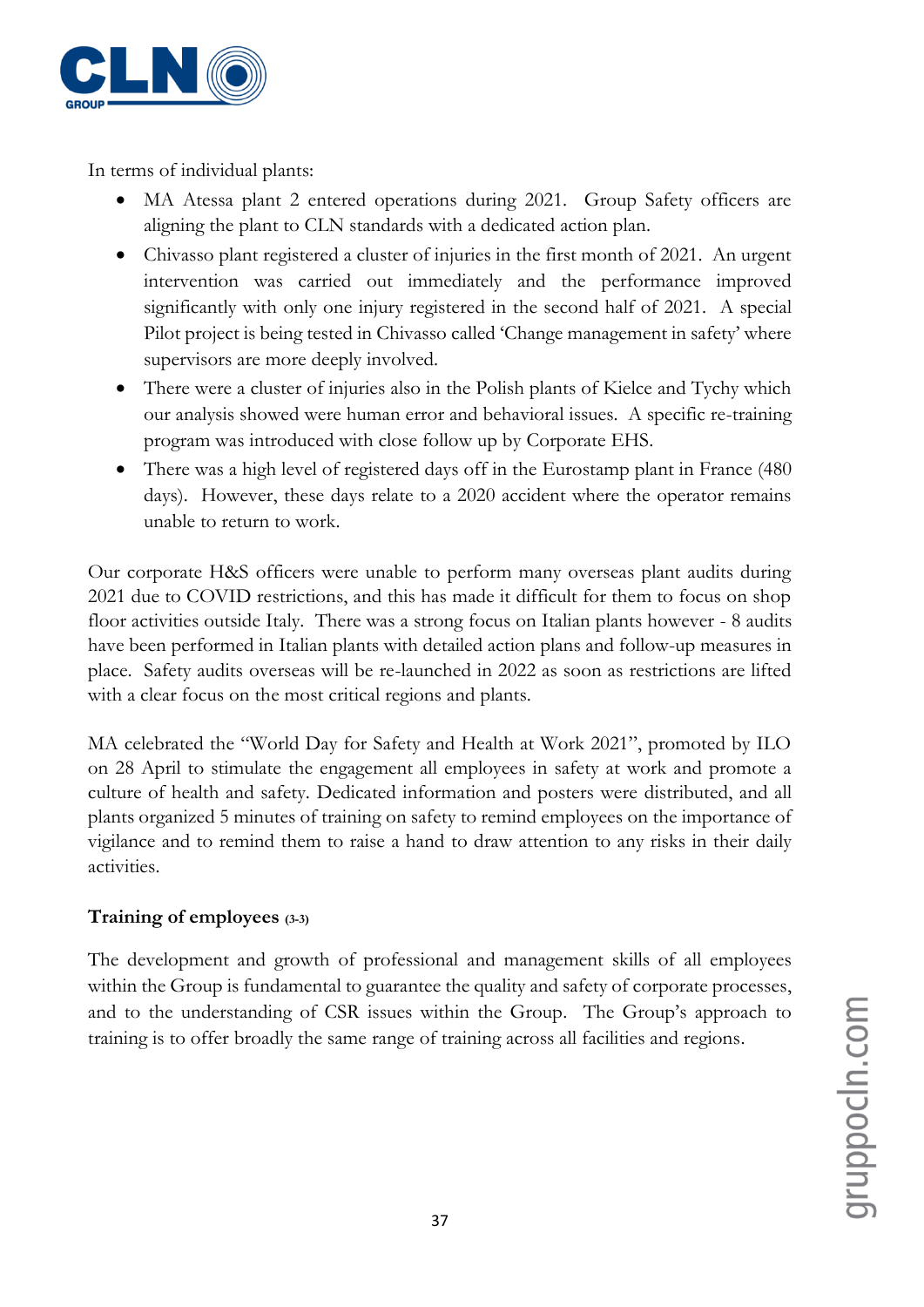

The Group has carried out almost 137,000 hours of training in 2021. Although this represents an increase compared to 2020, it is still well below the training undertaken in pre-COVID years due to the difficulty in performing training courses during the COVID-19 lockdown period (GRI404-1):

| Hours of training offered $(n^{\circ}$ of<br>hours) |         | 2019   |         |         | 2020   |         |         | 2021   |         |
|-----------------------------------------------------|---------|--------|---------|---------|--------|---------|---------|--------|---------|
|                                                     | Male    | Female | Total   | Male    | Female | Total   | Male    | Female | Total   |
| Executives                                          | 942     | 267    | 1,209   | 427     | 147    | 574     | 616     | 180    | 796     |
| Employees (White collar)                            | 43,458  | 15,315 | 58,773  | 16,053  | 7,865  | 23,918  | 19,152  | 5,296  | 24,447  |
| Manual workers (Blue collar)                        | 137,799 | 20,258 | 158,057 | 87,456  | 7,836  | 95,292  | 103,176 | 8,529  | 111,705 |
| Total                                               | 182,199 | 35,840 | 218,039 | 103,936 | 15,848 | 119,784 | 122,945 | 14,005 | 136,949 |
|                                                     |         |        |         |         |        |         |         |        |         |

| Average hours of training by<br>category ( $n^{\circ}$ of hours) |      | 2019   |       |      | 2020   |       |      | 2021   |       |
|------------------------------------------------------------------|------|--------|-------|------|--------|-------|------|--------|-------|
|                                                                  | Male | Female | Total | Male | Female | Total | Male | Female | Total |
| Executives                                                       | 11   | 21     | 12    | 5    | 11     | 6     |      | 10     | 7     |
| Employees (White collar)                                         | 41   | 36     | 40    | 15   | 19     | 16    | 21   | 13     | 18    |
| Manual workers (Blue collar)                                     | 27   | 34     | 28    | 16   | 13     | 16    | 19   | 15     | 19    |
| Total                                                            | 29   | 35     | 30    | 16   | 15     | 16    | 19   | 14     | 18    |

Group Corporate human resources monitors training by type to focus on the key areas which require attention to upgrade employee skills to meet the Groups expectations. Special attention is attached to monitoring the training on Technical-professional skills; Health, Safety and Environment; Management skills; and Ethics. Training hours by type are reported to Corporate HR quarterly to ensure training initiatives or other interactive communication sessions are carried out in all facilities and regions and that targets are respected. Those regions and production facilities which are falling behind are engaged individually (2-23f.). Due to the Group being involved in manufacturing, the biggest portion of training carried out is to enhance HS&E and technical-professional skills (GRI404-2).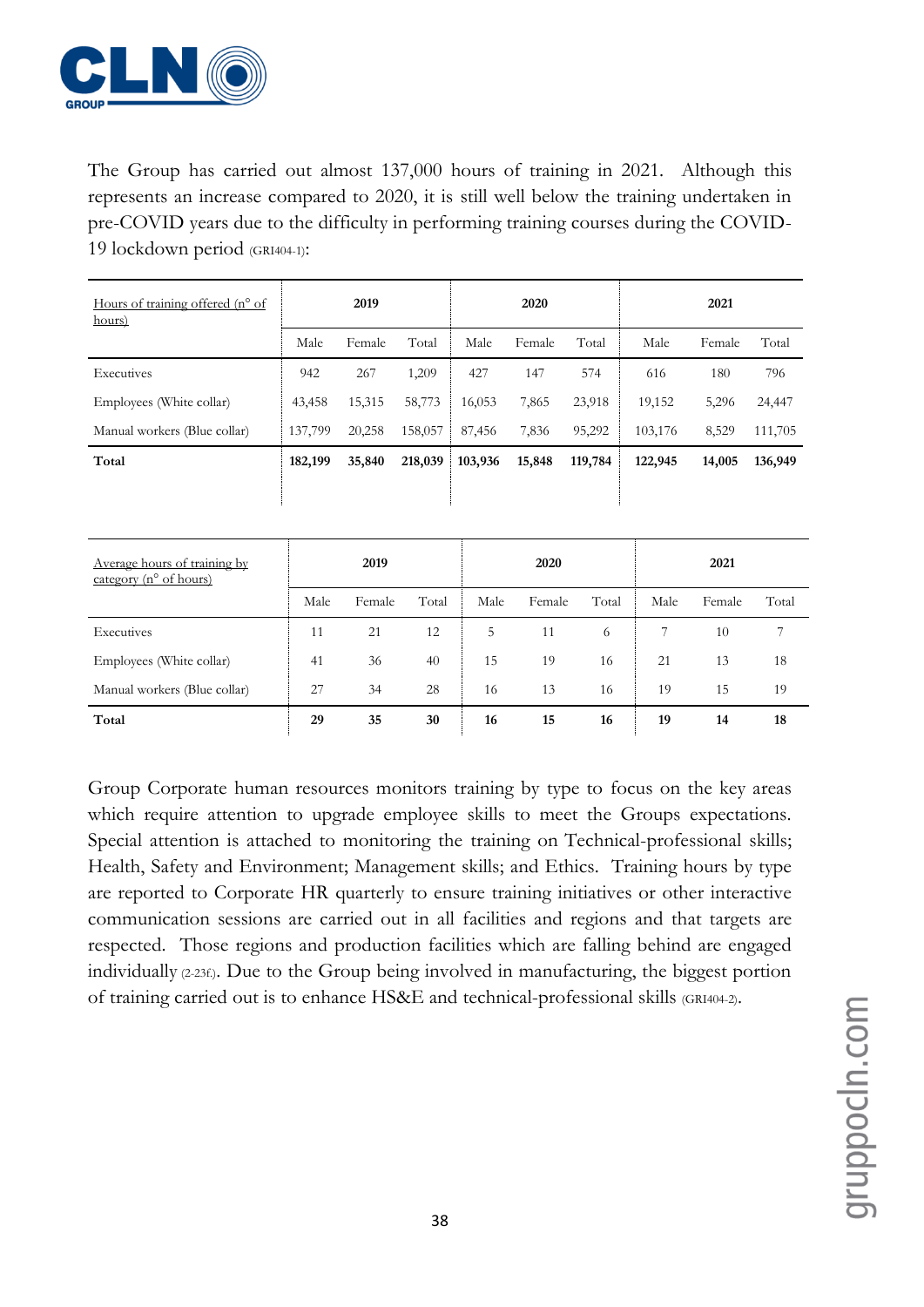

|                                                    |         | 2019   |                          |         | 2020   |         |         | 2021   |         |
|----------------------------------------------------|---------|--------|--------------------------|---------|--------|---------|---------|--------|---------|
| Type of training offered $(n^{\circ}$ of<br>hours) | Male    | Female | Total                    | Male    | Female | Total   | Male    | Female | Total   |
| Technical-professional skills                      | 79,858  | 16,232 | 96,090                   | 30,309  | 5,373  | 35,682  | 33,294  | 3,785  | 37,079  |
| Health, Safety and Environment                     | 40,212  | 5,178  | 45,390                   | 49,920  | 5,241  | 55,161  | 55,396  | 6,643  | 62,039  |
| Management skills                                  | 35,066  | 6,616  | 41,682                   | 5,114   | 1,622  | 6,736   | 18,935  | 137    | 19,072  |
| Ethics                                             | 5,018   | 1,220  | 6,238                    | 9,097   | 1,637  | 10,734  | 5,375   | 1,287  | 6,662   |
| Languages                                          |         |        | $\overline{\phantom{a}}$ | 1,533   | 854    | 2,387   | 417     | 146    | 563     |
| Cybersecurity                                      |         |        | $\overline{\phantom{0}}$ | 197     | 137    | 334     | 1,278   | 330    | 1,609   |
| Other types                                        | 22,044  | 6,594  | 28,638                   | 7,766   | 984    | 8,750   | 8,249   | 1,676  | 9,925   |
| Total                                              | 182,198 | 35,840 | 218,038                  | 103,936 | 15,848 | 119,784 | 122,945 | 14,005 | 136,949 |

Training on ethics issues - anti-competitive behaviour, corruption, bribery, conflict of interest, fraud, money laundering, IT security - has not been high enough during the past few years. The Group's Board has set a target of 3 hours per year per white collar employee by 2025 on Ethics issues. The current trend does not show any progress in this respect. As part of the 2022 Internal CSR Audit the regions will be individually assessed to determine why training on such issues is not at the required level.

During 2021, due to the increasing level of Cybercrime, a special initiative was launched to increase the training and awareness on this issue, which is reflected in the higher level of training hours compared to 2020.

The training of senior management on Business Ethics is carried out by the Corporate CSR Officer, and all regional CSR Officers and regional managers have received training. Specific in-house training courses have been prepared on several important ethics topics, and local management is rolling out the training locally. Regional CSR Officers in the different regions of the Group are responsible for cascading these training modules in their regions.

As employee safety is a priority within the Group, safety training and employee involvement in safety issues are considered one the most important objectives of training, to create of a strong and solid safety culture focused on risk awareness and on participation in safetyrelated activities. The aim is to spread a proactive and participatory approach. All plant employees are reminded of safety daily - for example many attend '5 minutes for safety', a field-training session calling the attention of workers on specific topics. Training on EHS has increased progressively over the last few years and in 2021 was the biggest component of training hours (GRI403-5).

During 2020 the Group started to measure the percentage of employees receiving regular performance and career development reviews to start to review this topic on a regular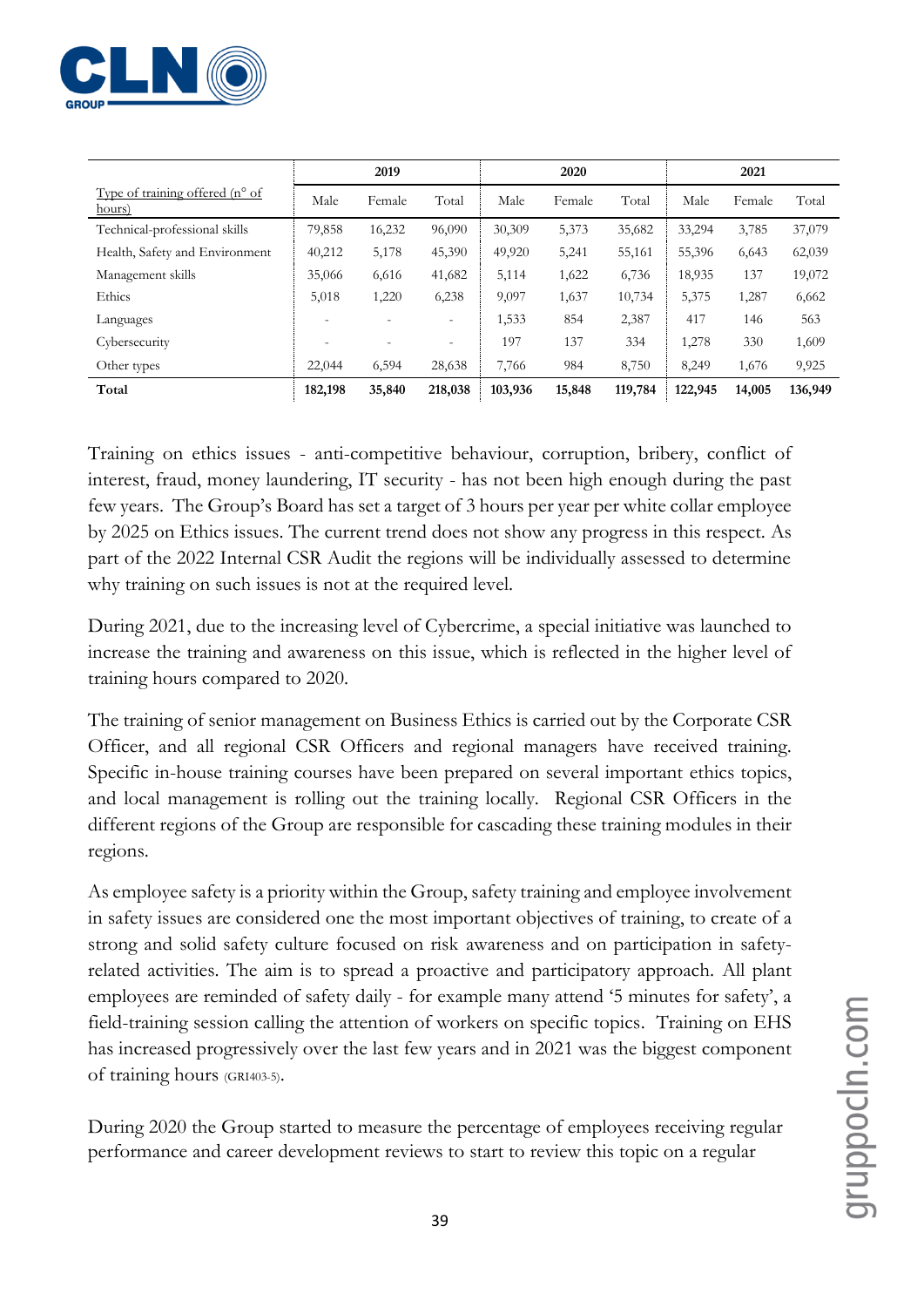

basis. During 2021 the percentage of employees receiving such a review has increased substantially due to this initiative as follows (GRI404-3):

| Percentage of total employees<br>receiving performance review | 2019 |        |       | 2020   |        |        | 2021   |        |       |
|---------------------------------------------------------------|------|--------|-------|--------|--------|--------|--------|--------|-------|
|                                                               | Male | Female | Total | Male   | Female | Total  | Male   | Female | Total |
| Executives                                                    |      |        |       | 18%    | 15%    | $24\%$ | 54%    | 42%    | 52%   |
| White collar                                                  |      | N/A    |       | $21\%$ | 18%    | 26%    | 26%    | 24%    | 26%   |
| Blue collar - Indirect                                        |      |        |       | 17%    | $12\%$ | 18%    | $11\%$ | $9\%$  | 11%   |
| Blue collar – Direct                                          |      |        |       | $11\%$ | $11\%$ | 16%    | 13%    | $7\%$  | 12%   |
|                                                               |      |        |       |        |        |        |        |        |       |

#### **Environmental compliance (3-3)**

The Group's production processes involve a wide range of metal manufacturing processes performed at its production facilities. Such processes require the use of significant natural and energy resources which thus have an environmental impact. CLN is aware that environmental protection is a key factor in determining the approach to corporate activity.

Guidance on environmental compliance is set out in the Groups' Environmental Policy. The policy sets out how the day-to-day operations undertaken by CLN Group companies should be managed to minimize damage to the environment and improve overall environmental performance. The policy also sets out the Group's intentions and principles on environmental issues and provides the framework for action and guiding the Group's ongoing environmental efforts, environmental objectives, and targets.

The Environmental Policy is governed by the Board of Directors of CLN Group, represented by the Chief Executive Officer.

The Group has a Corporate Environmental department which reports to the Group Corporate Environment, Health & Safety manager, who in turn reports to the Group CEO. The focus of the Environmental department is on the following:

- guaranteeing compliance with environmental legislation and international standards for environmental protection.
- defining and implementing action and control plans for environmental risks.
- **EXECUTE:** improving corporate performance by regularly monitoring environmental indicators and the impact of the Group's activities.
- providing corporate management with an efficient and effective system to allow timely assessment of new environmental issues, to support decision-making and to allocate responsibilities.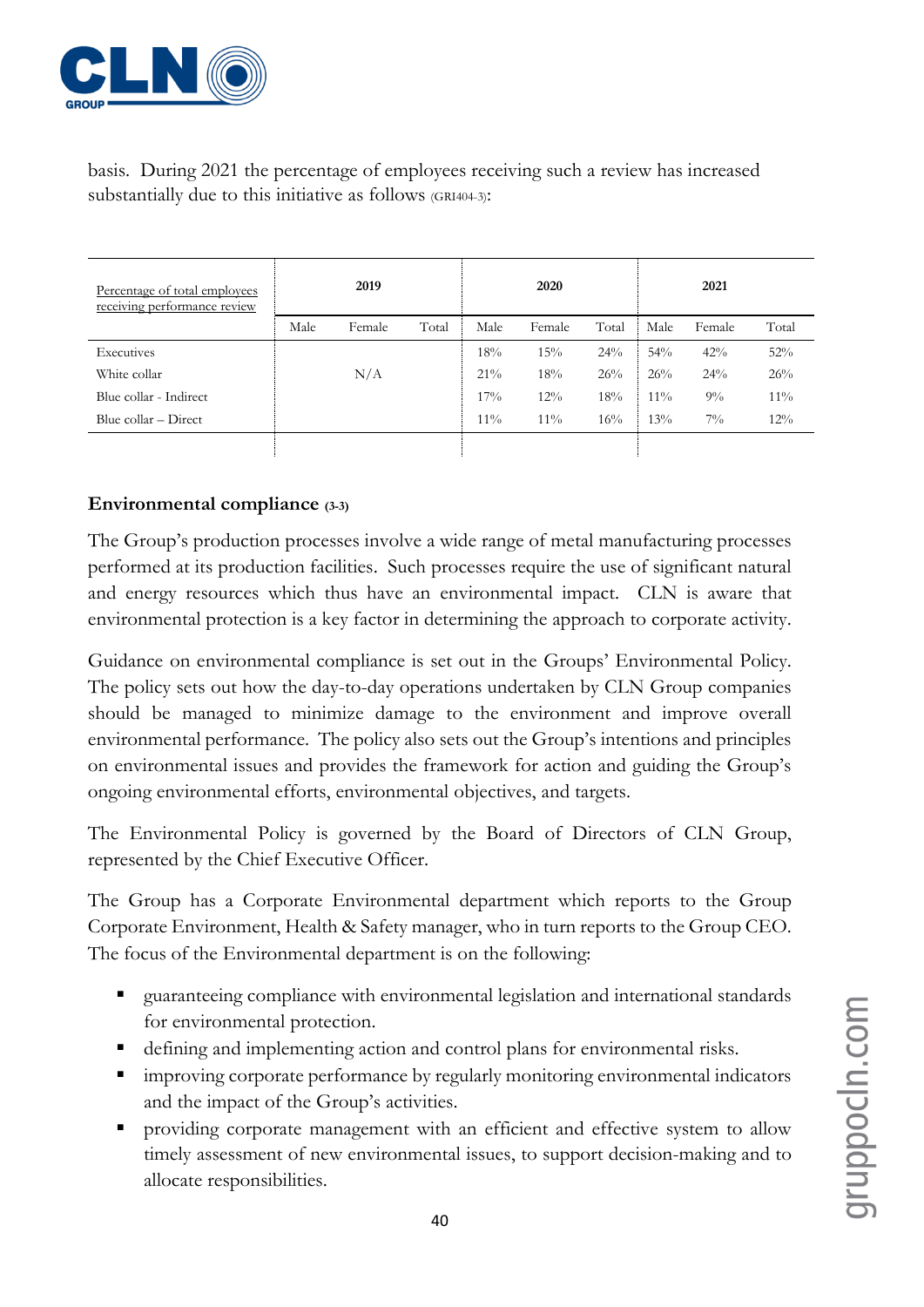

- increasing the involvement, motivation, and awareness of workers and third-party companies working at CLN facilities.
- reducing environmental impact by means of technical innovation, reduced consumption, compensation actions, waste reduction, an increase in recycling, and prevention of environmental contamination.

The Group carries out its activities in full compliance with current legislation and standards and commits to promote activities which can reduce or offset environmental impacts arising from its manufacturing processes. Furthermore, it is Group policy that the production facilities are subjected to external audit to verify the efficiency of their environmental management system. To this end, the Group aims to have an increasing number of its facilities accredited for ISO 14001:2015 certification each year. The target set by the Group Board of Directors is to have 100% of the facilities certified by December 2025. As of 31 December 2021, 83% of the Group's facilities have an ISO 14001:2015 certification, which is aligned with Group targets. During 2022 three further production facilities are planning to certify in accordance with ISO 14001:2015 (Valenca, Dragasani, and Achim).

Regional and site EHS officers are responsible for keeping site employees informed about their environmental roles and responsibilities and for fostering the development of inhouse learning, management capacity and leadership on environmental topics relevant to each facility. Regional and site EHS officers are also responsible for addressing internal and external stakeholders' environmental concerns, including the concerns of environmental agencies, Group Corporate EHS department and local customers. To evaluate the environmental performance of individual facilities in the Group, all facilities are required to monitor the achievement of annual improvement targets for the main indicators related to energy consumption, water use and waste generation monthly. These indicators are collected and monitored by CLN Group Corporate EHS department to identify and act on areas of concern.

All subsidiaries in the Group are committed to respect protected and conserved areas and to mitigate any adverse impacts on biodiversity in their area of influence. In the few facilities of the Group adjacent to natural habitats, indigenous vegetation is planted to try to enhance biodiversity. Examples of this can be seen in South Africa where a local tree called Spekboom has been planted in large numbers and in Brazil where a piece of land to the rear of the plant has been encouraged to return to its natural state.

The Group is committed not to initiate activities or plan associated facilities in any location worldwide that is immediately adjacent to World Heritage Sites, protected areas of the International Union for Conservation of Nature (IUCN) protected area management categories I-VI, conservation areas protected under national law, indigenous and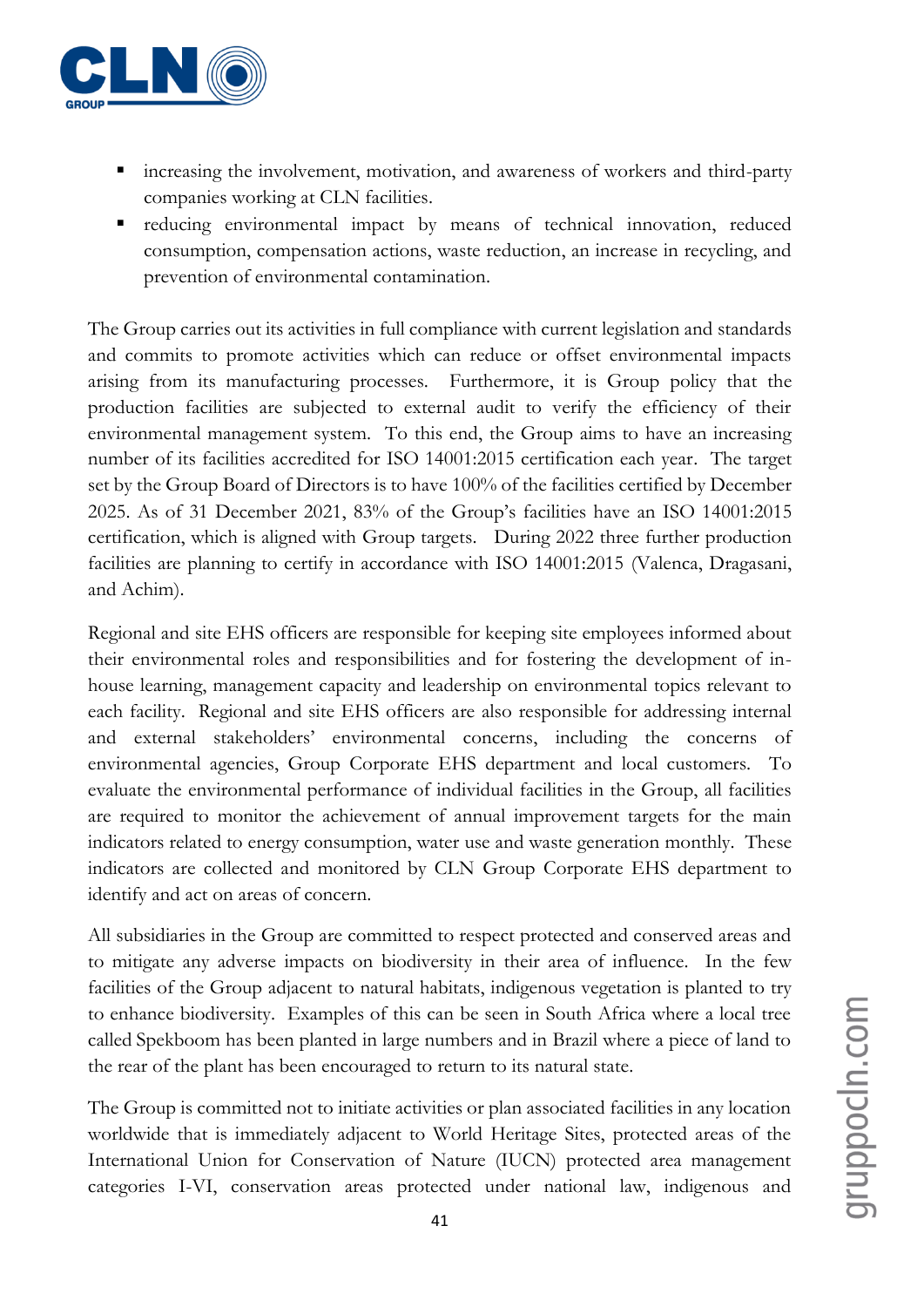

community-conserved areas, wetland Ramsar sites or key biodiversity areas. As a rule, no subsidiary is permitted to significantly convert or degrade natural habitats within its perimeter.

No significant fines and non-monetary sanctions for non-compliance with environmental laws and/or regulations were received during the year ended 31 December 2021 (GRI307-1).

#### **Energy use and efficiency (3-3)**

The production carried out at Group facilities includes a wide range of metal manufacturing processes. Such processes can require a relatively high level of electrical energy. All the processes within the sites use electricity supplied in the main from the local electricity grid. The facilities also use significant amounts of fuel, principally for heating and for certain production processes such as painting.

Because of the high level of electrical energy consumed, the Group is committed to reducing the total electrical energy utilized and to utilize a higher proportion of its requirements from energy purchased from renewable or low GHG sources.

Energy consumption in the Group is collected using installed meters and the Group requires all CLN facilities to report this energy consumption to the Group's Corporate EHS department every month. Corporate EHS department is responsible for setting targets annually for each facility and for monitoring the energy reduction processes in place. Guidance on the required approach to energy consumption is set out in the Group's Environmental Policy. The Corporate EHS department is responsible for evaluating the progress of each site against their targets; for reporting on the overall progress of energy consumption and for requesting remedial action when this is required. The "Energy efficiency project" continues to encourage production facilities to engage in energy efficiency and the best ideas are spread across the production facilities. Some examples of such projects in 2021 are:

- Ongoing replacement of standard lamps with LED and installation of remotecontrol devices.
- MA Automotive Tool & Die has entered discussions with a South African company to try to negotiate a Power Purchase Agreement for the purchase of renewable energy.

For the year 2021, the Group's energy consumption was above 2020 levels, but still significantly below the level of 2019. This reduction was largely due to the impact of COVID and the shortage of semi-conductors for the Automotive industry which significantly reduced the Group's activities, and which have still not returned to normal levels as at the date of this report (GRI302-1, GRI302-3):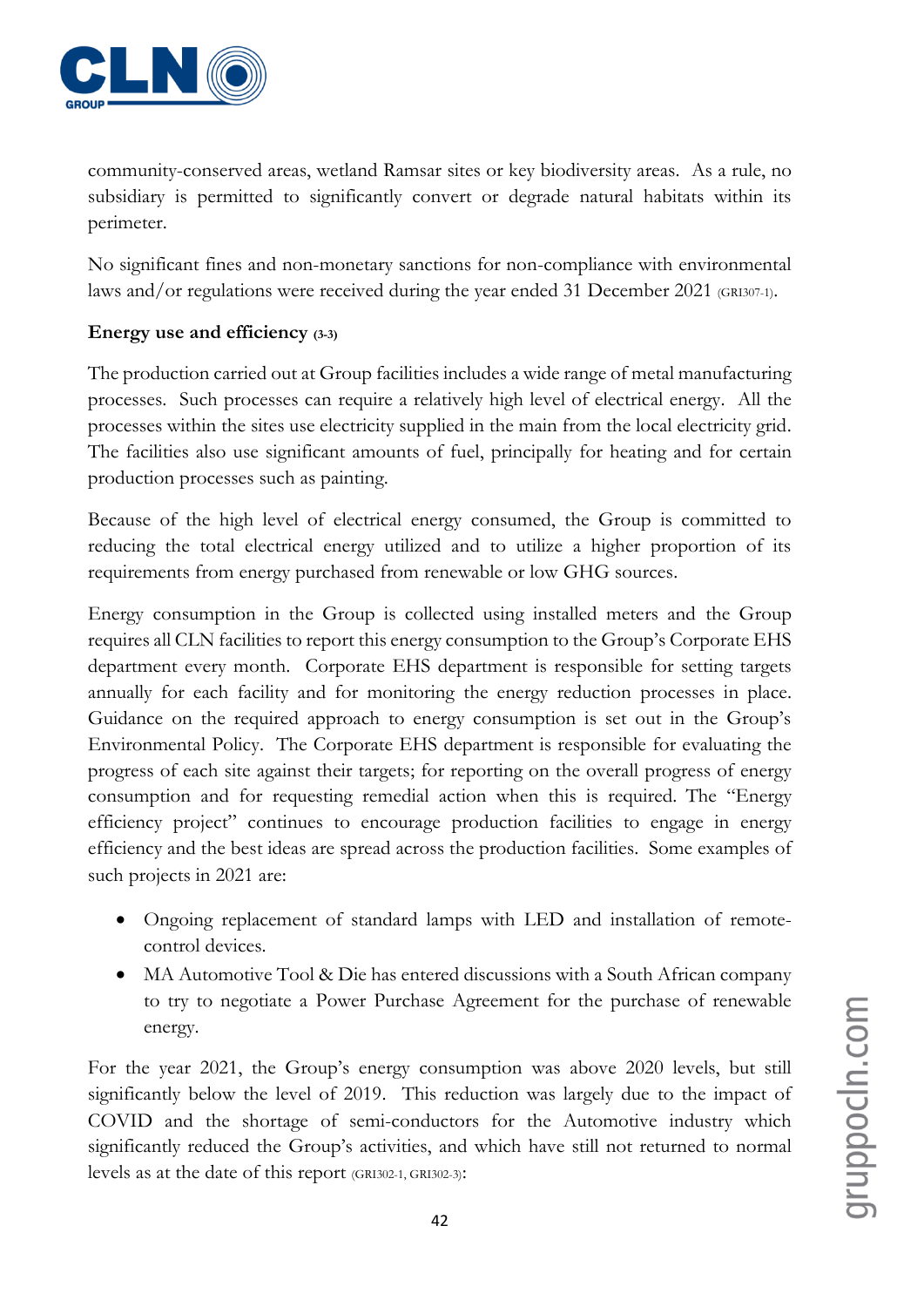

| Energy consumption (GI)                                                                                 |               | 2019    |               | 2020    |           | 2021          |
|---------------------------------------------------------------------------------------------------------|---------------|---------|---------------|---------|-----------|---------------|
| Electrical energy consumption                                                                           |               | 841,862 |               | 692,447 |           | 734,377       |
| Of which from renewable sources                                                                         | Not available |         | 144,867 (21%) |         |           | 531,799 (72%) |
| Fuel consumption for heating from non-renewable<br>sources $(*)$                                        | 517,533       |         | 446,074       |         |           | 466,056       |
| Total energy consumption                                                                                | 1,359,395     |         | 1,138,521     |         | 1,200,433 |               |
|                                                                                                         |               |         |               |         |           |               |
| Energy Intensity within the organisation                                                                |               | 2019    |               | 2020    |           | 2021          |
| Electricity Intensity Ratio within the organisation<br>(Total energy consumption x 1000/Standard hours) |               | 123     |               | 127     |           | 125           |
|                                                                                                         |               | 2019    |               | 2020    |           | 2021          |
| Fuel Intensity Ratio within the organisation<br>(Total energy consumption x 1000/Standard hours)        |               | 76      |               | 82      |           | 79            |

During 2021 a small amount of energy amounting to 574GJ was sold back to the network from electricity produced and not consumed by the photovoltaic plants in MA Melfi and CLN Caselette.

The CSR team has determined that the quickest and most effective way to reduce the Groups carbon footprint is to purchase the energy required for its operations from low or zero carbon sources such as hydroelectric, wind, solar or nuclear energy, where these are readily available, and it is economically feasible. During 2020 therefore, the Board of Directors has set a Group target to have 71% of energy purchased from renewable or low GHG (e.g., nuclear) sources by 31 December 2025. Local purchasing departments are required to properly research their local energy market when each energy contract comes up for renewal, and to present the options available and cost implications to CLN Group Head Office Purchasing for assessment. Every CLN site is required to report the percentage of energy purchased from low or zero carbon sources to Group EHS Corporate department on a regular basis, and the results of this initiative will be reported to the Group's Board each year. For the year ended 31 December 2021, the Group purchased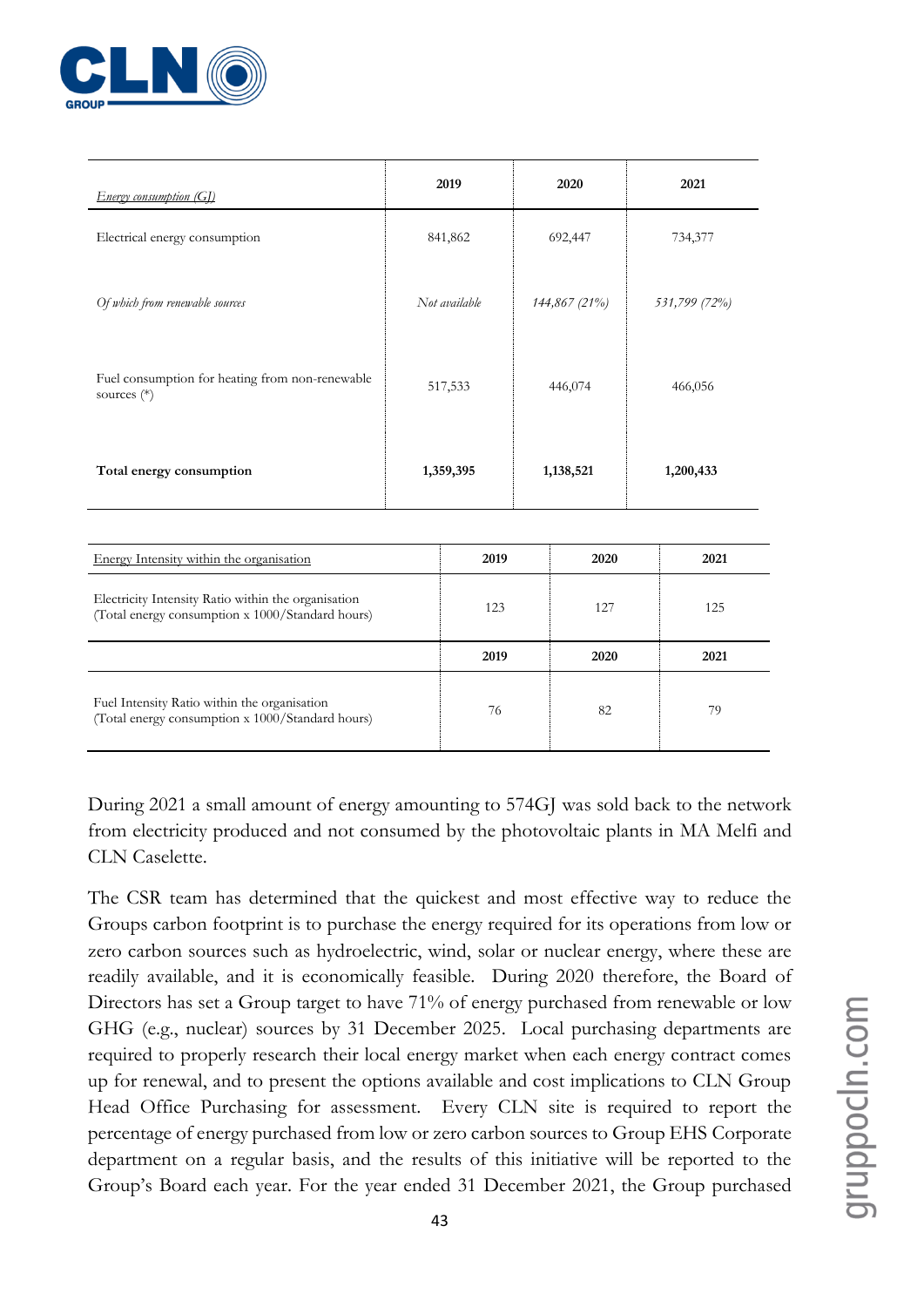

72% of its electrical energy from low or zero carbon sources, well above the target for the year and a significant improvement compared to 2020.

The Group is looking at several feasibility projects for the introduction of solar power. A test project was launched for a 500kW solar power system in the Melfi plant in late 2019, and a Power Purchase Agreement for a 769kW solar power system was approved in MA Chivasso plant in 2020. Unfortunately, so far, few projects have been shown to be economically feasible, with very long payback periods and little support from the authorities. For example, a deep study was carried out to understand if solar power projects made economic sense in the production facilities in Germany, but the conclusion was that these investments were economically justifiable. Solar power studies are taking place in South Africa, Brazil, Poland, Portugal, Romania, and Turkey to determine feasibility.

During 2022, the following energy efficiency projects are planned:

- Further roll out of LED to reduce energy consumption.
- Pilot of CM-SMART system for compressed air in Atessa 1 and Melfi plants, including valve shut off function on compressors used when machines are idle and for pressure control.

#### **Water use (3-3)**

The Group is conscious of the fact that global pressures on fresh water are rising rapidly due to population and economic growth, which means that users like CLN must take responsibility for their impacts on this shared resource and work diligently to manage its sustainability. Metal manufacturing and painting sites require the use of water in the cooling process, for washing parts, as well as water used for civil purposes. All the water used by the Group for these purposes is drawn from properly regulated municipal sources, except for a small amount of rainwater harvested from the roofs of buildings.

An uncontrolled use of water causes negative environmental impacts not just inside the facility but more importantly to the general local environment, such as from the reduction in water resources available and through the modification of natural ecosystems. The optimization of water uses and alteration of water sources by facilities is directly linked to good management within the operations, and as such the Group can reduce its general impact on the environment, which may also have a positive impact on operating costs (GRI303-1).

The Group's requirements regarding water management are set out in its Environmental Policy (GRI-303-2). CLN Group sites are required to demonstrate good water stewardship to properly manage water use, regulatory risk and reputational risk, and to have documented procedures in place to achieve this aim. Site EHS Officers are required to ensure that they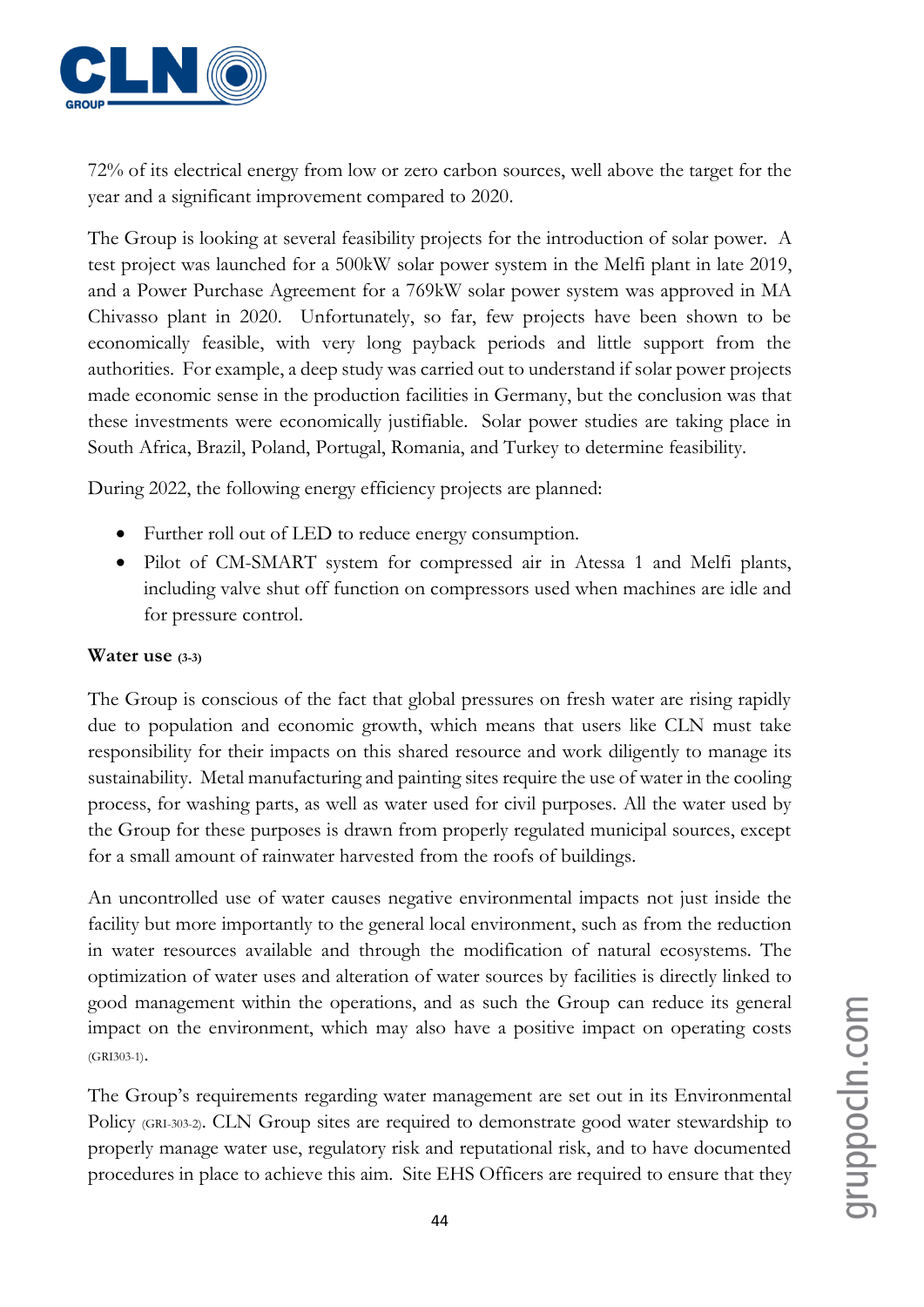

understand and document where water is drawn from for use on the site, and the locations it returns discharges to, to properly define the risks and opportunities for water management. Where possible, the Group encourages management to engage with local initiatives to gain a perspective on current and future uses of water and the shared water challenges of the catchment area.

CLN Group sites are required to measure the flow of water in and out of the facility and the quality of water withdrawals and discharges from/to the municipal system, and to keep records accordingly. Sampling of water for physical, chemical, and biological aspects of water quality is required to be sufficiently frequent to detect and allow for a timely response to significant changes.

CLN Group sites are also required to evaluate their water related impacts on the local environment, considering the quantity of water used, the quality of water discharges, and consideration of extreme events such as flooding and the local community in which it operates.

CLN Group sites are required to integrate water considerations, challenges, and adverse impacts into their considerations in their business planning processes. To do so the sites are required to set targets for water use and minimum requirements for water quality that serve to minimize the adverse impacts on the local environment. CLN Group sites are encouraged to present the Group's Corporate EHS department with potential projects of innovative technologies to treat wastewater or facilitate clean disposal to help guide decisions regarding annual investments.

Where the site is in an area with stressed or scarce water resources, a specific action plan is put in place to relieve pressure on the water system through measures such as water recycling, water capture, alternative sources, and efficient use. The Water Stressed Areas project using the Aqueduct Water Risk Atlas tool showed considerable risks in the review carried out in March 2021, for the sites operating in Melfi Italy, MA Rosslyn South Africa, and MW Romania. A Consolidated Water Stress Action Plan 2021 was put in place to monitor the situation in these production facilities and to take appropriate action.

All CLN sites are expected to report their water consumption and the amount of water recycled and reused to Groups Corporate EHS department monthly, and to set annual targets aligned to CLN Group targets, in order that the effectiveness of the management approach can be monitored and assessed. The amount of water used is monitored directly by the Groups Board which has set the target of a reduction of 29% of water used by the Group by 31 December 2025. (GRI303-2).

In 2021 the Group has withdrawn 338,000 m<sup>3</sup> of water from third-party water suppliers during the year, a significant reduction compared to the previous year. However, when the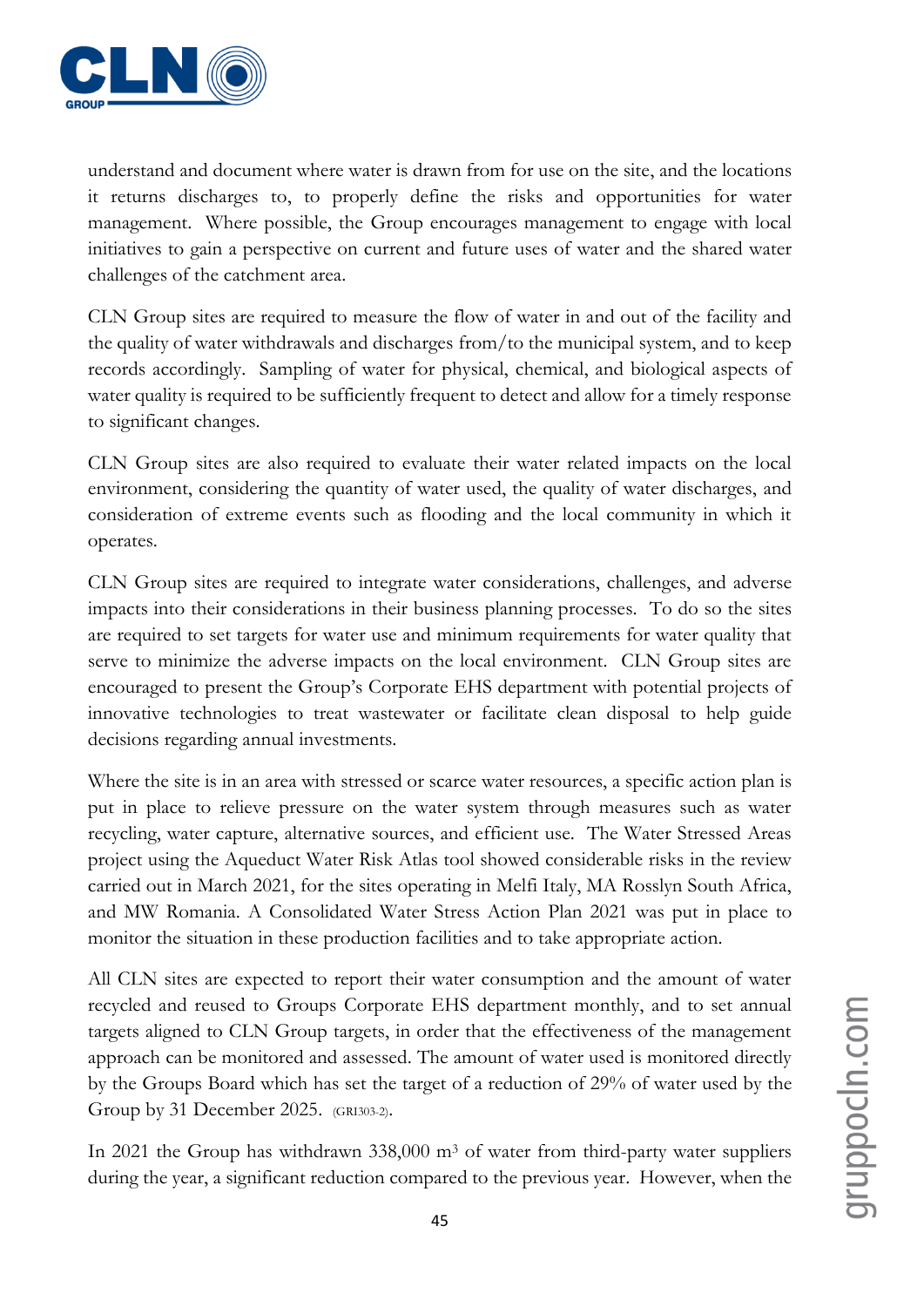

impact of closure of San Carlo Plant (Italy) and Plant 3 in South Africa is taken into account (which reduced water usage by 122,000 m3), the amount of water used in 2021 was approximately the same as in 2020 (GRI303-3):

| Water withdrawal (megaliters)                                                                                                 | 2019 | 2020 | 2021 |
|-------------------------------------------------------------------------------------------------------------------------------|------|------|------|
| Freshwater withdrawn from third party municipal water supplies or<br>private utilities measured using installed water meters* | 542  | 461  | 338  |
| Of which from areas with water stress drawn from surface water (MW<br>South Africa plant, Port Elizabeth)                     |      | 10   |      |

*\* Note: A small amount of rainwater is collected directly and stored by the organisation, but this is not material to the reporting.*

The "Water efficiency project" continues to encourage production facilities to engage in substantial water efficiency actions, and these projects are reviewed centrally an annual basis to spread the best ideas across the production facilities. Examples of such projects in 2021 include the use of groundwater for toilets in Rossyln, the installation of 8 hydrometers in MA Brazil to better monitor consumption, and re-use of demi-water in MW Romania for rinsing in the paint line.

To support the reuse of water, an indicator of water recycled and reused is reported monthly to the Corporate EHS department:

| Water recycled and reused (megaliters)     | 2019 | 2020 | 2021 |
|--------------------------------------------|------|------|------|
| Total volume of water recycled and reused* | 5    | 5    |      |
|                                            |      |      |      |
|                                            | 2019 | 2020 | 2020 |

*\* Note: Represents water filtered and reused in processes measured using flow meters. A small amount of rainwater is also included but this is not included in the data as it is not measured accurately.* 

#### **CO2 emissions management (3-3)**

As explained earlier in this report, the production carried out at Group facilities includes a wide range of process which use large amounts of energy. This means that the Group's facilities are a significant indirect contributor of greenhouse gas emissions through their use of energy sources to produce components. CLN Group has therefore committed to the global goals of the Paris Agreement and Group companies are required to support this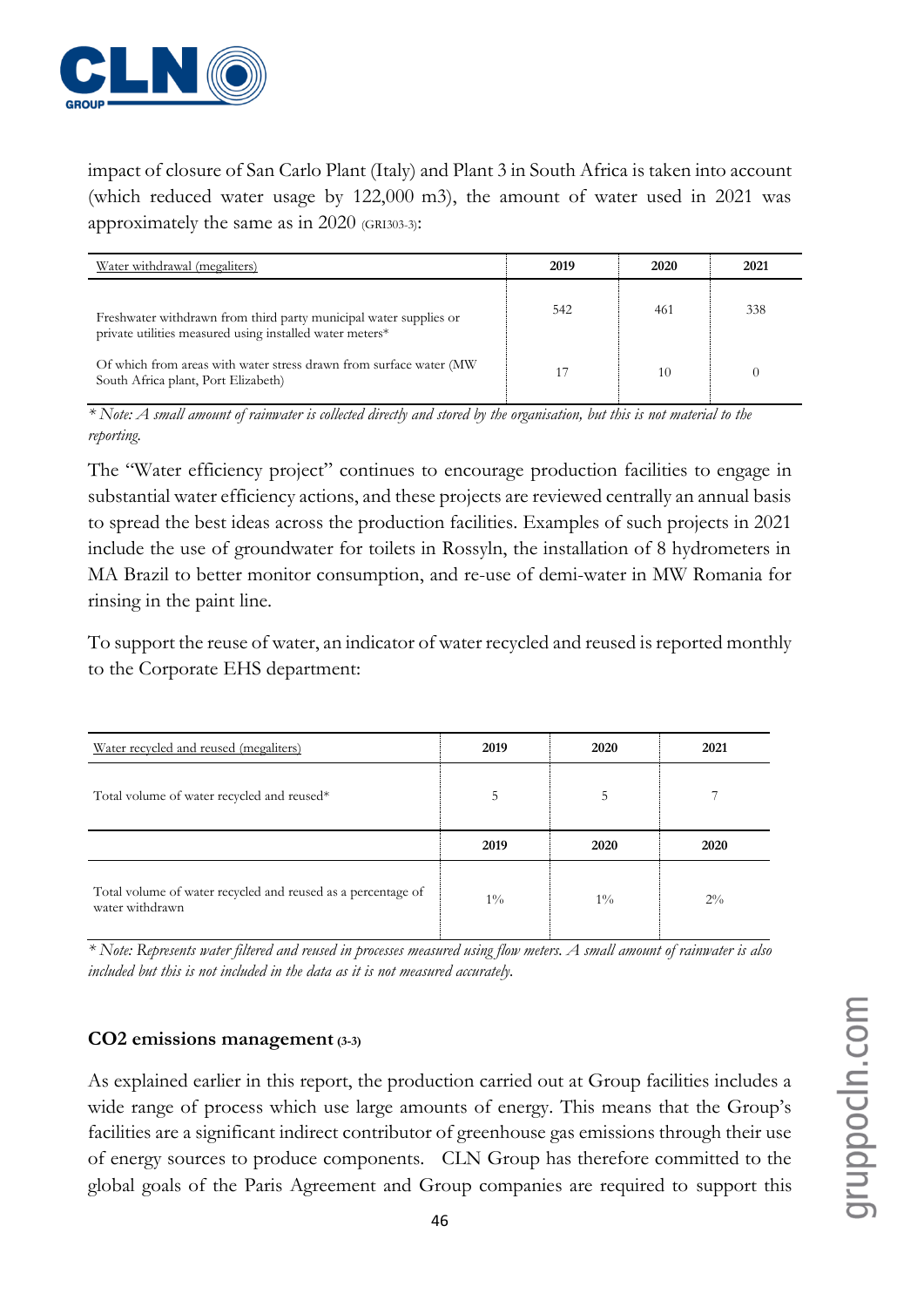

commitment. The Group reports to the Carbon Disclosure Project ('CDP') in support of these aims. The CDP's data both fuels and tracks global progress towards building a truly sustainable economy for people and planet. There is a high and growing market demand for environmental disclosure, and disclosure is the essential first step to drive environmental action. CDP is the gold standard for corporate environmental reporting. Moreover, there are tangible business benefits to be gained from responding to our customer stakeholder's requests for disclosure in terms of demonstrating our alignment with their ambitions and commitments.

The Group manages the topic of greenhouse gas emissions top-down. Scope 1+2 GHG emission targets are becoming a standard because of the Paris Agreement, and therefore, the Group's Board of Directors has set a target of a reduction of 14.5% of GHG emissions by 2025. The long-term goal is to achieve net-zero GHG emissions in accordance with the Paris Agreement. The Group's emissions reduction pathway and medium-term targets are compatible with a long-term emissions reduction pathway for the industry in which it is engaged, as most of the Groups customers have also committed to a long-term target of net-zero GHG emissions.

The emissions target for 2025 has been allocated by region and plant in order to be able to identify those areas where additional emphasis may be required.

As from 2021, the Group is going to start monitoring an emissions intensity figure calculate according to market standards as - Scope 1 + Scope 2 emissions/Total revenue in Euro. The emissions intensity figure for 2021 is 0.085 Kg of CO2 per Euro.

The strategy for achievement of these emission targets, together with the timeline for change across the Group's subsidiaries, is monitored monthly by the Group's Corporate EHS department who are responsible for identifying the conditions that would need to be in place for the successful implementation of the strategy and for ensuring the individual subsidiaries have measures in place to meet their targets.

Oversight for climate related risk and opportunity is the responsibility of the Group EHS Corporate department manager, who reports to the CLN Board Member responsible for CSR compliance when matters need to be brought to the attention of the CLN Board. Energy use data from every facility in the Group is collected monthly, converted into metric tons of CO<sup>2</sup> equivalent, and consolidated by Group EHS Corporate department for reporting to the CEO. In 2021 the Group's direct and indirect CO<sup>2</sup> amounted to 107,164 metric tons of carbon dioxide equivalent, which is lower than expected due to the impact of COVID and the shortage of semi-conductors in the market which reduced vehicle production (GRI305-1, GRI305-2).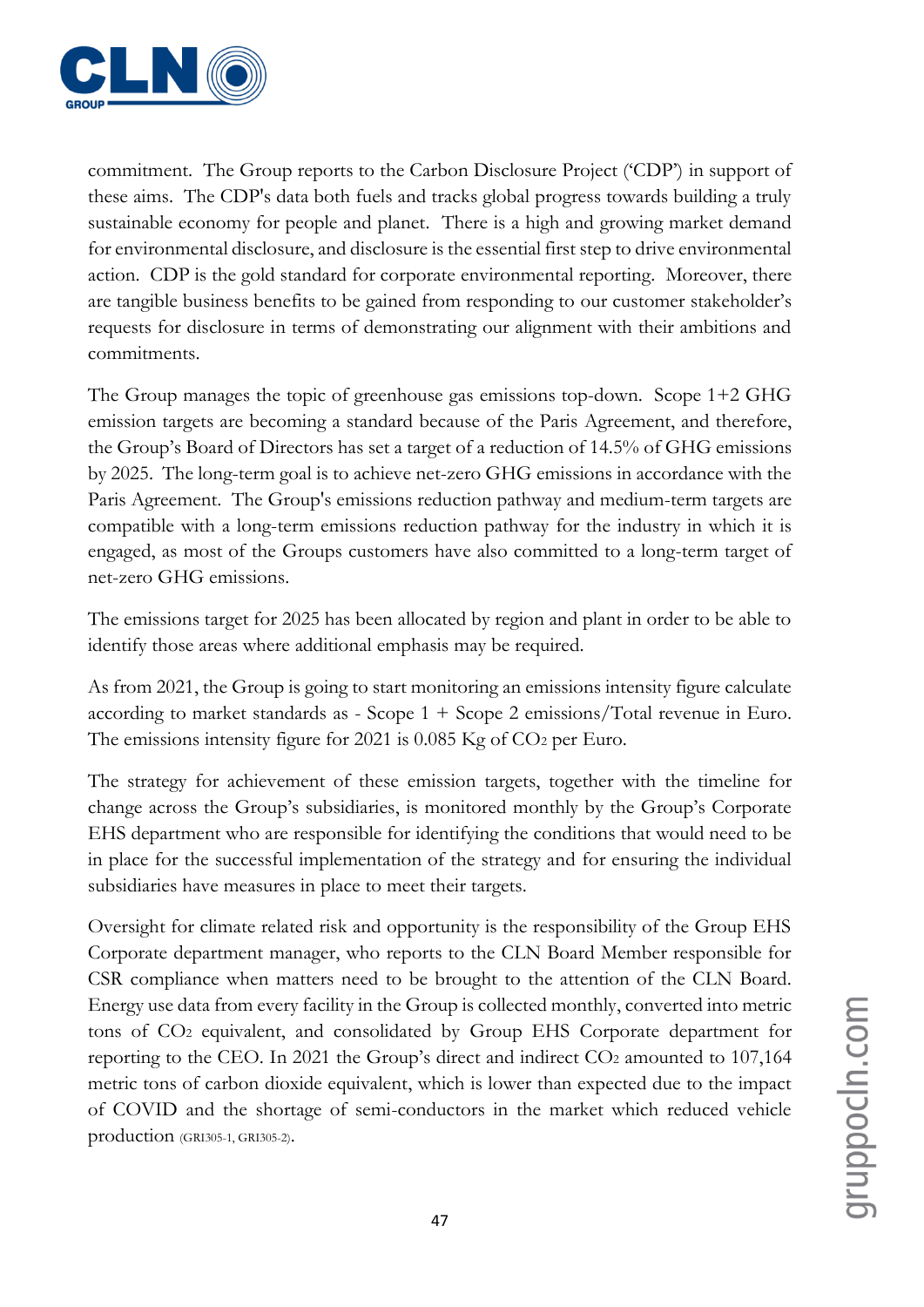

| Group SCOPE $1 - tCO2e$ from fuel combustion on site                                                                                     | 2019               | 2020              | 2021              |
|------------------------------------------------------------------------------------------------------------------------------------------|--------------------|-------------------|-------------------|
| Direct $CO2$ emissions (metric tons of $CO2$ equivalent)                                                                                 | 18,539             | 14,506            | 14,199            |
|                                                                                                                                          |                    |                   |                   |
| Group SCOPE $2 - tCO2e$ from electricity purchased                                                                                       | 2019               | 2020              | 2021              |
| Indirect $CO2$ emissions (metric tons of $CO2$ equivalent)                                                                               | 106,960            | 89,591            | 92,965            |
|                                                                                                                                          |                    |                   |                   |
| Group $SCOPE 1+2 - tCO2e$                                                                                                                | 2019               | 2020              | 2021              |
| Total direct and indirect emissions (location based)<br>Note: Estimation adjusted for energy coming from green sources<br>(market based) | 125,499<br>114,176 | 104,097<br>89,230 | 107,164<br>64,211 |

*Calculation basis: The GHG emissions have been calculated using the International Energy Agency 2020 conversion factors. Prior year numbers have been adjusted to enable comparison.*

Site and regional management are required to consider the effectiveness and cost of installing technology, process optimization or equipment that reduce GHG emissions or decrease energy consumption or generate energy from renewable sources, such as solar, wind or biomass. Associated projects are submitted to the Group's Corporate EHS department for review and approval.

Local EHS officers are responsible for ensuring that employee awareness programs and/or training programs on energy conservation are carried out periodically. The Group is aware that environmental protection must be – above all – pursued through the optimization of energy use, and through little everyday actions carried out at the production facilities and offices. The Group has organized communication campaigns to promote several "Top Tips" to raise environmental awareness among employees, and to reduce its environmental impact by means of simple but effective behavioral rules including conscious use of air conditioning and heating systems as well as efficient lighting.

The Group promotes the use of compensation measures for its greenhouse gas emissions. For example, it promotes the creation of green spaces (trees, bushes, grass, and flowers) to increase carbon capture and sequestration, as well as to contribute to an increase in biodiversity in the areas close to the production facilities. The Board has set a target to have planted 5,000 trees by 31 December 2025, including those planted from 1 January 2019 (Spekboom in South Africa is defined as a tree for this target). As of 31 December 2021, CLN Group has planted the following number of trees:

- $\text{MW}$  division  $-3,820$  trees accumulated
- $MA$  division  $-5,270$  trees accumulated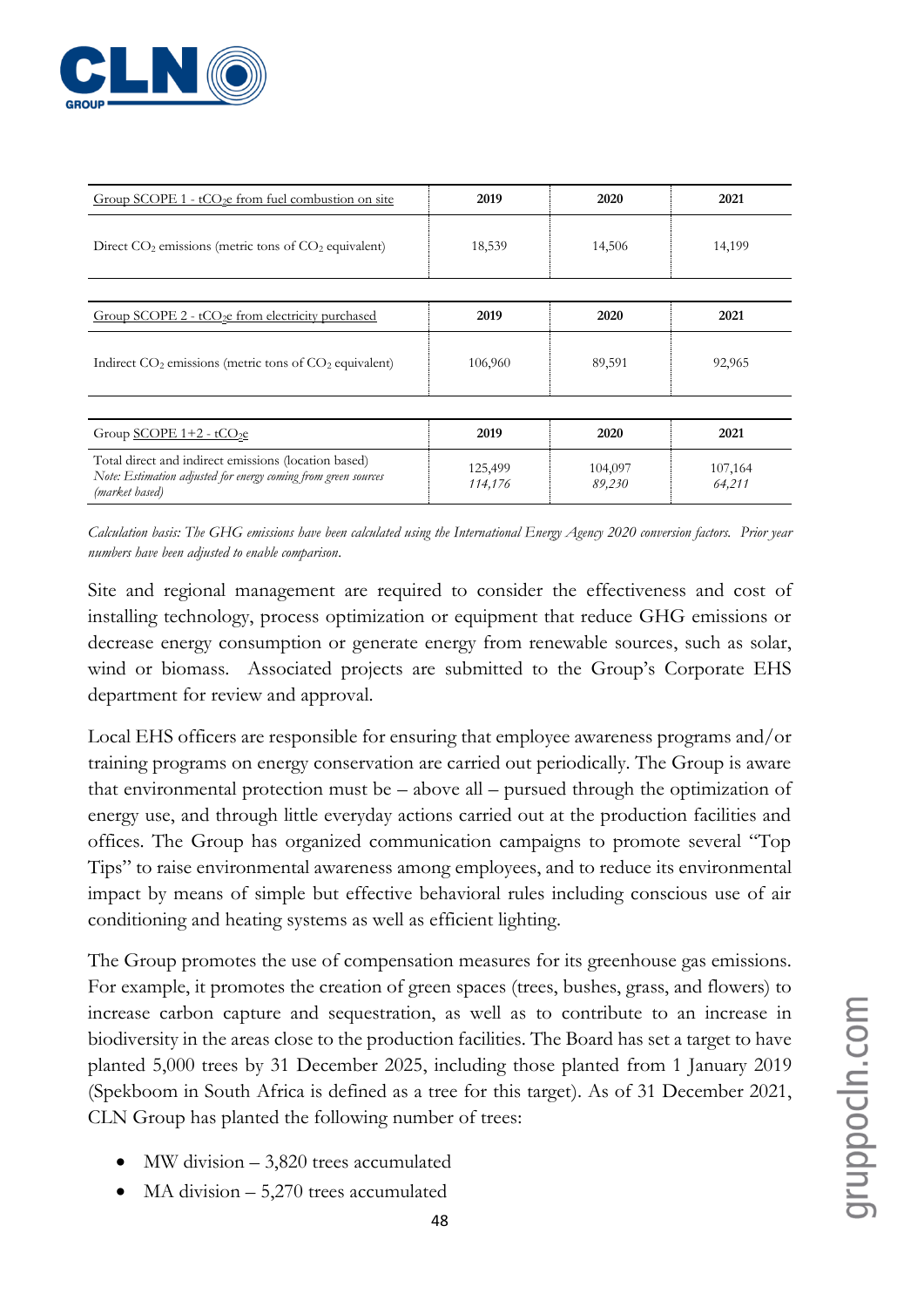

The 2025 target has already been exceeded by 4,000 trees on 31 December 2021, much earlier than expected.

CLN actively encourages its subsidiaries to reduce the emissions from transport. To this end, the Group Travel Policy has the purpose of helping CLN Group to reduce the energy consumption and greenhouse gases attributable to its activities and to encourage a smarter approach to travel, whilst enhancing the H&S of its employees. Travel is only permitted if the business objective of the trip cannot be achieved using remote meeting resources such as telephone conferencing or applications approved by CLN IT department, such as Microsoft Teams. In cases where travel cannot be avoided, rail is the preferred option for Group employees as it is both safer and more environmentally friendly than other methods of transport such airline travel or the use of cars. As flying is the most polluting form of travel, all airline bookings must be approved by the Divisional CEO.

Carpooling is encouraged where the local legislation allows it, as was the case in Brazil. Fleet cars are purchased to Euro 6 level. CLN logistics suppliers have a very high level of compliance of Euro V and VI, and this is monitored periodically by our purchasing executives.

#### **Scrap and waste management (3-3)**

CLN Group facilities produce significant metal scrap waste during the process of transformation of steel and aluminium coils and purchased metal components into metallic assemblies using the following production processes, all of which are located within the Group's facilities:

- Cold stamping of steel and aluminum
- Roll forming of steel and aluminum
- Assembly of metal components by means of robot welding
- Coating of metal components (cataphoresis, powder/liquid finishing)
- **EXECUTE:** Longitudinal and transversal cutting of steel
- Steel annealing in furnaces and through heat treatment

Steel and aluminium are by far the most significant input required for the Group's activities, and therefore more than 98% of the Group's total waste is non-hazardous metal scrap sold for recycling. Other non-hazardous waste such as cardboard and wood pallets are also recycled but represent only a small proportion by weight.

The impacts are all generated within the facilities themselves and can therefore be controlled using procedures at site level. Steel, which is by far the raw material most utilized by the Group, is the most recyclable and recycled material in the world, since it is one of only few materials that does not lose its properties when it is recycled. In fact, more than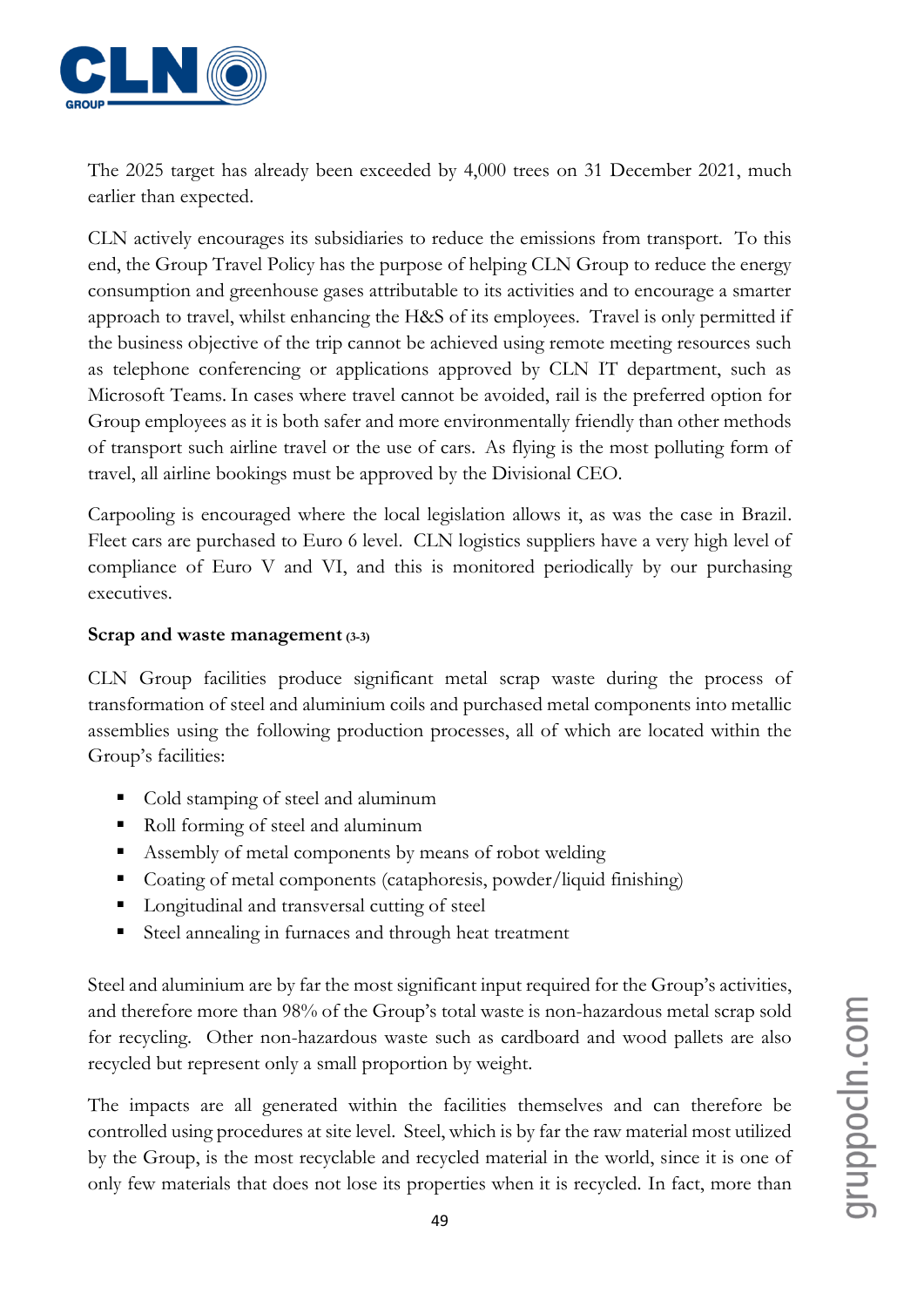

80% of steel worldwide is estimated to be recycled. Moreover, with its resistance and versatility steel lends itself to countless strategic sectors, including:

- Transportation: trains, watercraft, cars, bicycles, etc.
- Energy: load-bearing elements of wind power production facilities and electrical power transmission lines (trellises)
- Construction: concrete reinforcement and other components

Aluminium scrap, which is the second most important by-product after steel scrap, is also highly recyclable and managed in the same way as steel in all Group facilities.

The input steel and aluminium used in the Group's production processes is of a very high quality and grade and is always approved by our customers and purchased from large multinational steel or aluminium producers. As outlined in the next section of this report, the Group's suppliers of steel and aluminium are carefully vetted to ensure that they meet high levels of sustainability compliance. Because of the high quality of input material, nearly all the scrap steel and aluminium waste produced, most of it generated within the Group's own facilities, is collected, and recycled. A much smaller quantity of similar waste is generated by the suppliers of metallic sub-components, which is generally managed in a similar manner by these suppliers (GRI306-1).

All Group facilities are expected to carefully monitor scrap metal as a proportion of input material and reduce scrap rates according to annual targets. Furthermore, the scrap metal generated must be weighed using dedicated weighbridge equipment and documented, normally before it is permitted to leave the facility. Scrap metal generated and sold is therefore very carefully controlled daily. Most CLN Group facilities have dedicated areas for scrap management on site for the collection, preparation, and sorting of scrap metal. During 2021, the Group has re-sold about 280,000 metric tons of metals (steel and aluminum) destined for recycling with reputable third-party scrap merchants or steel producers which are monitored by a specific manager responsible for each region. Local management ensure that their scrap dealers manage scrap in line with specific agreements which outline conditions between the parties and are aligned with local legislation. These merchants sell the Group's scrap on to steel and aluminium producers who in turn use it to produce steel and aluminium for sale to industry (GRI306-2).

Other than scrap metal, the Group's manufacturing processes do not generate a significant quantity of non-hazardous waste. However, although the amount of such waste is minor compared to steel and aluminium scrap, the Group takes the management of such waste very seriously as set out in the Groups Environmental Policy. CLN Group facilities are required to take measures to reduce the impacts from effluents, bye-products, residues, and waste arising from operations to have the smallest environmental impact possible. CLN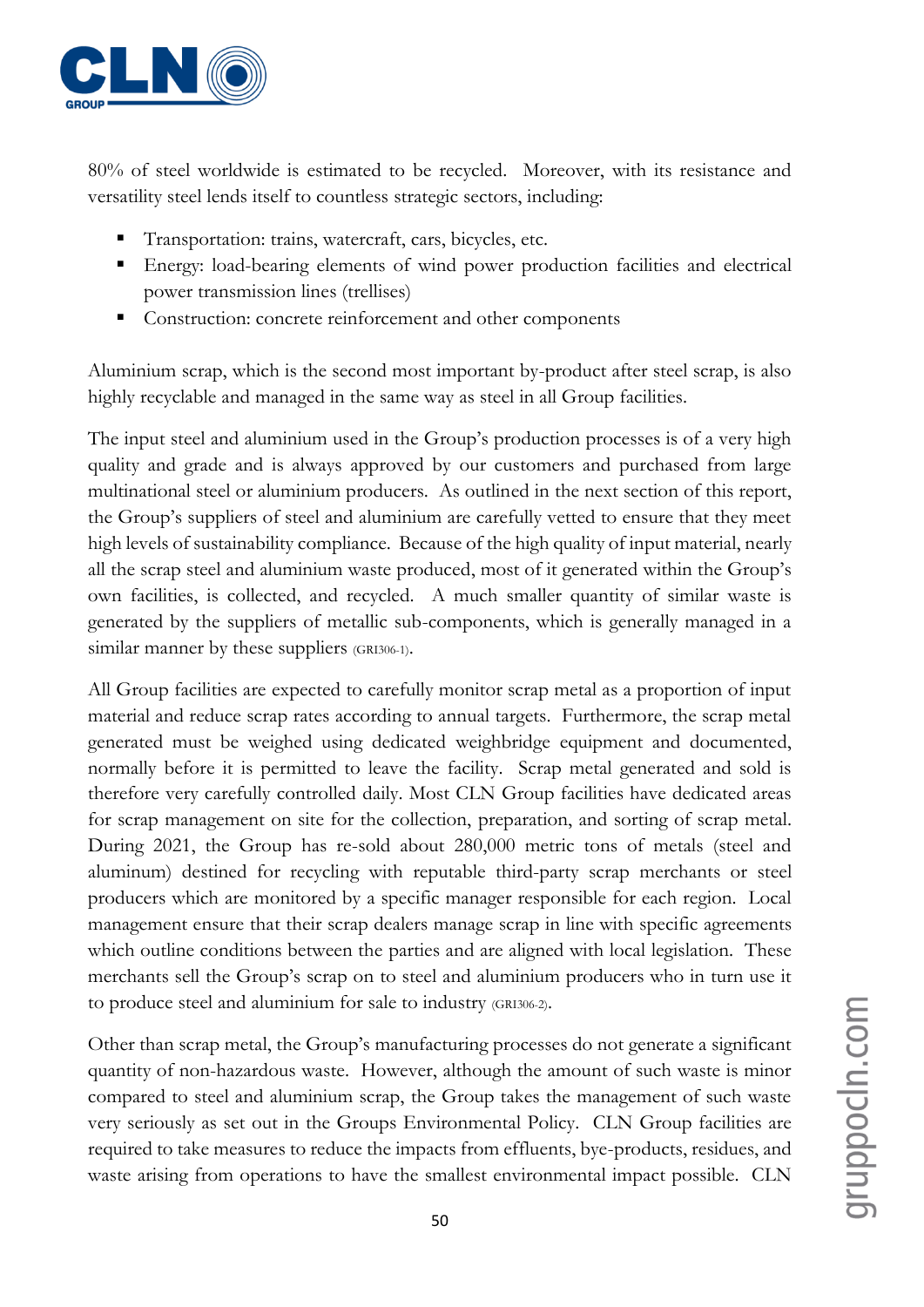

Group facilities are required to ensure associated recovery or disposal processes are designed to pose as little risk as possible to humans and the environment. Discharge of production residues directly into rivers, streams, lakes, or submarine environments is strictly prohibited.

CLN Group facilities are required to have strict processes in place for labeling, storing, handling, and transporting hazardous waste. On-site and off-site storage areas are required to effectively prevent the release of residues into the environment and must be checked regularly to ensure their integrity. CLN facilities are required to request chain of custody and ownership documentation and to use only licensed third parties for transport of hazardous waste. Where a facility has been the subject of controversy in relation to waste or residues it is required to report the issue immediately to the Groups Corporate EHS department with a proposed mitigation plan.

CLN Group is conscious that materials which have reached the end of their life within its operations or offices have much less impact on the environment when recycled or reused. All CLN sites and offices are required to have in place containers and/or bins to enable segregation of all such materials, including wooden pallets, metals, plastics, paper, and carton. These segregated materials are required to be disposed of using licensed third parties who can ensure that the materials are recycled where possible. Furthermore, CLN Group sites are required to actively seek to replace consumables and packaging with materials that can be recycled or are made from recycled or biodegradable material, for example plastics with carton for packaging. Where possible plastic packaging and wrapping are being eliminated.

All CLN sites are expected to report their hazardous and non-hazardous waste to the Group's Corporate EHS department monthly and to set medium term targets aligned to CLN Group targets.

A total of 281,000 metric tons of waste was produced by the Group during 2021, which although higher than 2020, was still considerably less than a 'normal' year like 2019 because of the impact of COVID and semi-conductor shortages in the Automotive sector. Hazardous waste generated by the Group is relatively small, mainly waste oil and elements contaminated with oil such as kegs or rags which are disposed of according to local legal requirements (GRI306-3; GRI306-4; GRI306-5):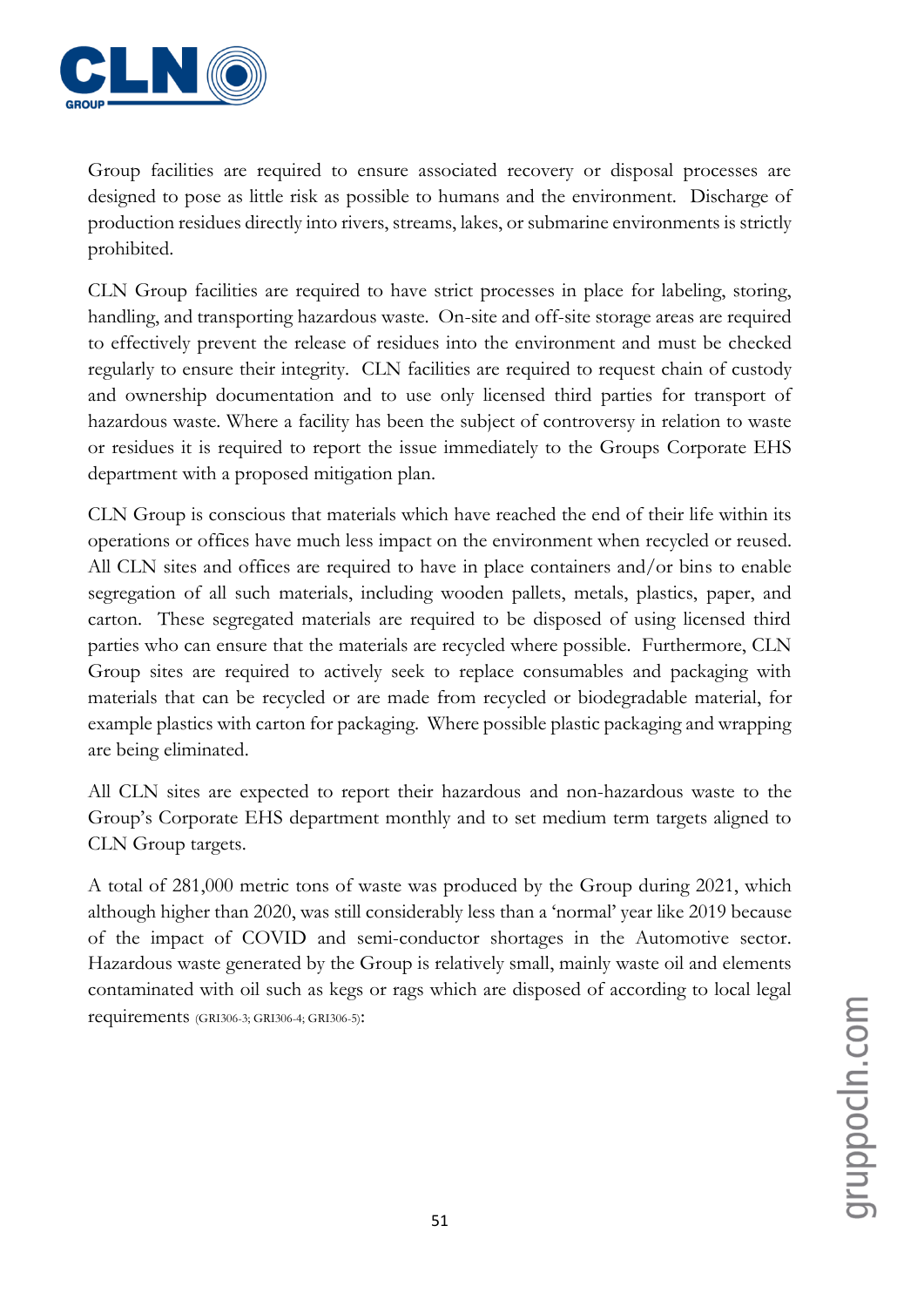

| Metal scrap and hazardous waste (metric tons)                                                                                  | 2019    | 2020    | 2021    |
|--------------------------------------------------------------------------------------------------------------------------------|---------|---------|---------|
| Non-hazardous waste – mainly metal scrap diverted from<br>disposal and re-sold for recycling into reusable material<br>offsite | 361,473 | 256,158 | 278.457 |
| Hazardous waste disposed of with licensed third parties for<br>incineration offsite without energy recovery                    | 3,996   | 2,689   | 2,602   |

The Group collects data monthly on the tons of non-hazardous waste, mainly represented by scrap metal which is sold for recycling. The percentage of waste recycled by the Group as a percentage of the sum of hazardous and non-hazardous waste is as follows:

| Recycled waste percentage | 2019 | 2020 | 2021 |
|---------------------------|------|------|------|
| Recycled waste percentage | 96%  | 96%  | 98%  |

Significant spills are required to be reported to the Corporate EHS department. There was a water-based spillage in South Africa during 2021 which did not cause any major impacts due to the rapid and transparent management carried out at the plant, and the cleanup operations were successfully completed. No other significant spills occurred during the year ended 31 December 2021, and there were no significant fines and sanctions for noncompliance with waste disposal laws and/or regulations.

#### **Sustainability in the steel and aluminium supply chain (3-3)**

The Group's main purchase and supplier types are (2-6b.ii.):

- Raw material, principally of steel and aluminium
- Direct goods and services for production purposes
- Investments in plant, equipment, and machinery
- $\blacksquare$  Tooling/dies

Purchases of raw material (steel and aluminum coils and plate in particular) is carried out through approximately 10 large multinational manufacturers and these large suppliers are largely managed by Corporate Purchasing in Italy. In fact, more than 70% of CLN purchases are of steel or aluminium come from this small number of suppliers. These companies generally have extensive CSR reporting available for review and have long term business relationships with the Group. Subsidiaries are informed of which suppliers they are permitted to use and the conditions of purchase, and the steel or aluminium mill used is normally chosen because of its relatively close geographic location to the CLN plant concerned. The steel sector has special characteristics regarding GHG emissions due the high use of coal in the production process. CLN is therefore a member of ResponsibleSteel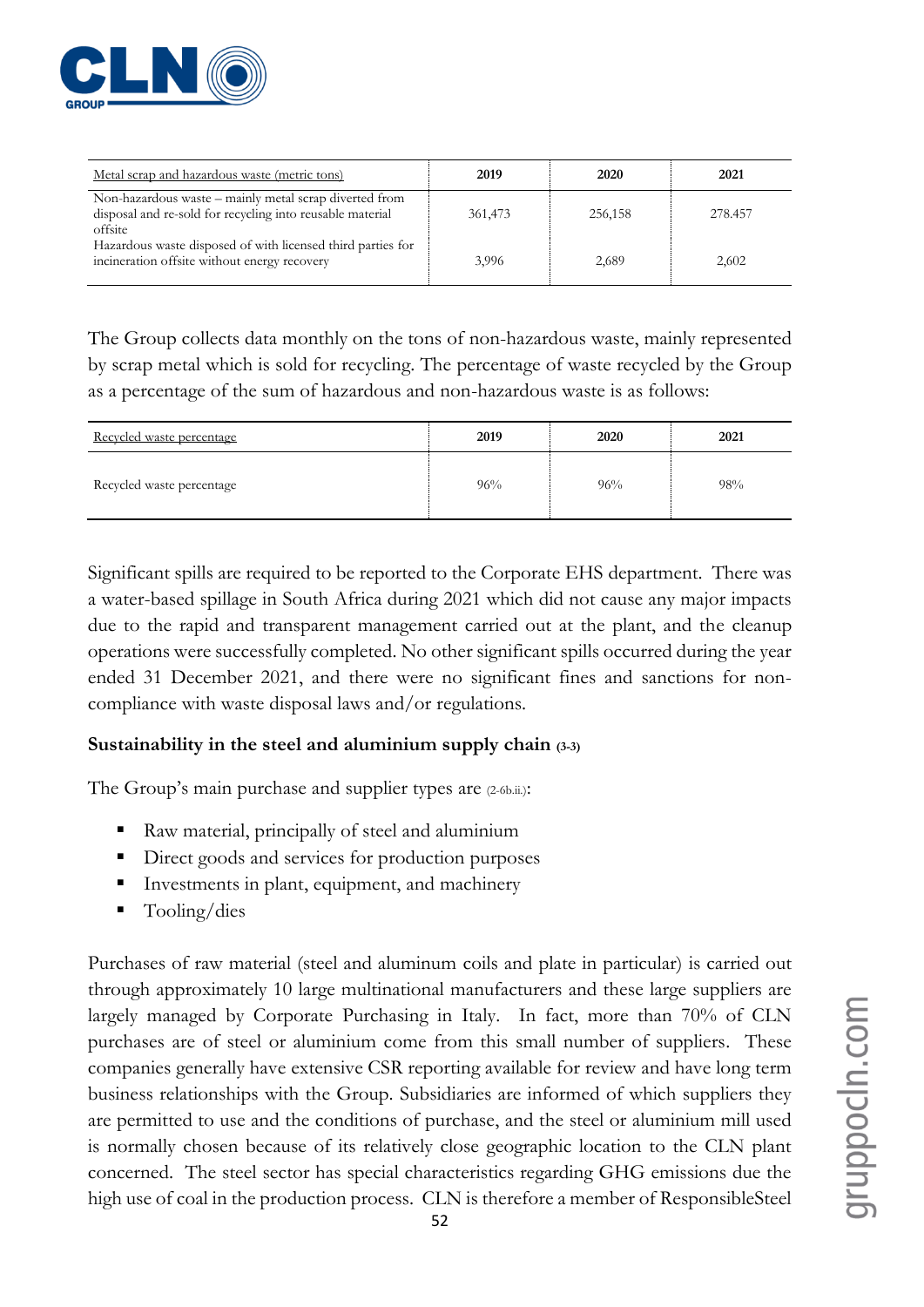

to monitor developments for low carbon steel in the sector and has regular updates from its suppliers in face-to-face meetings.

Direct goods and services for production purposes – related directly to the production cycle – mainly include semi-finished goods, transportation, energy, maintenance, and services for payroll management and cleaning. There is a large supplier pool with suppliers mainly located in the regions in which the Group operates, given the requirement to provide prompt assistance to avoid business interruption.

The Group emitted a new Supplier Policy statement and Code of Conduct in May 2021 to set out the guidelines that CLN expect suppliers to follow regarding Corporate Social Responsibility issues. The policy is published on the Group website, and CLN calls upon its suppliers to encourage their subcontractors to comply with the guidelines set out.

The Conflict Minerals Policy Statement adopted by the Group in January 2021 sets out the goal of ensuring that only Conflict Free minerals are used in the materials and products purchased, and to direct procurement choices towards suppliers that align with the principles expressed in this statement.

Based on the preliminary unaudited closing of CLN, the total amount of purchases in 2021 was about 920 million euros. Of this 750 is for purchases of steel or aluminium coils and plate. Purchases related to plant, machinery, tooling, and dies represent a spot form of purchase carried out with multinational players that may be located anywhere in the world. Purchases in plant and machinery amounted to about 81 million euros.

To maintain the highest possible level of customer satisfaction, the Group selects its suppliers based upon objective quality and reliability characteristics, technological innovation, and value for money. The Group uses predominantly steel and aluminium to produce its products. This means that the steel and aluminium supply chain is key to the Groups success, both in terms of quality and cost. Therefore, the Group buys steel and aluminium either directly from large multinational companies or though resale or quasiresale mechanisms from its major customers (meaning negotiations regarding terms and conditions are carried out by the Group's customer).

The main responsibility the Group has regarding its supply chain is to ensure alignment with the Group's Code of Ethics. The Group's principal suppliers generally have extensive CSR programs, and a large amount of comfort regarding the social responsibility of these suppliers can be obtained by a regular and detailed review of their main CSR and sustainability initiatives. Approximately 75% of CLN purchases are of steel or aluminium and the Group's CSR Compliance Officer has carried out a review of CLN suppliers supplying 92% of the steel and aluminium to the Group. The review included an extensive review of CSR and sustainability reports, independent audit conclusions, major CSR and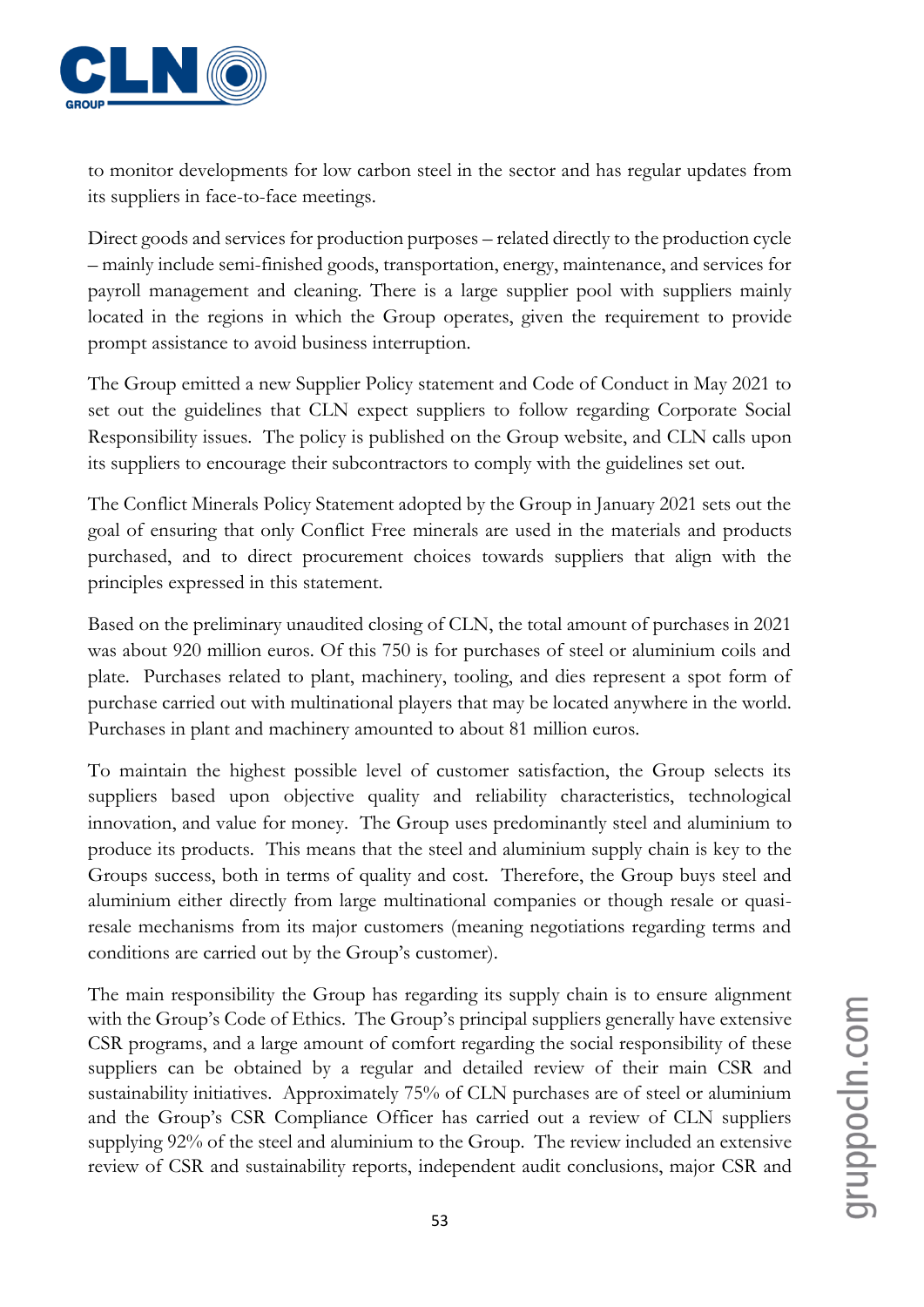

sustainability initiatives. The conclusion was that these suppliers represent a low level of risk regarding CSR compliance.

The other main elements of the Groups supply chain are stamped components, representing approximately 10% of total purchases and capital items representing approximately 9% of total purchases. For these suppliers, CLN Group is committed to responsible sourcing and to communicate this commitment as broadly as possible within the supply base. Where CLN becomes aware that a key supplier has policies or practices which are not aligned with the Group's Code of Ethics, the purchasing organisation is responsible for taking action to try to improve the performance of the supplier or discontinue sourcing where this is feasible.

The purchasing department was not satisfied by the level of response to the Commitment Letter which was sent to the most important suppliers of the Group. Consequently, an annex to the supplier Terms and Conditions has been drafted and is being included with new purchase orders to important suppliers from 2022 onwards. This means that the Group's CSR requirements will become a formal requirement on those suppliers for every new purchase order issued. The new annex to the terms and conditions of suppliers includes Business Ethics and Corporate Responsibility clauses on:

- Working conditions/Labour standards/Human rights
- Business ethics standards
- General environmental standards
- Conflict minerals

These terms and conditions annex will be rolled out during 2022 to 2025 and will allow the Group to withdraw from a supply contract in the case of non-compliance.

Approximately 615 of the Group's most significant suppliers have been selected to receive a Sustainability Questionnaire to gauge the level of CSR within their organizations, and some initial conclusions are already able to be drawn. The level of scoring varies greatly from one supplier to another – for example steel and aluminium suppliers score very highly whilst suppliers of capital items score quite poorly. A campaign has been launched to remind those suppliers that have not replied that this questionnaire is mandatory in the context of the Group's CSR efforts.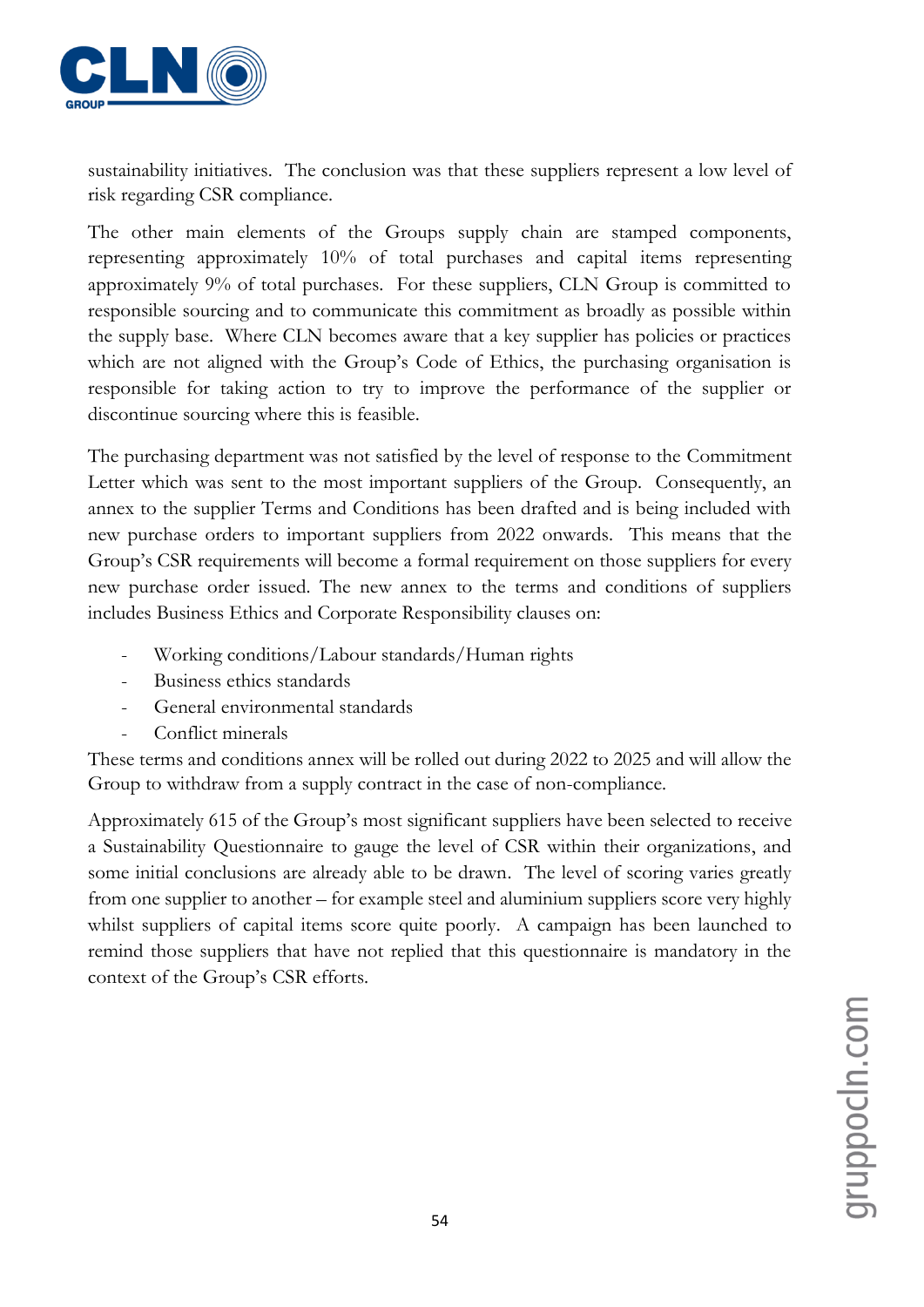![](_page_54_Picture_0.jpeg)

CLN is a member of the ResponsibleSteel initiative. ResponsibleSteel seeks to develop standards and certification to support sustainability for businesses in the steel processing supply chain. Members include important suppliers of the Group, such as ArcelorMittal and Voestalpine, and important customers such as Daimler and BMW. The ResponsibleSteel pilot for the Group is our MA plant in Treuen, Germany.

On behalf of Board of Directors

Beatrice Perris Magnetto

Member of the Board of CLN S.p.A.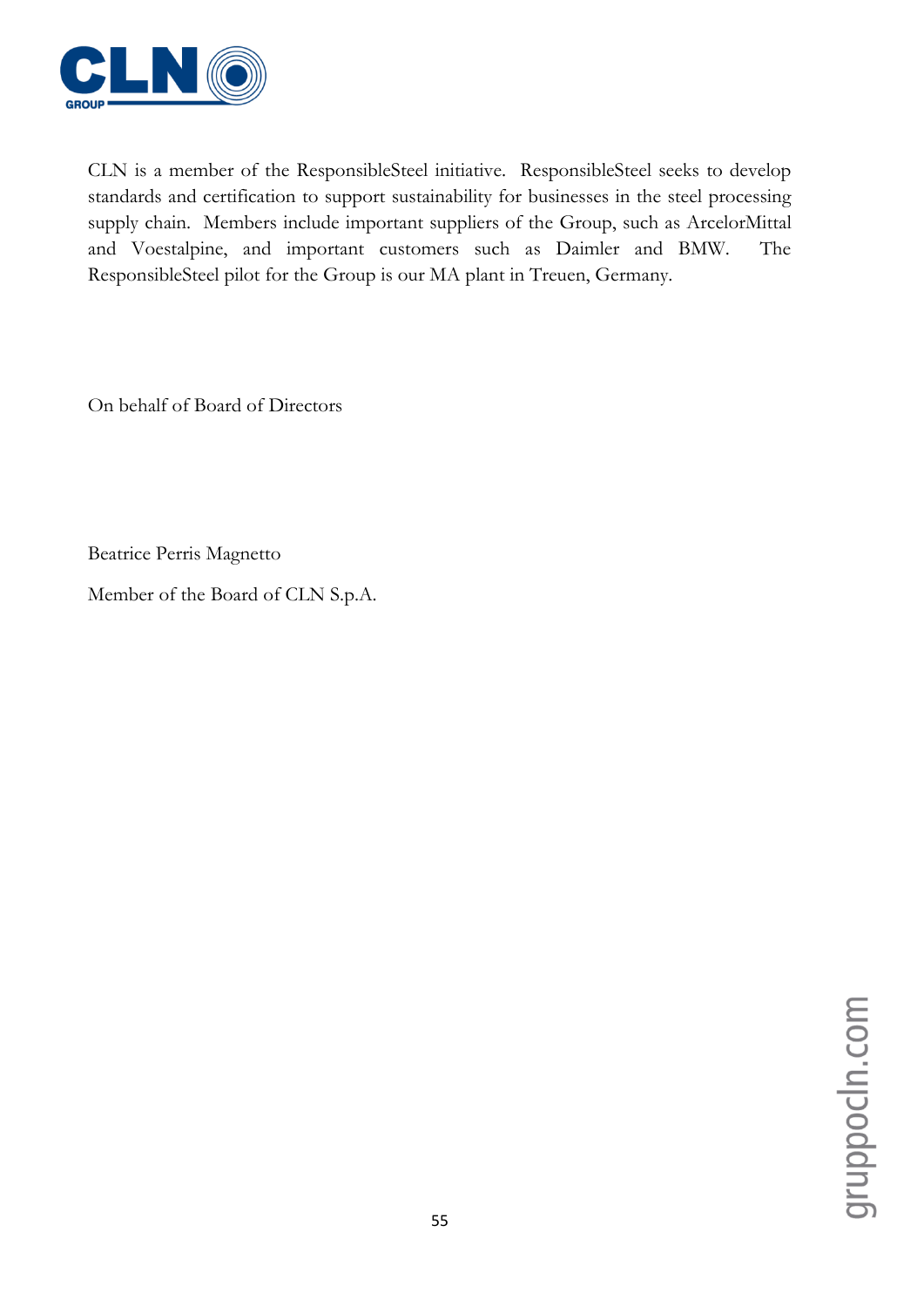#### **APPENDIX: Content Index according to GRI-1: Foundation 2021**

*CLN Coils Lamiere Nastri S.p.A. has reported the information cited in this GRI content index for the period* 

*1 January 2021 to 31 December 2021 with reference to the GRI Standards*

| <b>GRI Standard</b>                      | <b>Disclosure</b>                                                                  | Page<br>number        | <b>Omissions/Notes concerning coverage of GRI</b><br>disclosure                            |
|------------------------------------------|------------------------------------------------------------------------------------|-----------------------|--------------------------------------------------------------------------------------------|
| <b>GRI 2 General Disclosures</b><br>2021 | 2-1a. Legal name of organisation                                                   | 8                     |                                                                                            |
|                                          | 2-1b. Nature of ownership and legal form                                           | 8                     |                                                                                            |
|                                          | 2-1c. Location of headquarters                                                     | 8                     |                                                                                            |
|                                          | 2-1d. Countries of operation                                                       | 9                     |                                                                                            |
|                                          | 2-2a. Entities included in the sustainability reporting                            | 17                    |                                                                                            |
|                                          | 2-2b. Difference of entities with financial reporting                              | 17                    |                                                                                            |
|                                          | 2-2c. Approach for consolidating information                                       | 17                    |                                                                                            |
|                                          | 2-3a. Reporting period                                                             | 8                     |                                                                                            |
|                                          | 2-3b. Financial reporting period                                                   | 8                     |                                                                                            |
|                                          | 2-3c. Publication date of CSR report                                               | $\mathbf 1$           |                                                                                            |
|                                          | 2-3d. Contact point for questions regarding this<br>report or reported information | 16                    |                                                                                            |
|                                          | 2-4 Restatement of information                                                     | 17                    |                                                                                            |
|                                          | 2-5 External assurance                                                             | 8                     |                                                                                            |
|                                          | 2-6a. Sectors in which CLN is active                                               | 8                     |                                                                                            |
|                                          | 2-6b.i. Activities, products and markets served                                    | 8                     |                                                                                            |
|                                          | 2-6b.ii. Supply chain                                                              | 52                    |                                                                                            |
|                                          | 2-6b.iii. Entities downstream from the organisation<br>and their activities        | 8                     |                                                                                            |
|                                          | 2-6c. Relevant business relationships                                              | 9                     |                                                                                            |
|                                          | 2-6d. Significant changes in activities, value chain and<br>business relationships | 9                     |                                                                                            |
|                                          | 2-7 Information on employees                                                       | 28                    |                                                                                            |
|                                          | 2-8 Workers who are not employees                                                  |                       | CLN does not have a significant number of workers who<br>are not employees.                |
|                                          | 2-9 Governance structure and composition                                           | 10                    |                                                                                            |
|                                          | 2-10 Nomination and selection of the board of<br>directors                         | $\blacksquare$        | CLN cannot comply with this disclosure because the<br>required information is confidential |
|                                          | 2-11 Chair of the highest governance body                                          | 10                    |                                                                                            |
|                                          | 2-12 Role of highest governance body in overseeing                                 | 15                    |                                                                                            |
|                                          | the Management of impacts<br>2-13 Delegation of responsibility for managing        |                       |                                                                                            |
|                                          | impacts                                                                            | 15                    |                                                                                            |
|                                          | 2-14 Role of the highest governance body in<br>sustainability reporting            | 15                    |                                                                                            |
|                                          | 2-15 Conflicts of interest                                                         | 10                    |                                                                                            |
|                                          | 2-16 Communication of major concerns                                               | 28                    |                                                                                            |
|                                          | 2-17 Knowledge of the highest governance body                                      | 26                    |                                                                                            |
|                                          | 2-18 Evaluation of the performance of the highest                                  |                       | CLN cannot comply with this disclosure because the                                         |
|                                          | governance body                                                                    |                       | required information is confidential<br>CLN cannot comply with this disclosure because the |
|                                          | 2-19 Remuneration policies                                                         | $\overline{a}$        | required information is confidential                                                       |
|                                          | 2-20 Process to determine remuneration                                             | $\overline{a}$        | CLN cannot comply with this disclosure because the<br>required information is confidential |
|                                          | 2-21 Annual total compensation ratio                                               |                       | CLN cannot comply with this disclosure because the<br>required information is confidential |
|                                          | 2-22 Statement from senior decision-maker                                          | $\overline{2}$        |                                                                                            |
|                                          | 2-23 Policy commitments                                                            | 12                    | $\sim$                                                                                     |
|                                          | 2-24 Embedding Corporate Social Responsibility<br>within the Group                 | 15                    |                                                                                            |
|                                          | 2-25 Processes to remediate negative impacts                                       | 14, 15, 18, 2<br>3,32 |                                                                                            |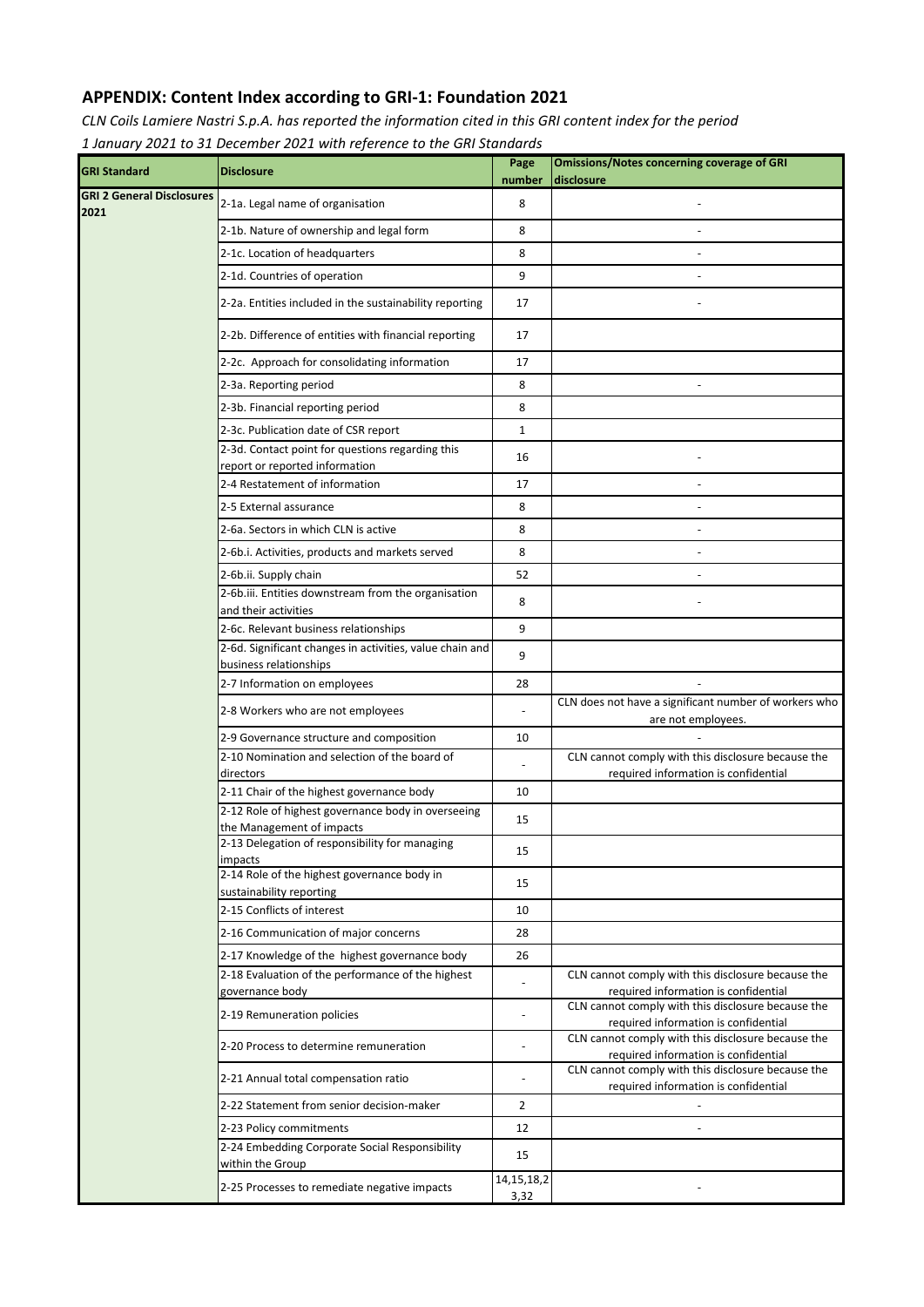| <b>GRI Standard</b>                     | <b>Disclosure</b>                                                                                                   | Page<br>number | <b>Omissions/Notes concerning coverage of GRI</b><br>disclosure |
|-----------------------------------------|---------------------------------------------------------------------------------------------------------------------|----------------|-----------------------------------------------------------------|
|                                         | 2-26 Mechanisms for seeking advice and raising<br>concerns                                                          | 16,23,24       |                                                                 |
|                                         | 2-27 Compliance with laws and regulations                                                                           | 14,24,25       |                                                                 |
|                                         | 2-28 Membership of associations                                                                                     | 19             |                                                                 |
|                                         | 2-29 Stakeholder engagement                                                                                         | 17             |                                                                 |
|                                         | 2-30 Collective bargaining agreements                                                                               | 32             |                                                                 |
| <b>GRI 3: Material Topics</b><br>2021   | 3-1 Process to determine material topics                                                                            | 20             |                                                                 |
|                                         | 3-2 List of material topics                                                                                         | 22             |                                                                 |
| <b>MATERIAL TOPIC ETHICAL BEHAVIOUR</b> |                                                                                                                     |                |                                                                 |
| <b>GRI 3: Material Topics</b><br>2021   | 3-3 Management of material topics                                                                                   | 23             |                                                                 |
| <b>GRI 205: Anti-corruption</b><br>2016 | 205-1 Operations assessed for risks related to<br>corruption                                                        | 22,25          |                                                                 |
|                                         | 205-2 Communication and training about anti-<br>corruption policies and procedures                                  | 26             |                                                                 |
|                                         | 205-3 Confirmed incidents of corruption and actions<br>taken                                                        | 25             |                                                                 |
| behaviour 2016                          | GRI 206: Anti-competitive 206-1 Legal actions for anti-competitive behaviour,<br>anti-trust, and monopoly practices | 25             |                                                                 |
| <b>MATERIAL TOPIC ENERGY</b>            |                                                                                                                     |                |                                                                 |
| <b>GRI 3: Material Topics</b><br>2021   | 3-3 Management of material topics                                                                                   | 42             |                                                                 |
| <b>GRI 302: Energy 2016</b>             | 302-1 Energy consumption within the organisation                                                                    | 42             |                                                                 |
|                                         | 302-3 Energy intensity                                                                                              | 42             |                                                                 |
| <b>MATERIAL TOPIC WATER</b>             |                                                                                                                     |                |                                                                 |
| <b>GRI 3: Material Topics</b><br>2021   | 3-3 Management of material topics                                                                                   | 44             |                                                                 |
| GRI 303: Water and<br>effluents 2018    | 303-3 Water withdrawal                                                                                              | 46             |                                                                 |
| <b>MATERIAL TOPIC CO2 EMISSIONS</b>     |                                                                                                                     |                |                                                                 |
| <b>GRI 3: Material Topics</b><br>2021   | 3-3 Management of material topics                                                                                   | 46             |                                                                 |
| GRI 305: Emissions 2016                 | 305-1 Direct (Scope 1) GHG emissions                                                                                | 47             |                                                                 |
|                                         | 305-2 Energy indirect (Scope2) GHG emissions                                                                        | 47             |                                                                 |
| <b>MATERIAL TOPIC WASTE</b>             |                                                                                                                     |                |                                                                 |
| <b>GRI 3: Material Topics</b><br>2021   | 3-3 Management of material topics                                                                                   | 49             |                                                                 |
| GRI 306: Waste 2020                     | 306-2 Management of significant waste-related<br>impacts                                                            | 50             |                                                                 |
|                                         | 306-3 Waste generated                                                                                               | 51             |                                                                 |
|                                         | 306-4 Waste diverted from disposal                                                                                  | 51             |                                                                 |
|                                         | 306-5 Wate directed to disposal                                                                                     | 51             |                                                                 |